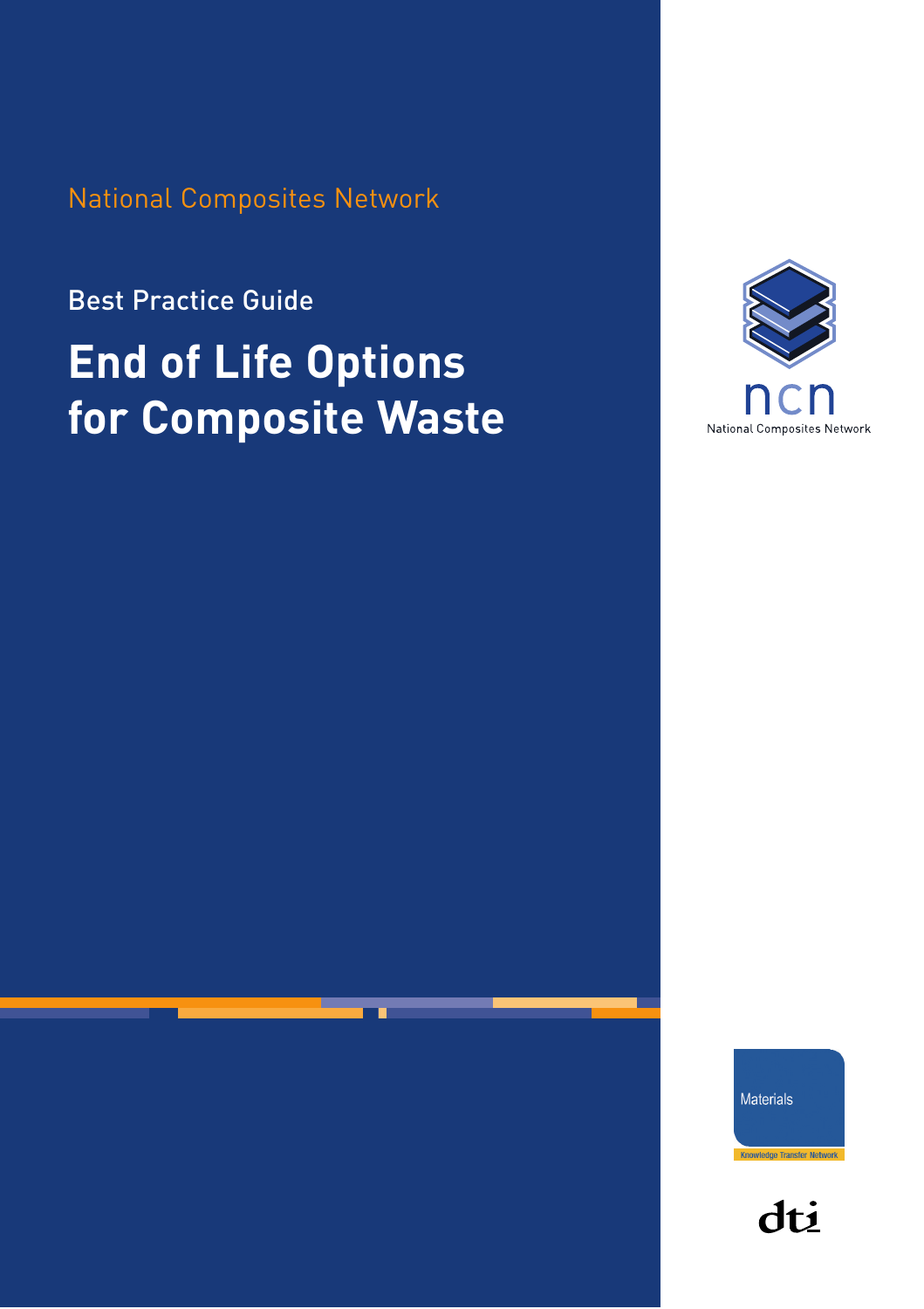

# **End of Life Options for Composite Waste Recycle, Reuse or Dispose?**

### **National Composites Network Best Practice Guide**

## **Dr Sue Halliwell, NetComposites[1](#page-1-0)**

<span id="page-1-0"></span> $\overline{a}$ <sup>1</sup> For information on NetComposites visit <http://www.netcomposites.com/>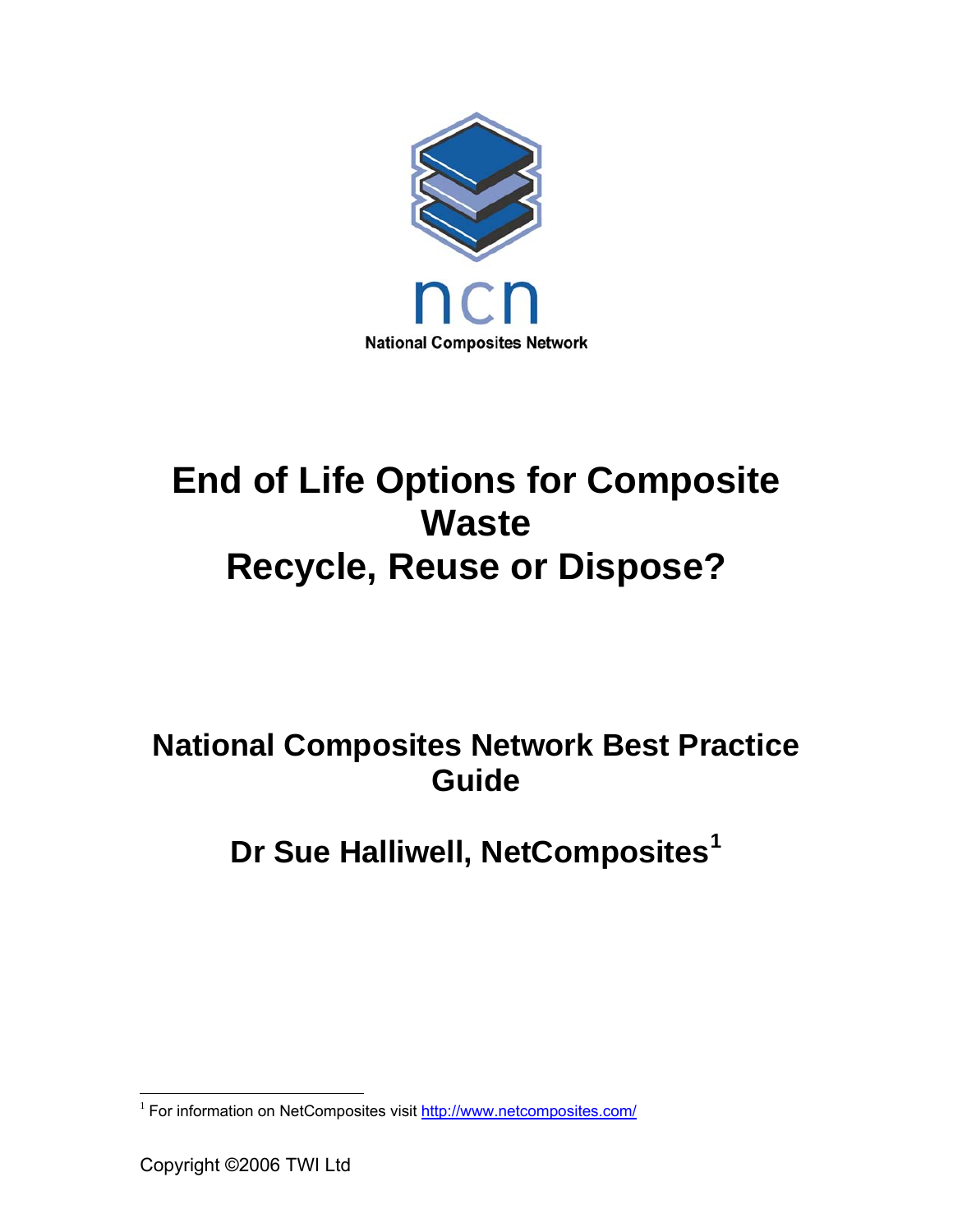#### **1. INTRODUCTION**

**1.1 Composite waste management practice – waste hierarchy** 

#### **2. LEGISLATION**

- **2.1 EU waste management legislation** *2.1.1 [EU Waste Framework](http://europa.eu.int/eur-lex/en/consleg/pdf/1975/en_1975L0442_do_001.pdf)*
- 

**2.2 UK government policy - Waste Implementation Plan** 

**2.3 Landfill directive**  *2.1.3.1 Landfill tax* 

- **2.4 Incineration of waste directive**  *2.4.1 Typical costs*
- **2.5 End-of-life vehicle directive**

**2.6 Electrical and electronic equipment directives** *2.6.1 Waste electrical and electronic equipment (WEEE) directive 2.6.2 Restriction of the use of certain hazardous substances in electrical and electronic equipment (RoHS) directive* 

**2.7 Proposed recommendations for construction and demolition waste** 

**2.8. Life cycle assessment and cost implications of recycling or disposal** 

#### **3. WASTE MINIMISATION**

#### **4. RE-USE OF COMPOSITE MATERIALS**

- **4.1 Issues associated with material re-use**
- *4.1.1 Properties of composite components*
- **4***.1.2 Re-certification*
- **4***.1.3 Dismantling for re-use*
- **4.2 Certification of recycled composites construction products**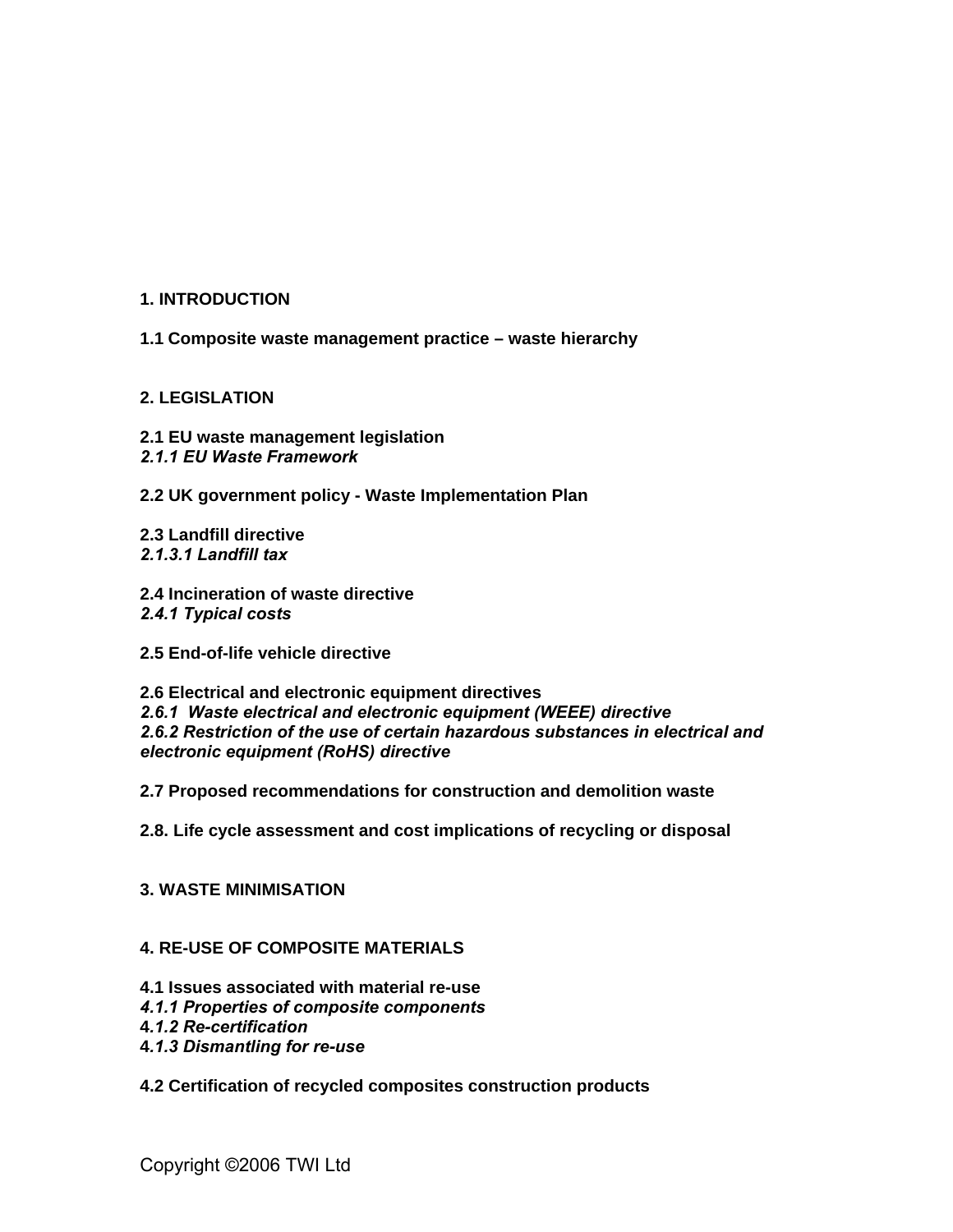#### **5. RECOVERY OF COMPOSITES WASTE**

*5.1 Sorting and cleaning of mixed composite waste* 

*5.2 Material Labeling* 

*5.3 The Universal Recycling Symbol* 

#### **6 RECYCLING TECHNOLOGIES**

**6.1 Primary and Secondary Recycling** 

*6.1.1 Recycling thermoset composites* 

*6.1.1.1 Issues to consider for use of ground recyclate* 

- *6.1.2 Recycling thermoplastic composites*
- **6.2 Conversion of waste into chemicals and fuel tertiary recycling**
- *6.2.1 Pyrolysis*
- *6.2.2 Supercritical water processing*
- *6.2.3 Fluidised-bed processing*
- **6.3 Incineration quaternary recycling**
- **6.4 Use of composite recyclate**
- **6.5 Composite recycling facilities**

*6.5.1 ERCOM recycling facility, Germany* 

- *6.5.2 Mecelec composites recycling facility, France*
- *6.5.3 Transportation implications of recycling composite waste*
- *6.5.4 Logistical implications of recycling composite waste*
- **7. DISPOSAL**

#### **8. FUTURE AND EMERGING TECHNOLOGIES**

- **8.1 EcoComposites**
- **8.2 Self-reinforced polymers**
- **8.3 Design for easier re-use and recycling**  *8.3.1 Design considerations*
- **8.4 Recycled products guide**
- **8.5 Pyrolysis**
- **8.6 Recycling Carbon Fibres**

#### **9. SUMMARY**

Copyright ©2006 TWI Ltd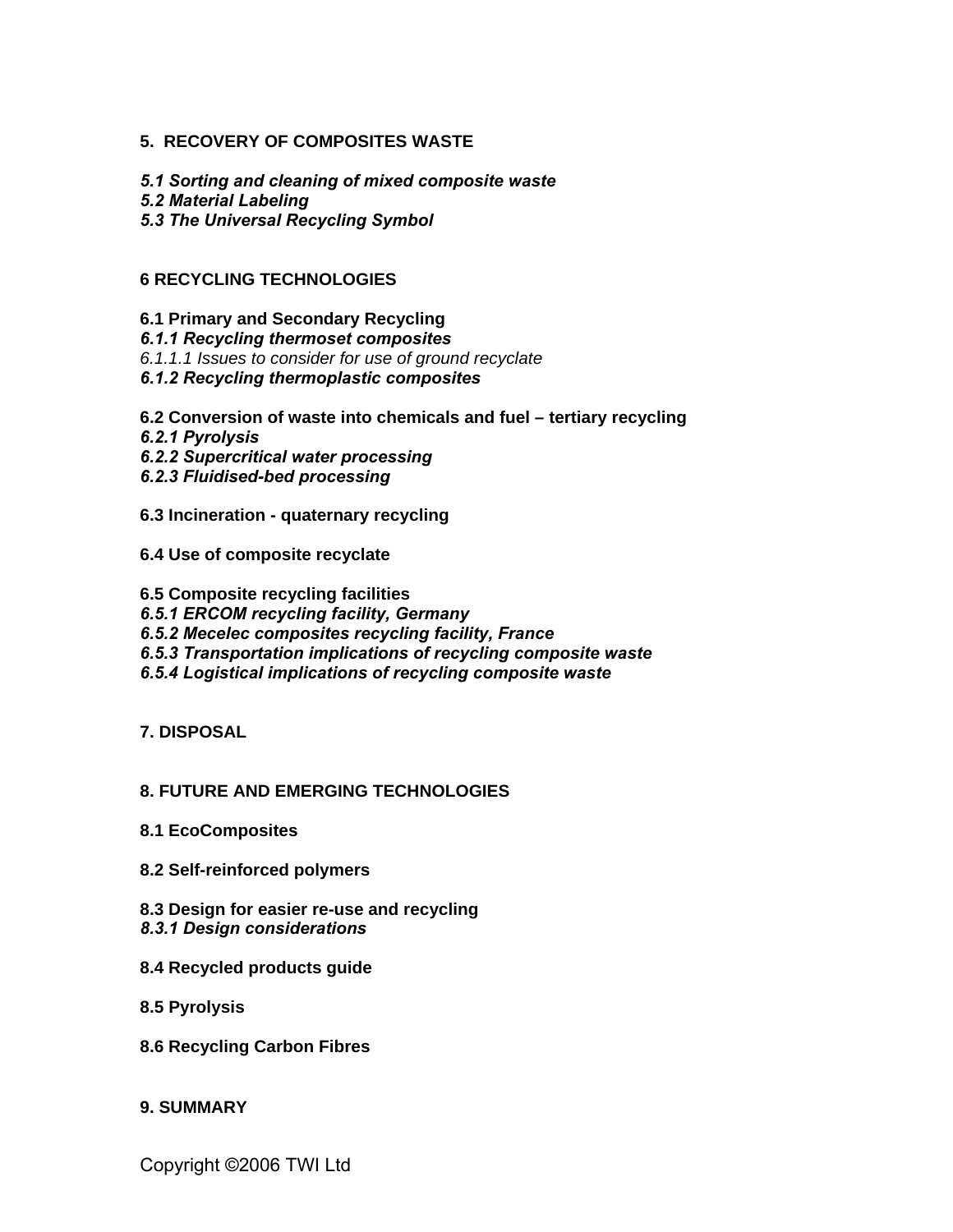#### **10. REFERENCES**

#### **END OF LIFE OPTIONS - COMPOSITE WASTE – RECYCLE, REUSE OR DISPOSE?**

#### **1. INTRODUCTION**

Whilst by no means a new concept, recycling has over the past couple of decades become part of everyday life. It is now common practice to recycle or reuse newspapers, glass, plastic bottles, aluminum cans and clothes. The concept of recycling polymer based products gained momentum towards the end of the 1970's fueled by the oil crises in 1974 and 1978-9, which resulted in significant increase in raw material costs. Recycling of polymer composites is an even more recent occurrence with significant work generally not starting until the latter half of the 1980's. However, with the increase in use of composite products, particularly in the automotive industry which consumes up to a quarter of all composites manufactured, the issue of composite recycling is becoming ever more important. Successful composite recycling requires incentives, infrastructure, recycling techniques and market commitment.

#### **1.2 Composite waste management practice – waste hierarchy**

Landfill and incineration have always been the simplest and preferred methods of disposal accounting for 98% of composites waste, while alternative routes such as reuse and mechanical recycling account for the remaining 2% [1].

New European waste directives on landfill and incineration will put mounting pressure on these traditional disposal routes. Landfill of composite waste has been banned by the end of 2004 by most EU Member States and incineration has limits imposed on the level of energy content [1]. Other directives on construction and demolition waste, end-of-life vehicles, electrical and electronic equipment, and UK government policy such as the Waste Strategy 2000, the landfill tax and local government policy, also influence the UK composites industry. Such waste legislation focuses on dealing with waste through the waste hierarchy (Fig 1) and will therefore put more pressure on solving composites waste management through recycling and re-use. In order to comply with such legislation, manufacturers of composite products will need to have products for which real recycling solutions exist.

#### **Most Desirable**

*Reduction ↓ Reuse ↓ Recovery ↓*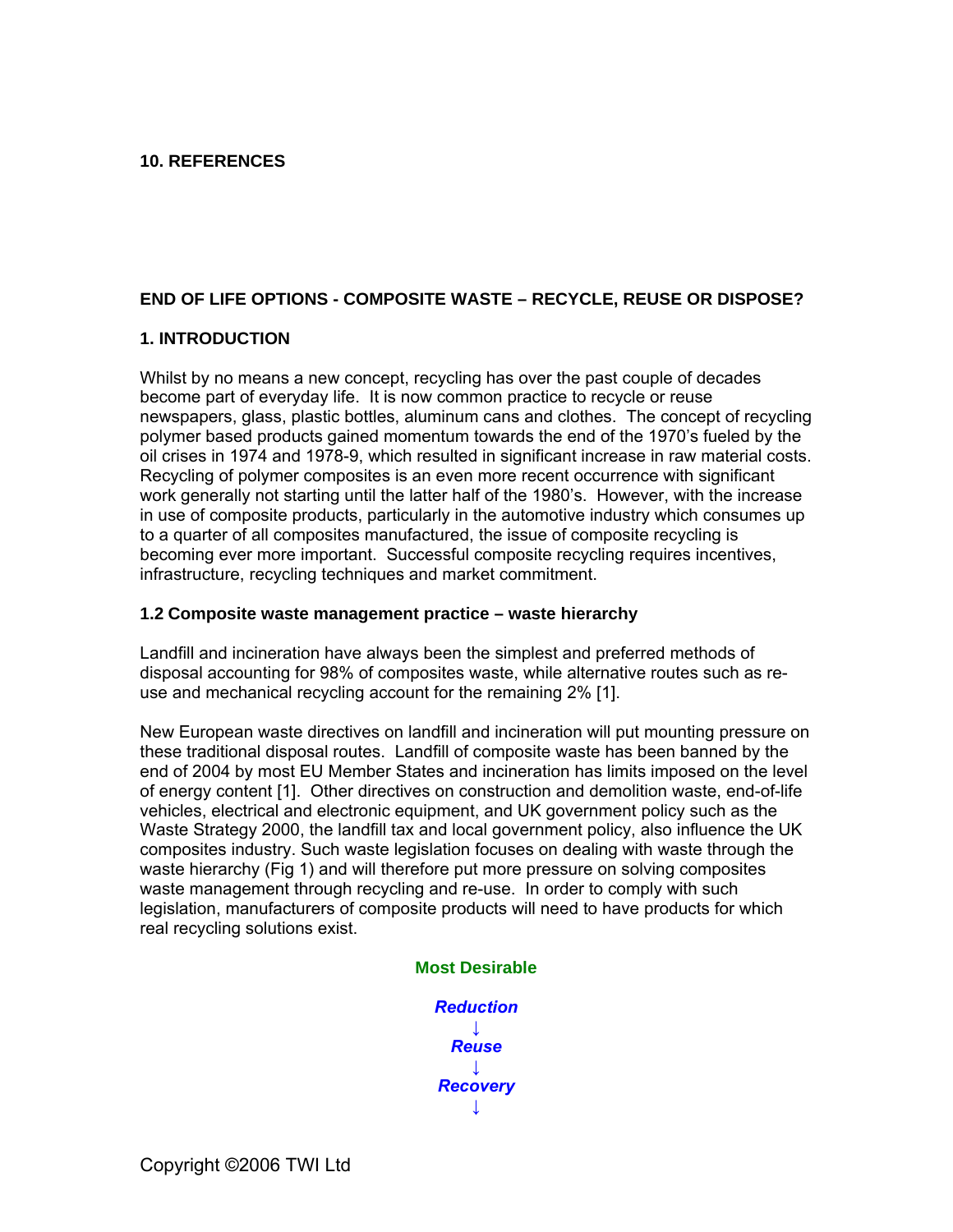#### *Disposal*

#### **Least desirable**

#### Figure 1: The waste hierarchy

Environmental factors are seen to be one of the most critical elements affecting the composites industry, with the issue of recycling having the greatest impact. This is due to the lack of clear, developed recycling routes (logistics, infrastructure and recycling technologies) relative to other materials industries, and the lack of clear end products for recycled composite materials. Legislation on recycling will have a major effect on the use of composites, and in some cases may suppress their use in favour of more easily recyclable materials [2].

In Europe, the trend in transportation was, up until very recently, towards thermoplastics, almost to the exclusion of thermosets [2]. The end-of-life vehicle directive places strong emphasis on recyclability (even at the expense of through-life environmental impact), and it seemed that this would significantly affect the use of thermoset composite components in vehicles. However, there has been a significant increase in the number of companies using glass mat thermoplastic (GMT) materials as opposed to sheet moulding compound (SMC) and bulk/dough moulding compound (BMC/DMC). This reflects the emergence of recycling as an issue for the automotive industry, the major customer for these high-volume processes.

Volumes of waste produced by the total composite market were estimated to be 156 000 tonnes in 2000, with around 70% of this coming from end-of-life waste and the remainder from production waste. It is thought that these figures could almost double to a total of 304 000 tonnes in 2015, with over 80% of this arising from end-of-life waste [3]. Other figures of at least 500 000 tonnes of composite being scrapped in Europe have also been estimated. The amount of waste produced by composite manufacturers is dependent on the type of material and the manufacturing process [4]. Currently the total amount of collected composite waste in Europe is around 400 tonnes per year, of which 300 tonnes is used in BMC/SMC for non-visible automotive applications, and 100 tonnes is used as an additive in concrete to avoid crack formation during the drying process [3].

#### **2. LEGISLATION**

There are many regulations and directives relating to waste management which could impact on the composites industry. It is estimated that there are 2.8 million tonnes of various types of plastics waste generated in the UK annually, of which a small proportion is composite material [5]. The increasing volumes of all types of waste are leading to concern over methods of waste disposal and ways in which waste can be prevented. This has resulted in the creation of directives and regulations at European and UK government levels which relate to the efficient management of waste. Waste management legislation places a focus on dealing with waste through the waste hierarchy of preventing (reducing), re-using, recycling, and recovering energy from waste before disposing of it in landfill as a last resort. Such waste legislation will put more pressure on solving waste management of composite material through recycling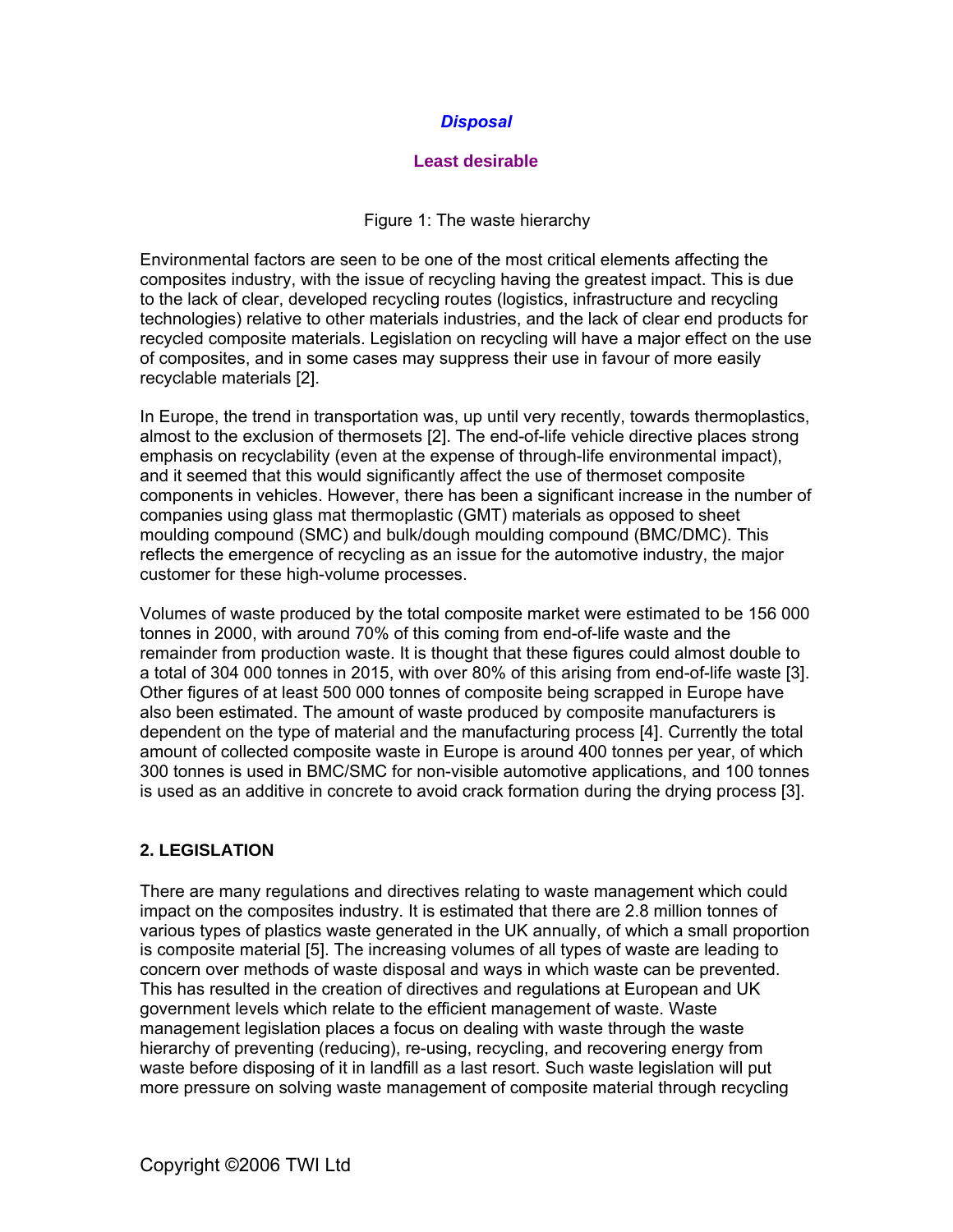and re-use. Pressures from European directives are likely to increase further in the future.

#### **2.1 EU waste management legislation**

This Directive provides the overarching legislative framework for the collection, transport, recovery and disposal of waste, and includes a common [definition of waste](http://www.defra.gov.uk/environment/waste/topics/ECJCaseLaw-01g.pdf) [6]. The Directive requires all Member States to take the necessary measures to ensure that waste is recovered or disposed of without endangering human health or causing harm to the environment and includes permitting, registration and inspection requirements. The Directive also requires Member States to take appropriate measures to encourage firstly the prevention or reduction of waste production and its harmfulness, and secondly the recovery of waste by means of recycling, re-use or reclamation or any other process with a view to extracting secondary raw materials, or the use of waste as a source of energy. The Directive's overarching requirements are supplemented by other Directives for specific waste streams.

On 27 May 2003 the Commission adopted a Communication "*Towards a Thematic Strategy on the Prevention and Recycling of Waste*." [7]. In the document, the Commission sets out a wide range of suggestions and ideas for the possible future development of policy on waste in the EC. The Communication aims at developing a comprehensive strategy which includes prevention targets and measures needed to achieve them. For waste recycling, this Communication investigates ways to promote recycling where potential exists for additional environmental benefits and analyses options to achieve recycling objectives in the most cost-effective way possible

#### **2.2 UK government policy - Waste Implementation Plan**

The Waste Implementation Programme (WIP) responds to the package of strategic measures recommended by the [Strategy Unit](http://www.strategy-unit.gov.uk/output/Page77.asp) (SU) report "[Waste Not Want Not"](http://www.strategy.gov.uk/downloads/su/waste/report/index.html) published in November 2002 [8], and the Government's [Official Response](http://www.defra.gov.uk/environment/waste/review/index.htm) [9]. The remit of the Strategy Unit was to consider action to be taken to help the UK to meet the legally binding targets under Article Five of the [EU Landfill Directive.](http://europa.eu.int/servlet/portail/RenderServlet?search=DocNumber&lg=en&nb_docs=25&domain=Legislation&coll=&in_force=NO&an_doc=1999&nu_doc=31&type_doc=Directive)

Taking account of the derogations available to the UK, the targets are:

- By 2010 to reduce biodegradable municipal waste landfilled to 75% of that produced in 1995
- By 2013 to reduce biodegradable municipal waste landfilled to 50% of that produced in 1995
- By 2020 to reduce biodegradable municipal waste landfilled to 35% of that produced in 1995

#### **2.3 Landfill directive**

The aim of the landfill directive is to prevent or reduce negative effects on the environment and human health from the landfilling of waste, during the whole life cycle of a landfill [10]. The directive states that the price charged for disposing of waste in landfill should cover the costs of setting up and operating the site as well as the estimated cost of closure and after-care of the site.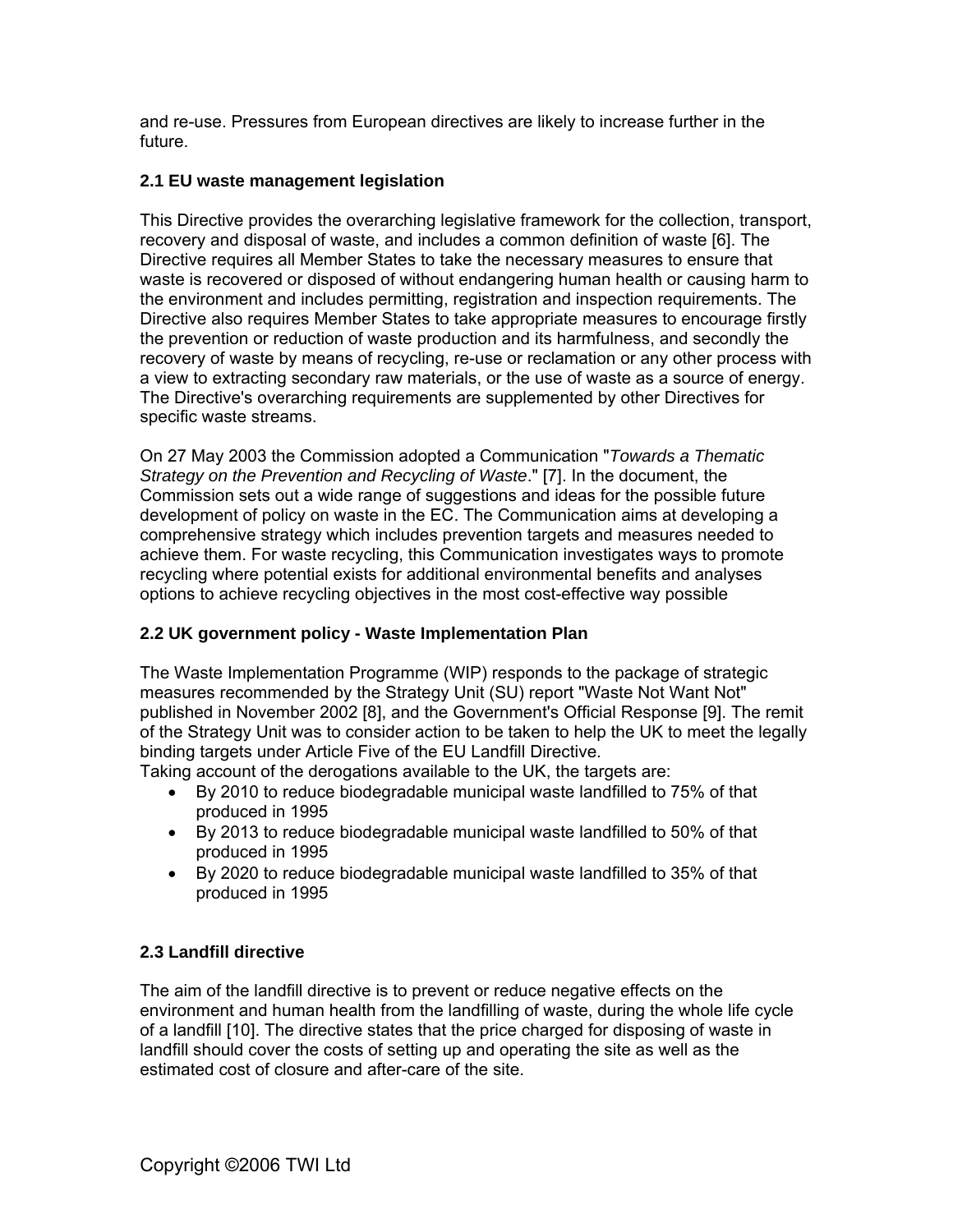The landfill directive places strict regulatory controls on the operation, monitoring and after-care of landfill sites. It will require some significant changes to current landfill practice in the UK [11]. Landfill sites will be classified as one of three types depending on the waste they accept: hazardous, non-hazardous or inert. The current UK practice of co-disposing hazardous and non-hazardous waste in the same landfill will end. The directive requires all waste to undergo treatment to cut its volume or hazardous nature, or to aid recovery. Certain wastes are banned from being sent to landfill, for example liquid wastes, tyres and certain hazardous wastes. The volume of biodegradable waste going to landfill is also being targeted. Composite waste is currently classed as nonhazardous under the banner heading of 'Biodegradable wastes and other non-special waste which can give rise to organic or other contamination' according to the UK Waste Classification Scheme [12]. As a landfill material, composite waste is relatively inert compared with other waste (such as food waste), producing no leachate or methane gas.

The landfill directive is likely to have some influence on the composites industry as the cost of disposing of waste in this manner will increase in the near future. The directive focuses on diverting as much waste as possible away from landfill, which means that the re-use, recycling and recovery of composite waste will be encouraged over landfill. As engineered products the value of the composite component is far greater than the value of the raw materials. Production processes already focus on waste minimisation, although certain processes may create considerable waste or rejects at the beginning and end of the production sequences. Generally, around 10% of the total weight of raw material processed is believed to end up as waste.

#### *2.3.1 Landfill tax*

The landfill tax credit scheme (LTCS) [13] was introduced with the landfill tax in 1996 and applies to waste disposed of in licensed landfills. The LTCS was designed to help mitigate the effects of landfill upon local communities. It encourages partnerships between landfill operators, their local communities and the voluntary and public sectors. The aim of landfill tax is to ensure that the price of landfill fully reflects the impact that the landfilling of waste has upon the environment. It provides an incentive to reduce the quantity of waste sent to landfill and increase the amount of waste managed by processes higher up the waste hierarchy. The money raised from the landfill tax is used to encourage the use of more sustainable waste management practices and technologies. There are two rates of tax: a standard rate of £18 per tonne and a lower rate of £2 per tonne [14]. The Government has stated that the standard rate of tax will rise by £3 per tonne per annum to a rate of £35 per tonne in 2010. Even though composite waste tends to be lightweight, these increasing costs will have some impact on the composites industry if it continues to rely on landfill as a disposal route for composites waste.

The typical charge made by a waste disposal firm for skip hire is around  $£320 + VAT$  for a 40 cubic yard  $(31 \text{ m}^3)$  container, which is the largest available [15]. No distinction is usually made by the operator on the nature and weight of the contents, provided that they are non-hazardous. Landfill tax is applied to the skip operator and not the waste producer, although this is of course reflected in the fees and passed on to the 'consumer'.

#### **2.4 Incineration of waste directive**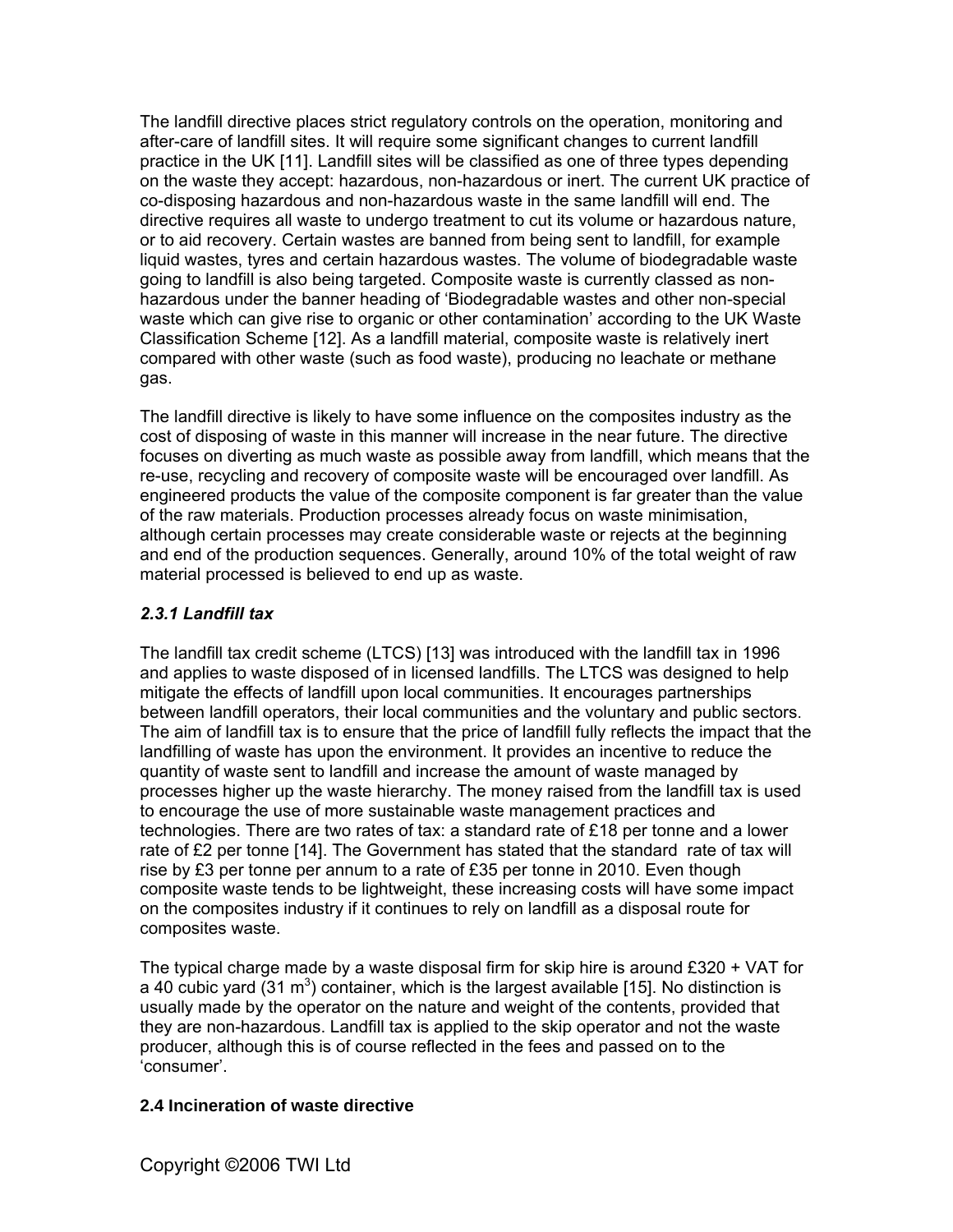The aim of this directive is to prevent or limit the negative effect on the environment and resulting risks to human health, from the incineration and co-incineration of waste [16]. Limits are set concerning levels of emissions to air, water and soil. Residues from the incineration process will be minimised in their amount and harmfulness and recycled where appropriate.

All incineration processes should comply with the incineration of waste directive [17]. An operator dealing with composites would have to ensure that the material was burnt properly without exceeding any of the set pollution limits. Should GRP (glass-reinforced polymer) be sent to a municipal waste incinerator it would probably need to be well mixed with other waste to ensure operation within the combustion envelope of the incinerator and to prevent emissions that may swamp the pollution abatement system.

At present, the apparent environmental benefits of energy recovery by burning plastics such as GRP in a waste incinerator are likely to be outweighed by significant drawbacks. Burning plastics waste limits the amount of biodegradable household waste such as paper and cardboard which can be processed. This means that more biodegradable waste goes to landfill, where it breaks down to form methane and carbon dioxide. Although much of the methane can be collected and used as fuel, some may escape into the atmosphere. Methane is known to be about 25 times more potent as a greenhouse gas than carbon dioxide. Unless plastics waste is burnt as a direct replacement for oil or gas, the environmental effects are negative.

#### *2.4.1 Typical costs*

London Waste incinerate municipal waste to generate electricity. They will accept ground GRP waste, but actually make a higher charge for its disposal than they do for ordinary waste because the high calorific content of the waste and limited capacity of the boiler cause them to burn less domestic waste material – of which there is a practically unlimited supply – which must then be sent to landfill. The estimated charge for GRP incineration is £120 to £150 per tonne, whereas ordinary waste can be incinerated for around £30 per tonne. This firm is not able to process any piece of GRP material larger than 1 square metre, and will send it to landfill. The bottom ash, which in the case of GRP incineration will contain the glass content, is capable of use in road construction.

#### **2.5 End-of-life vehicle directive**

Around 2 million end-of-life vehicles (ELVs) arise in the UK each year [18]. There are two categories of end-of-life vehicles: relatively new cars resulting from accident 'writeoffs' (premature ELVs), and cars which have reached the end of their life naturally. The average life of a car is about 14 years. Around 85% (by weight) of vehicles are presently recycled or recovered. The ferrous and non-ferrous metals account for around 76 per cent of its overall weight and are routinely recovered, reused and recycled to high levels for the economic value that they represent [19] . The more difficult challenge is to recover, recycle or reuse the non metallic parts which together with the metallics will be required to be recovered up to 95 per cent by weight within 15 years. Recycling these materials is more difficult for technical and economic reasons; therefore the majority of these currently end up in landfill. It is estimated that on average plastics make up 9% of the weight of a car, and this is increasing as car manufacturers continue to lighten vehicles to improve fuel efficiency [19]. Vehicle component engineers are increasingly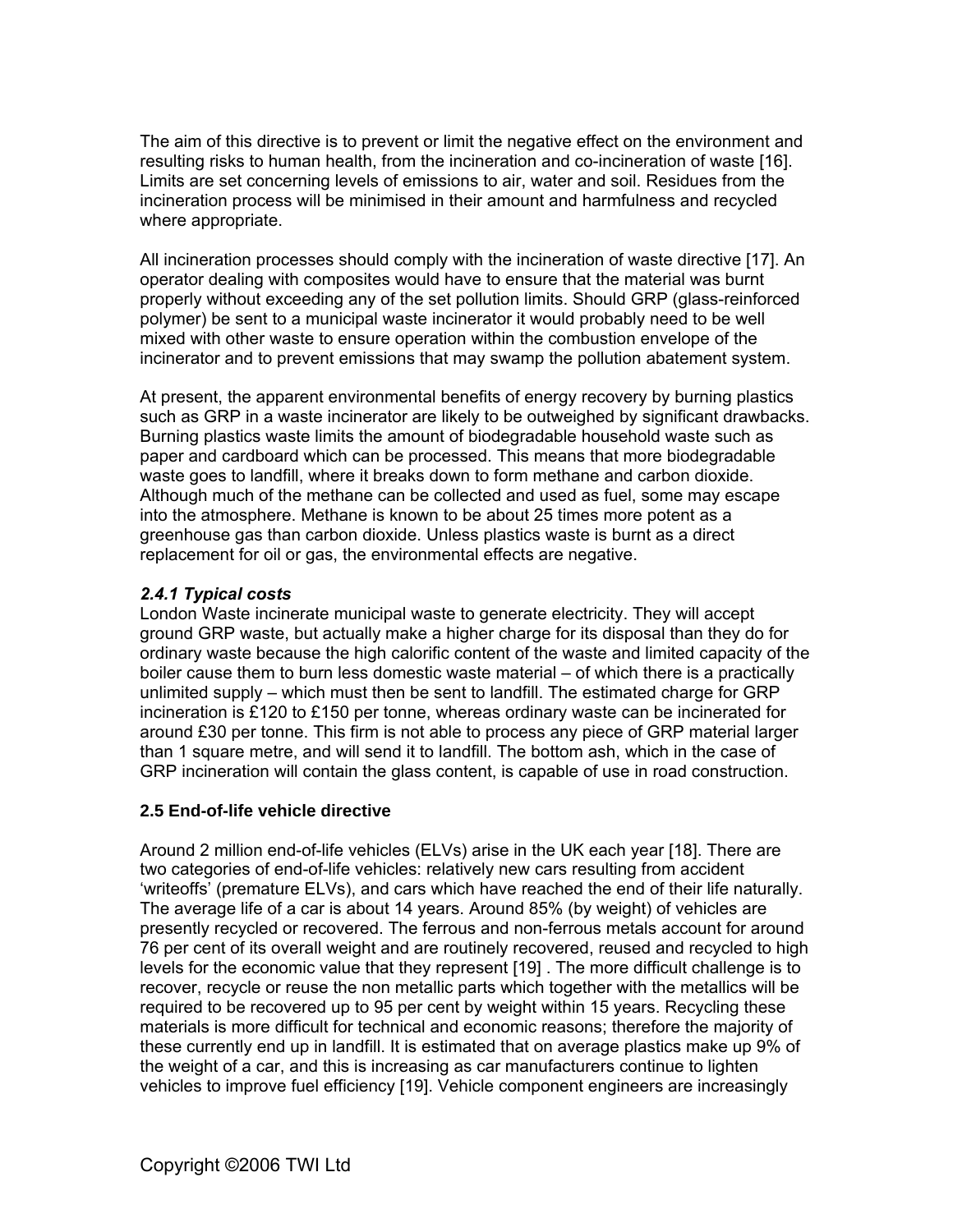specifying plastics parts with a recycled content, which helps to stimulate the market for recycled plastics and therefore recycling rates for ELVs.

The end-of-life vehicles directive came into force in October 2000, and was due to be transposed into national law in all Member States by 21 April 2002. This was delayed since, as in most other Member States, the UK is currently in the process of introducing the remaining provisions relating to producer responsibility - Articles of the ELV Directive (5 and 7) - and these will be transposed through the End-of-Life Vehicles (Producer Responsibility) Regulations 2005. The directive aims to prevent waste from vehicles and promote the re-use, recycling and other forms of recovery of end-of-life vehicles and their components so as to reduce the disposal of waste [20]. Waste prevention is the priority objective of the directive. Articles 5 and 7 require that: -

- Owners must be able to have their complete ELVs accepted by collection systems free of charge, even when they have a negative value, from 1 January 2007 at the latest;
- Producers (vehicle manufacturers or professional importers) must pay 'all or a significant part' of the costs of take back and treatment for complete ELVs;
- Rising targets for re-use, recycling and recovery must be achieved by economic operators by January 2006 and 2015

Specifically, the ELV directive's main requirements are for member states to ensure that:

- Producers limit the use of hazardous substances and increase the quantity of recycled material used in the manufacture of their vehicles; and that producers design vehicles for easy recycling
- As of 2007, producers pay all or a significant part of the costs of free take-back of no or negative value vehicles to a treatment facility;
- Producers meet certain recovery and recycling targets by 1 January 2006 and 1 January 2015; and
- Treatment facilities have permits if they want to deal with ELVs and should operate to higher environmental standards.

New vehicles should be designed and produced to facilitate the dismantling, re-use, recovery and especially the recycling of ELVs and their components and materials. The amount of recycled material used in vehicle manufacture should be increased in order to develop the markets for recycled materials. The waste hierarchy must be applied wherever possible, encouraging the re-use of components which are suitable for re-use, and recovering components which cannot be re-used giving preference to recycling when environmentally viable. The directive sets a re-use and recycling rate of a minimum of 80% within a re-use and recovery rate of 85% (by an average weight per vehicle and year) to be reached by 2006. The targets will be increased to 85% re-use and recycling within a 95% re-use and recovery rate to be achieved by 2015.

Automotive composite suppliers could lose their market share to metal industries if they cannot ensure that their composite components can be re-used or recycled at the end of their lives. The main composite competitors in the car industry are aluminium and iron/steel industries who can easily meet the re-use and recycling targets. Cars being sold in the future will have to comply with these targets. These cars are in the design stages now, meaning that component suppliers will soon be asked to deliver items meeting these re-use and recycling specifications. The perception that composites are not recyclable could prove damaging to the use of thermoset based composites in the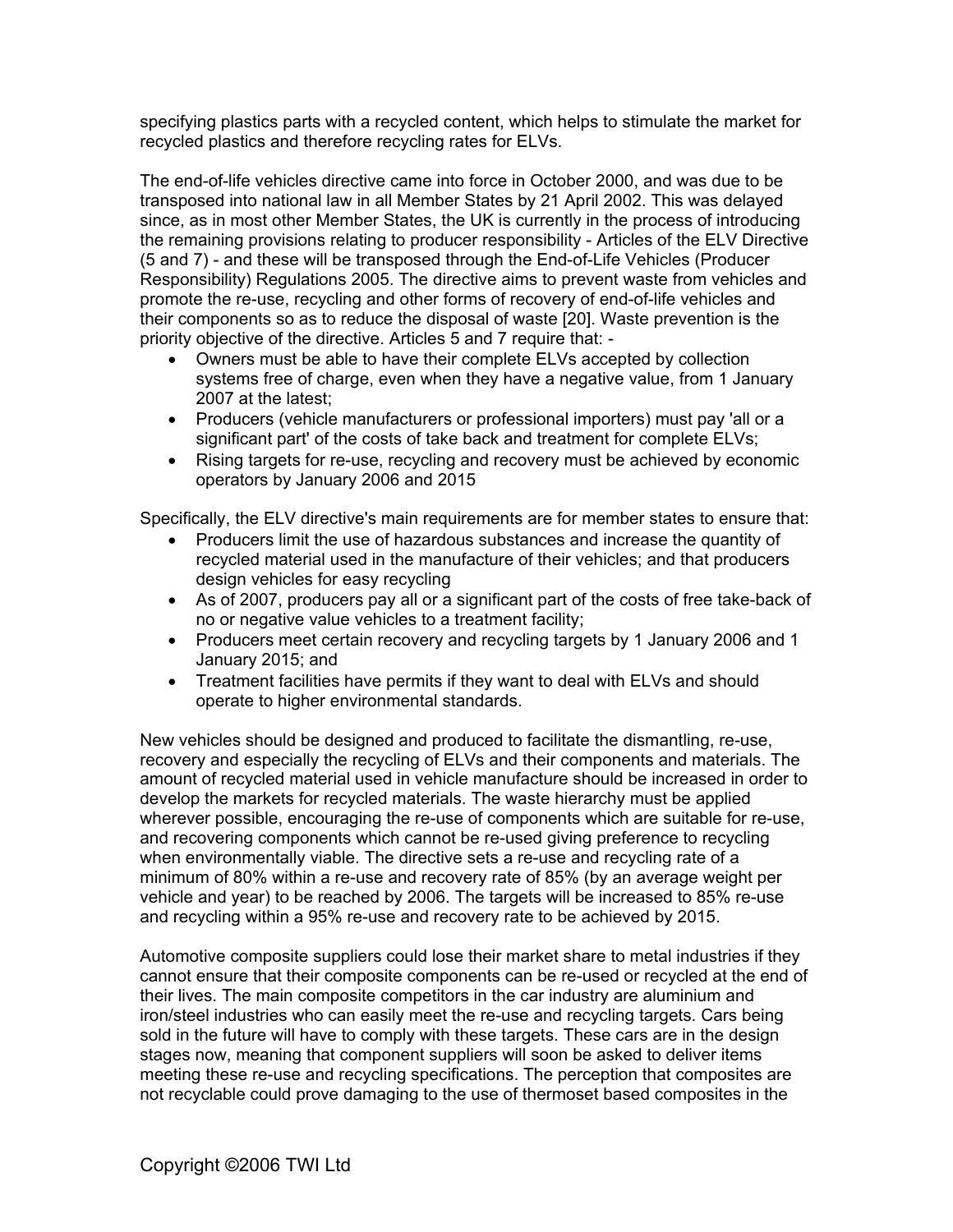automotive industry, which is ironic since the use of composites is designed to reduce fuel consumption and increase performance. In the case of bodywork, the aim of the use of composites is to prolong the life of the vehicle by utilising a corrosion-proof material. Although composite bodywork has been used on caravans, van roofs and threewheel cars, it is also used on high-value cars such as Lotuses and TVRs which, unless written off, are not actually scrapped.

The end-of-life vehicles directive takes no account of the re-use of plastics waste as fuel. This has a direct bearing on the composites industry, since energy recovery is widely considered to be the best practicable environmental option for this material. Polymers in composites are derived from crude oil in the first instance and 95% of the world's production of crude oil goes to energy production.

On Monday 3 November 2003 the End-of-Life Vehicles Regulations 2003 came into effect. The [guidance notes](http://www.defra.gov.uk/environment/waste/topics/elv-guidance.pdf) [21, 22] explain how the Regulations apply to sites used for the storage and treatment of end-of-life vehicles (ELVs). The Regulations require operators to hold a site licence if accepting vehicles which have not been depolluted and set new minimum technical standards for all sites that store or treat ELVs.

#### **2.5 Electrical and electronic equipment directives**

Nearly one million tonnes of waste electrical and electronic equipment (WEEE) are discarded every year in the UK. Owing to their hazardous material content, electrical and electronic equipment cause environmental problems during the waste management phase if not properly pre-treated. Because of the complex nature of WEEE, recycling can be difficult [23]. Scrap electrical and electronic equipment was chosen as an EC priority waste stream in 1991. Current data on the recycling of WEEE suggest that about 49% by weight of all WEEE is sent to a recycling process [24]. On average 22% of this are plastics although the composition varies widely from item to item.

There are three EU directives in preparation concerning the management of electrical and electronic equipment. They could affect the use of composites in electrical equipment if the subject of re-use and recycling of composites is not tackled. The directives' focus and emphasis on recycling of components could pose a threat to the use of composites in electrical and electronic equipment.

#### *2.5.1 Waste electrical and electronic equipment (WEEE) directive*

This directive focuses on the management of waste electrical and electronic equipment and sets out measures for collecting end-of-life electrical and electronic equipment for recovery, recycling and re-use [25]. The objectives of the WEEE directive are the prevention of WEEE and increasing the reuse, recycling and other forms of recovery of WEEE in order to reduce the disposal of waste and encourage resource efficiency. It also aims to improve the environmental performance of all operators involved in the life cycle of electrical and electronic equipment, particularly those involved in the treatment of WEEE. The directive proposes separate collection of WEEE and a target to collect a minimum of 4 kg per year of WEEE per household by the year 2006. The directive also proposes recovery targets of between 70 and 80% by an average weight per appliance, and re-use and recycling targets of 50 to 75% depending on the category of the WEEE. The targets are due to be reviewed five years after the directive comes into force.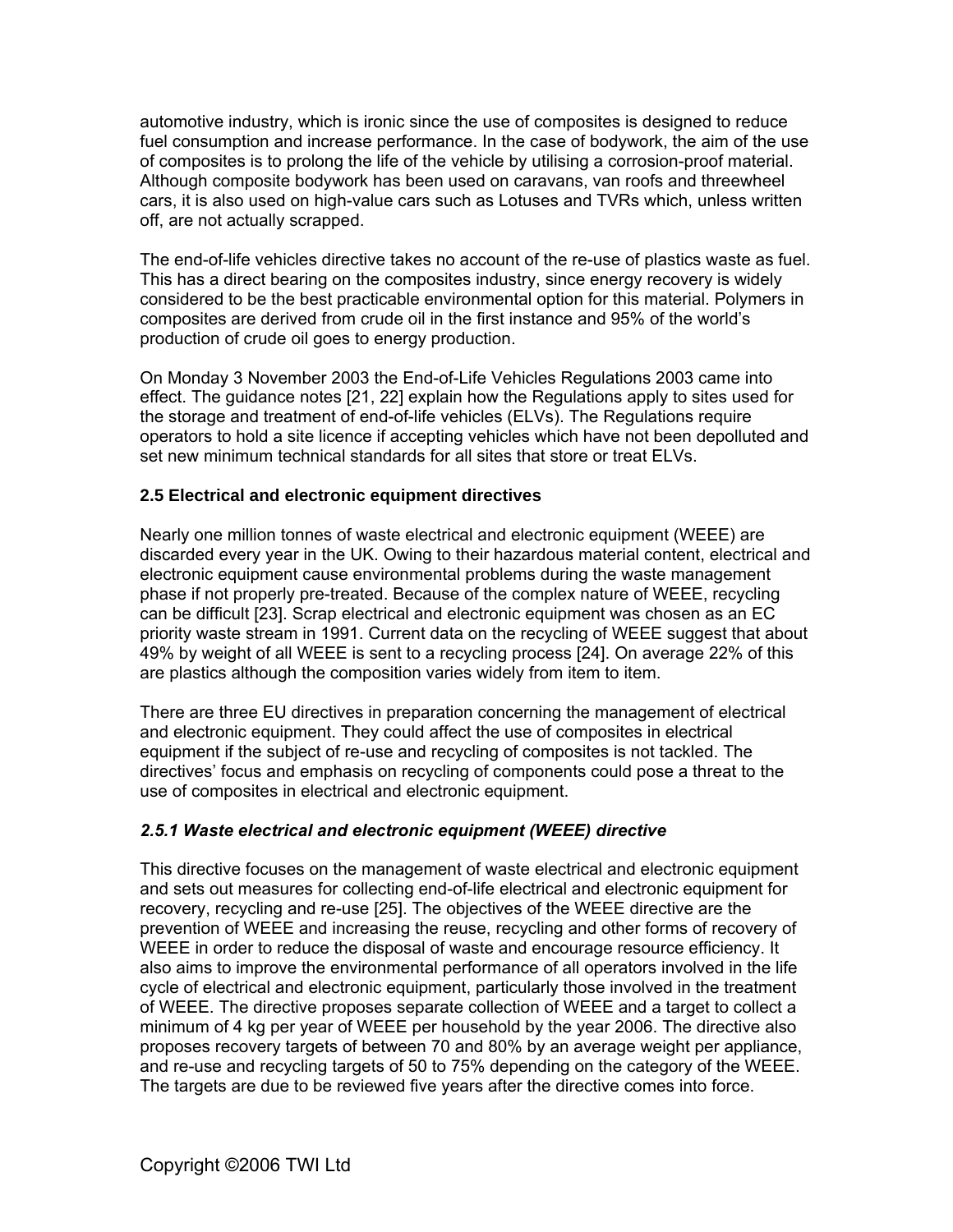On 15 December 2005 the Department for Trade and Industry announced that there will be a review of current proposals for the implementation of the WEEE Directive. This decision reflects the continuing concerns expressed by businesses and stakeholders. It also reflects the Government's commitment to implementing the Directive in the UK in a way that maximises the environmental benefits associated with the Directive and minimises the costs to business [26].

#### *2.5.2 Restriction of the use of certain hazardous substances in electrical and electronic equipment (RoHS) directive*

This was originally intended to form part of the WEEE directive but has now been made into a separate directive. The UK RoHS Regulations have now been made and were laid before Parliament on 7 October 2005. The main objectives are to protect soil, water and air from pollution caused by the current management of WEEE, and to reduce the harmfulness of WEEE [27]. The environmental risks associated with the waste stream are not properly dealt with by current waste management practice. Currently more than 90% of WEEE is landfilled, incinerated or recovered without any pre-treatment, which leads to a considerable input of hazardous materials into the disposal or recovery routes. The separate collection and treatment of WEEE (as suggested by the WEEE directive) will contribute to a cleaner municipal waste stream and therefore reduce the emissions caused by the incineration or smelting of WEEE containing heavy metals and halogenated substances. The most effective way of ensuring the significant reduction of risks to health and the environment related to heavy metals and flame retardants used in electrical and electronic equipment is to substitute these with safe or safer materials. The directive states that by 1 January 2008 new electrical and electronic equipment put on the market must not contain lead, mercury, cadmium, hexavalent chromium, or brominated flame-retardants. This directive may influence the composites industry as the materials sometimes incorporate brominated flame-retardants. One of the main difficulties in recycling plastics containing brominated flame-retardants is the risk of dioxin release during the plastics recycling process.

Envirowise [28] offers UK businesses free practical help on the WEEE and RoHS Directives, as well as other environmental issues free of charge.

#### **2.6 Proposed recommendations for construction and demolition waste**

In 2001 the Office of the Deputy Prime Minister carried out a survey into the arisings and use of Construction and Demolition wastes [29]. This followed an initial survey in conjunction with the Environment Agency in 1999/2000. Total construction and demolition waste for England and Wales was estimated at 93.91 million tonnes up from an estimated 72.5 million tonnes in 1999. 48 per cent was recycled and a further 48 per cent was beneficially re-used, mainly for layering or topping at landfill sites and backfilling quarries. The remaining 4 per cent was sent to landfill as waste. The European Commission wishes to introduce a recommendation (a non-binding measure) for construction and demolition (C&D) waste with the aim of improving the management of the C&D waste stream by following the waste hierarchy, giving preference to prevention over re-use, material recycling, energy extraction and lastly disposal. It will aim to reduce the impact of C&D waste on the environment whilst better utilising natural resources.

The recommendation will also encourage the substitution of hazardous substances in new buildings and make sure that waste from construction (bricks, glass, wood, etc) is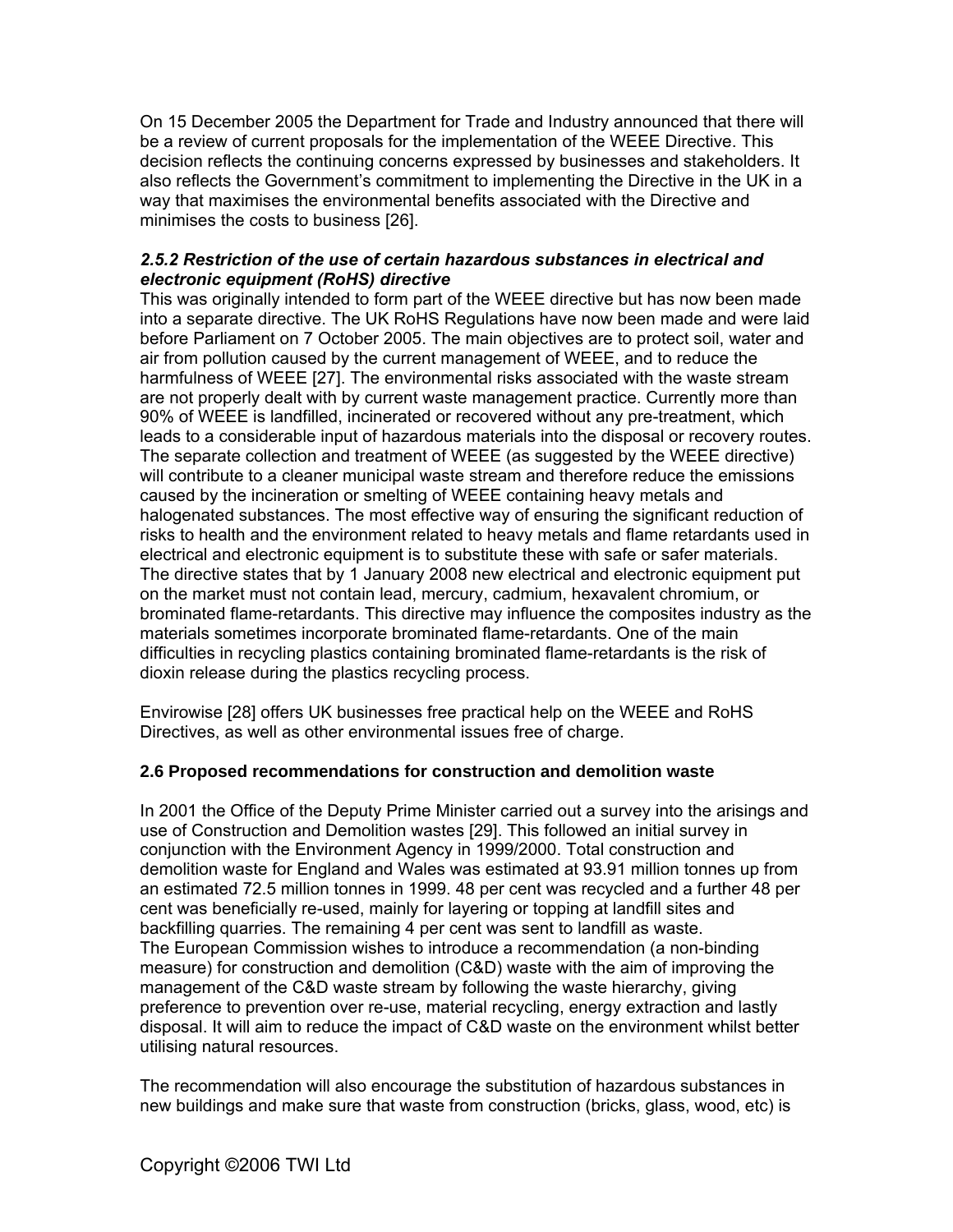sorted at the point of generation. It would also include proposals for recycling targets set initially at 50% and an increase in landfill charges. It is thought that the European Parliament would prefer binding legislation rather than just a recommendation. So far progress has been very slow. If adopted, this recommendation/legislation will have a significant impact on the composites industry which supplies the construction sector.

#### **2.8 Life cycle assessment and cost implications of recycling or disposal**

Life Cycle Assessment (LCA) is a method of assessing and quantifying the environmental impact of products taking into account the methods and materials used for manufacture. It also considers the impact on the environment during use of the product and its disposal, whether through recycling, incineration or dumping in a landfill site. Much of the necessary data for performing an LCA can be found in various software packages available commercially. However, there is some debate as to the accuracy of this information as the technique is still in its relative infancy. The main use of LCA is to provide a comparison between the use of different materials or manufacturing processes for a given product to determine the benefits or disadvantages or adopting a specific design strategy. It is, however, very difficult to assess the impact caused by a single product without a comparison, since the impact scores obtained in the analysis cannot be taken as absolute. This is because no way exists to quantify an exact damage to the environment from a particular process or emission. Hence, the best way to interpret the data is to compare with a similar product or design. There is also the potential problem that the impact factors calculated for the same product in different commercial packages may be different as the parameter and data used in the analysis are unique to that package. A point which is increasingly important is the issue of cost and no package yet includes any method of inputting cost into the equation.

The main potential problem with LCAs is the lack of international standards. The ISO14000 [30] series of standards are currently being created to deal with these areas but until that process is complete, there will be no definitive answer to many of the problems faced by users of the LCA software. There is no standard method of applying the weightings to the different environmental effects that occur to take into account the seriousness and potential for environmental damage. Each package has its own weightings and, without years of research, these cannot be either discounted or recommended. There is also the issue of whether to include the internal environment of the manufacturing facility within the LCA.

The main emphasis of LCA is also in question as different reports have suggested different ways of looking at the environmental impacts. These can be either defined as the risk to human health or the potential damage to the earth's ecosystem, there are convincing arguments for both ideas. As with any method, the data used are of critical importance, particularly in respect of the disposal of the products at the end of their use.

The main problem facing designers when working with composites will be deciding on how to input the material into the LCA. This could be done either by calculating and measuring a new set of data for each material, or by calculating the data from the constituents of the material summed together. This second method has a number of potential flaws in that the processes used during manufacture may be completely different, or because by adding materials together certain benefits or disadvantages could be gained in terms of environmental impact. Equally, the disposal of the composite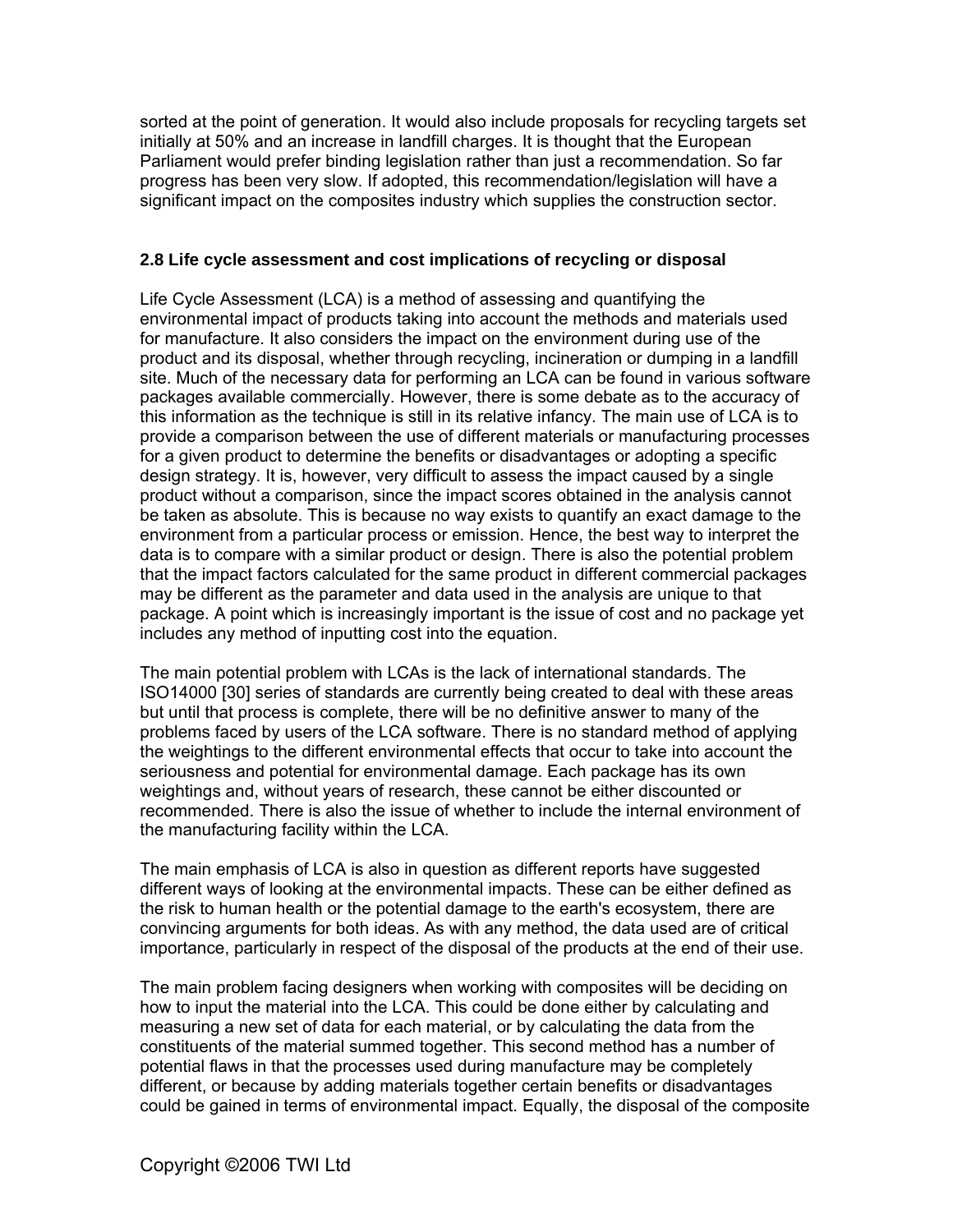product after use could result in significantly different data for assessing the environmental impact. Also, the processes that can be used to dispose or recycle the components may be significantly different from those used for single materials. In the short term the way forward for using LCA tools with composites is to concentrate on comparing the impact of the composite material with the impact of the equivalent single material. This will allow designers to see how they can use composites to benefit the 'greenness' of their products. The main aim should therefore be to produce a set of guidelines that designers can utilise to help them design with composites by using LCA tools. Hopefully, this will show designers how to reduce the environmental impact damage of their products whilst letting them explore the possibilities of composites. The long term aim would be to incorporate comprehensive data for a range of composites in the software LCA tools that are available so that designers have to think less about how to use and interpret the data.

Various life cycle assessment tools are available:

Green Guide to Composites: This guide has been created to allow the composites industry to understand the environmental and social impacts of different composite materials and manufacturing processes.

The life-cycle impacts of each material and process choice from the cradle to the factory gate are presented in simple A to E comparative rankings, for the first time allowing informed decisions to be made on the environmental and social effects of composite materials and process choices. [http://www.netcomposites.com/composites-green](http://www.netcomposites.com/composites-green-guide.asp)[guide.asp](http://www.netcomposites.com/composites-green-guide.asp)

[SimaPro 4](http://www.pre.nl/simapro) (PRé Consultants BV) SimaPro is a full-featured LCA software tool. Complex products with complex life cycles can be compared and analysed. The process databases and the impact assessment databases can be edited and expanded without limitation. The ability to trace the origin of any result has been implemented in a very flexible and powerful way. Special features are: multiple impact assessment methods, multiple process databases, automatic unit conversion. Furthermore, there are powerful tools to analyse take-back and disassembly of products, as well as complex waste treatment and recycling scenarios.

<http://www.pre.nl/simapro/>

[ECO-it:](http://www.pre.nl/eco-it.html) (PRé Consultants BV) Eco-Indicator Tool for environmentally friendly design. ECO-it allows you to describe a complex product and its life cycle. By entering the materials and processes that are used. ECO-it immediately calculates the environmental load, and shows you which parts of the product contribute most. Based on this information you can design to reduce the environmental load of the product. <http://www.pre.nl/eco-it/default.htm>

#### Useful links:

De Vegt OM and Haije WJ, Comparative Environmental Life Cycle Assessment of Composite Materials, ECN-I--97-050, December 1997. Downloadable pdf file: <http://www.ecn.nl/docs/library/report/1997/i97050.pdf>

#### **3. WASTE MINIMISATION**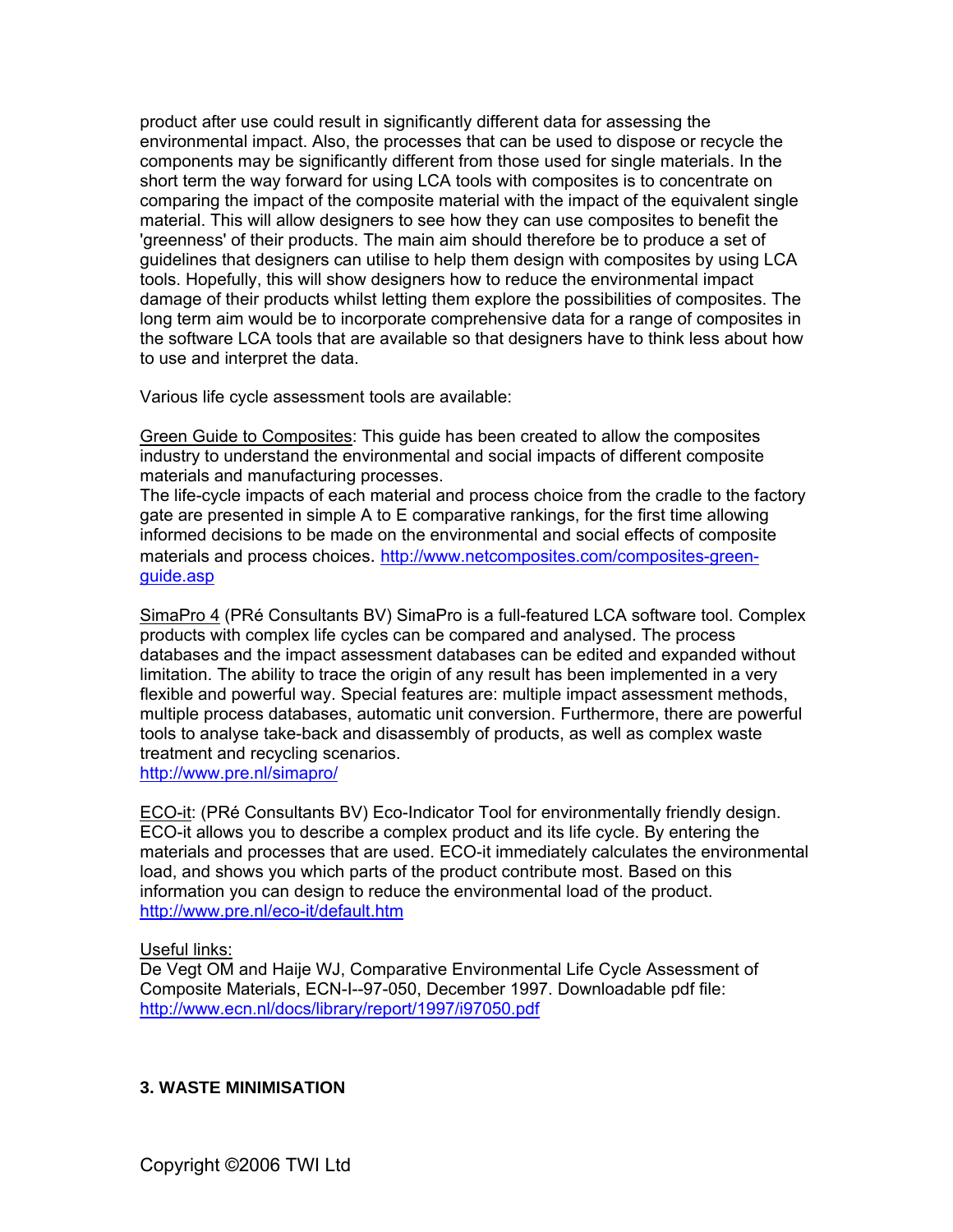Waste minimisation is about preventing and reducing waste at source through the efficient use of raw materials, energy and water [31,32]. This is achieved by understanding and changing processes to reduce and prevent waste. This is also known as process or resource efficiency. Waste minimisation includes the substitution of less environmentally harmful materials in production processes and the design of products that have less environmental impact during their manufacture and use. Waste minimisation can provide competitive advantage to business in four ways:

- Cost savings
	- o Production costs can be reduced through improved resource efficiency.
- Compliance
	- $\circ$  A proactive approach ensures that the company minimises the possibility of litigation.
- Risk reduction
	- o Control and reduction of risks and liabilities not only reduce the likelihood of fines and bad publicity but can also boost investor confidence.
- Market positioning
	- o Eco-friendly products can give supply chain confidence and improve customer relations.

Waste minimisation is a basic management philosophy and approach to achieve a more profitable business [33]. There are waste minimization tools available [34]. The key tools in waste minimization are the 'waste tracking model' and the 'cause and effect diagram'. These help to find both 'fast starts' and to develop a systematic approach for long-term savings.

Envirowise [28] offers UK businesses free practical help on waste minimisation issues, as well as other environmental issues free of charge. The Waste Minimisation Faraday [35] can also offer guidance,

#### **4. RE-USE OF COMPOSITE MATERIALS**

Re-grading and re-certification of materials is important if a component and/or material from post-manufacture or from demolition is to be re-used in another project. Thus it is necessary to consider whether re-use of composite material is appropriate [15].

Re-use is high in the waste hierarchy, but may not provide the most practical option for many composite applications. The way in which a material is used, its applications and how it is secured to other components must be considered with a view to deconstruction and re-use at the end of that application's life. The manufacturing process must be examined to identify any possible modifications to enable design for future re-use or recycling.

#### **4.1 Issues associated with material re-use**

#### *4.1.1 Properties of composite components*

Although composite manufacturers today have largely solved the problem of ultraviolet stability and colour fading of their products, composite materials used in external applications may have suffered surface degradation.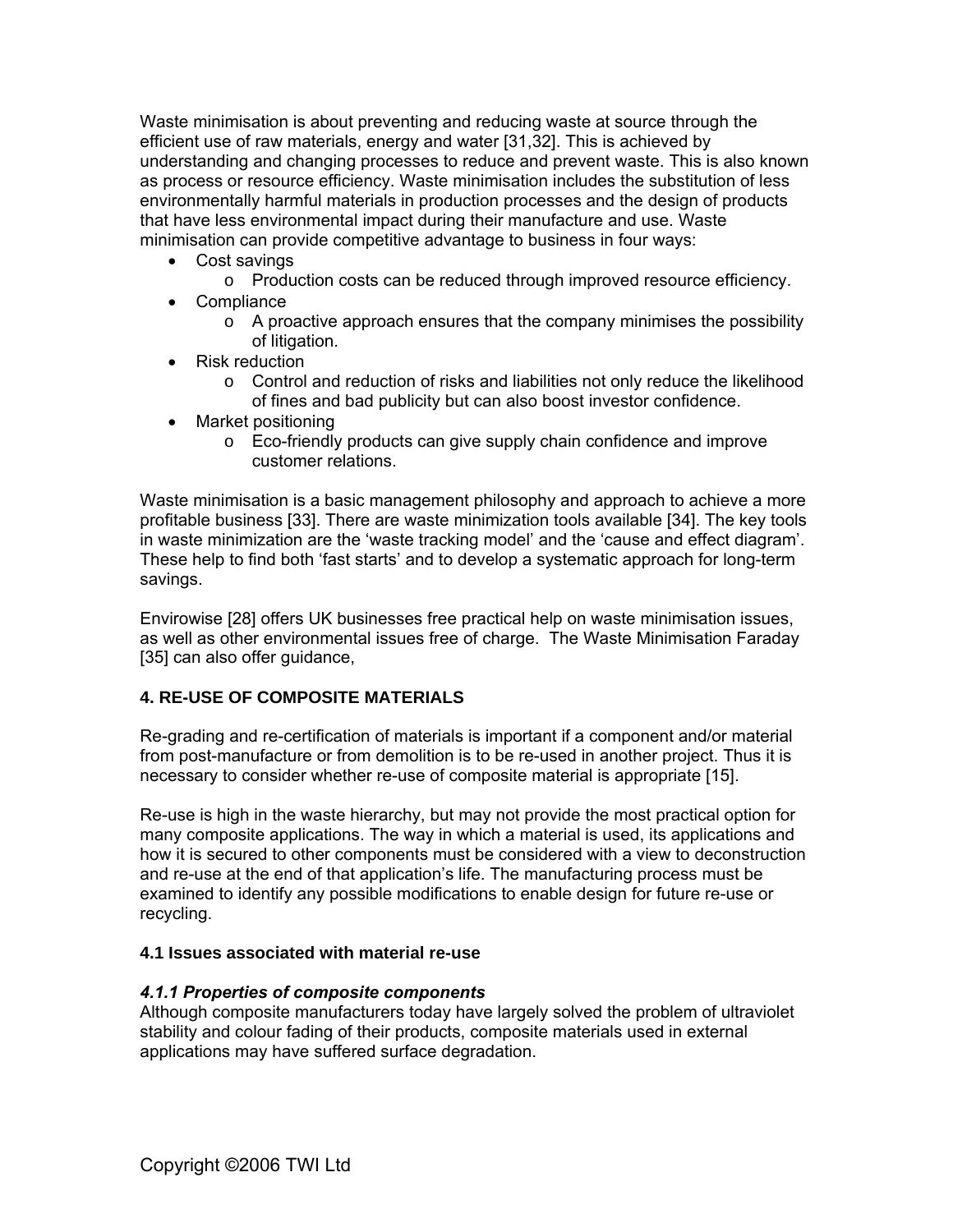Many items made from composites are bespoke in nature, being especially designed for a particular application. This means that it is very unlikely that such products will to be able to be re-used for another, different, application. Some downgrading of product use may be possible (e.g. to agriculture). Some unusual or novel re-use of bespoke composite features may occur. Re-use already takes place of items like cabins and gatehouses in the construction sector, pallets in the packaging sector.

Structural items may be difficult to re-use because it is difficult to re-calculate their loadcarrying properties as recovered items. Without reference to the original manufacturer, it will be impossible to derive the strength characteristics (such as shear and bending) of a composite section. Composites tend to be produced to meet a particular set of circumstances and conditions so will often not be transferable to a different use. The designer of a structure has a duty of care to make sure that it is sound, and a recycled material cannot be used if its strength properties are unknown or in doubt. Similarly, a composite material may not be able to be re-used for certain applications if its fireresisting properties are unknown.

#### *4.1.2 Re-certification*

Re-certification of composites products is unlikely to be cost effective if testing is involved. For example, the cost of testing a trussed rafter is around £1500 for a product which costs around £30 to manufacture. Re-certification by the original manufacturer may not be in their financial interests.

#### *4.1.3 Dismantling for re-use*

Dismantling a composite structure for re-use can prove difficult as there are often problems associated with removing any fixings and then removing the item undamaged. Additionally, there may be hazards to deconstruction staff such as exposure to dust if the composite has to be cut up. Within the construction sector, the demolition firm at such sites is unlikely to consider the careful recovery of items and deconstruction lengthens the process of site development. Development of modular and prefabricated systems using composites may allow re-use if this aspect is considered in design, especially with respect to the type of site-applied sealing and gluing of joints [15].

After use, composite materials may be dirty and require careful cleaning, which is a costly, labour-intensive task. They may also be contaminated (e.g. with sewage or chemicals). The reclaimed materials will require storage and composite materials tend to be quite bulky.

There is presently little or no market for used composite components. For re-use to be successful there must be an established supply chain.

#### *4.2 Certification of recycled composites construction products*

Schemes are being developed to make it easier to approve construction products on performance rather than on materials specification. However, current procedures do limit the incorporation of recycled product in many instances.

Oxford Brookes University supported by AEA Technology, Mouchel Consulting and Tony Gee & Partners are addressing the development of a performance-based classification scheme to enable engineering designers to select materials systems on the basis of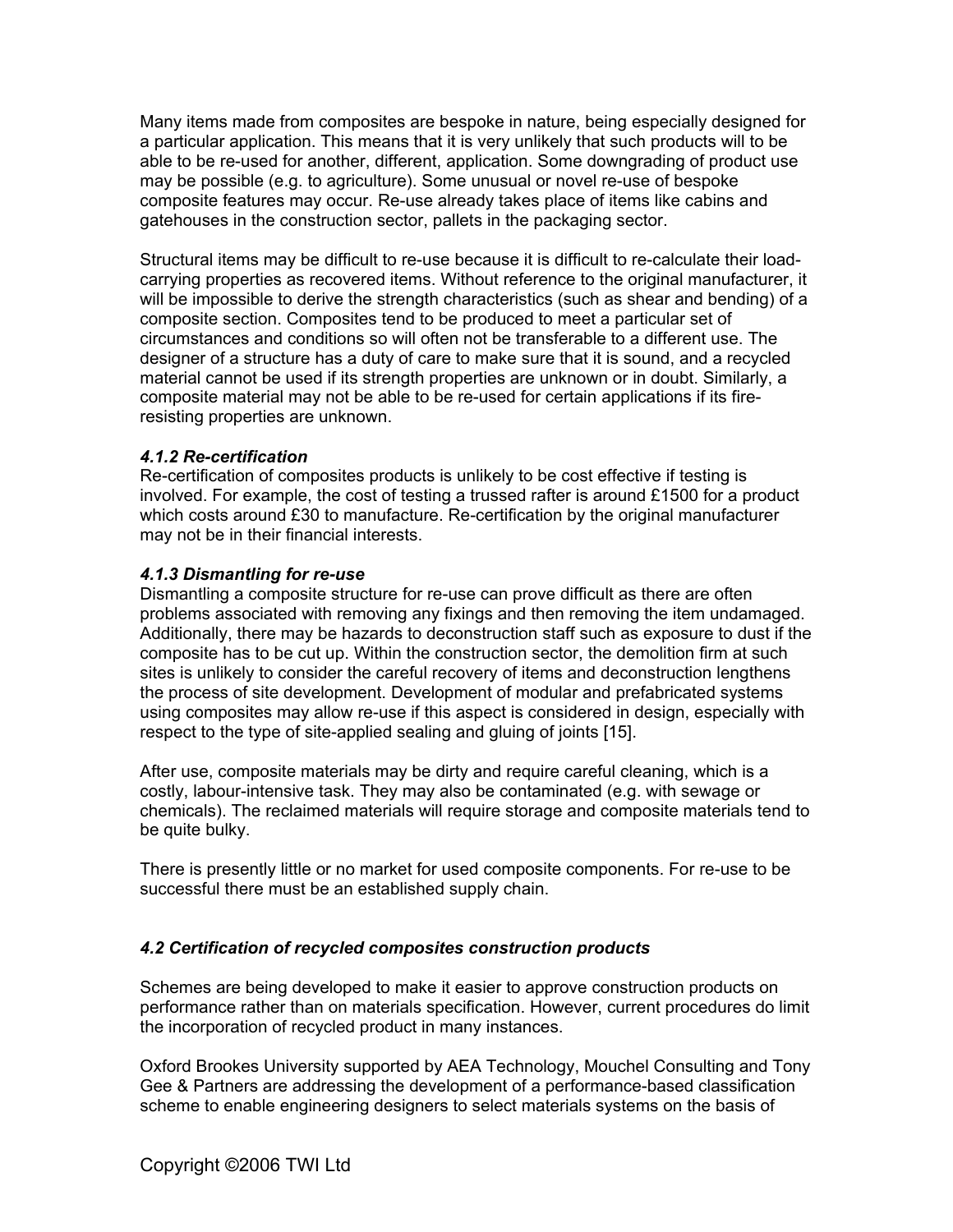performance requirements [36]. Procedures are being developed for the assessment of materials systems on site, involving the development of manufacturing techniques for on-site fabrication of reliable and consistent test pieces. This activity is linked with development of in-service health monitoring techniques that employ both destructive and non-destructive testing. Generic design guidance is being compiled that utilises the performance classification scheme and is informed by experience. Case histories are being used to reinforce the guidance further. The major outputs from this project include the performance classification scheme, test protocols, design guidance and practical application guidance.

#### **5. RECOVERY OF COMPOSITES WASTE**

To make recycling procedures as easy and cost effective as possible, composite waste needs to be recovered in as clean and pure a condition as is feasible. This can be difficult to achieve since the materials are often used in association with other materials, often being joined together by adhesive or mechanical means. Materials need to be clearly labelled for rapid and accurate identification of component contents. Thus deconstruction of structures and components in order to recover composite waste is a key step in the recycling process. After use, composite materials may be dirty and require careful cleaning, which is a costly, labour-intensive task. They may also be contaminated (e.g. with sewage or chemicals). The reclaimed materials will require storage and composite materials tend to be quite bulky.

#### **5.1 Sorting and cleaning of mixed composite waste**

Usually, in order to obtain good properties of recyclates, even mechanical recycling of mixed polymer-based waste will require some preliminary sorting. Methods to sort polymeric materials should be as easy and economical as possible for the resulting recyclates to be competitive. Currently, most sorting of this waste is still done by hand, a time consuming and expensive process, that on the other hand needs little equipment. Technology to sort polymers automatically is being developed and introduced [37, 38].

Before sorting, polymer-based waste is usually reduced to smaller and uniform particle sizes. In a first step, shredders or hammer mills are used to break up the waste objects. With a grinder or granulator, they can then be reduced to smaller particle sizes. Furthermore, to improve efficiency of following sorting steps, the waste needs to be cleaned from dirt particles and contaminants (e.g. friction washer) and subsequently dried (e.g. fluid bed dryer) [37, 39].

With magnetic separators, ferromagnetic particles are removed from the waste (e.g. top belt magnets, drum magnets). Non-ferrous but paramagnetic metals such as aluminium, copper, lead etc. can be removed with eddy current separators by deflecting the nonferrous metals from the main particle stream [39].

Density characteristics are exploited in various ways to separate materials. For example, separation can simply be achieved by subjecting a material mix to an air stream or with hydrocyclones and centrifuging, where size and shape of the polymer particles will also play a role. Only if the difference in density is sufficiently high can polymers be separated from each other by these techniques [39]. In a sink-float separator, particles with higher density than the separation medium will sink and the other particles will float on the surface. Similar processes use a surfactant that makes thermoplastic materials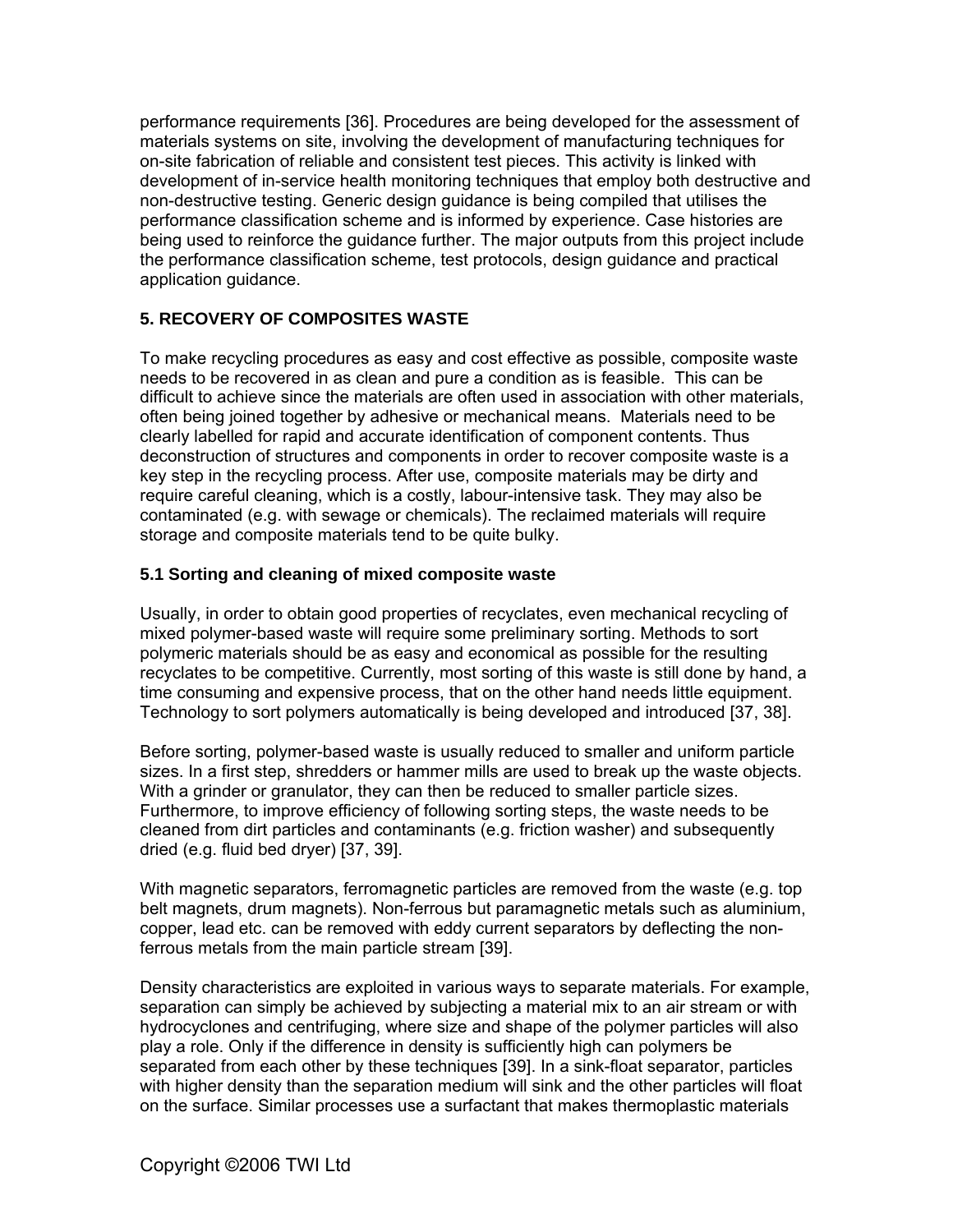hydrophobic so that aeration causes the particles to float. This works rather because of surface properties than density characteristics [39, 40].

Electrostatic separation as a means of charging the materials has long been used for the separation of polymeric materials and metals. Nowadays, a variant of this technique can also be used to separate different polymer types. Polymer flakes are given a slightly positive or negative charge allowing, for example, separation of polyethylene and polypropylene. This is effective for a simple two-material separation, but for separation of mixtures with more than two resins it may require more than one pass or a combination with other methods [40].

Helped by an organic solvent, two or more polymer types can be separated from each other in a process called selective dissolution. In this process, the polymers are first dissolved, then filtered, isolated, re-solidified and dried. The solvent can be recovered after filtration. However, environmental impact of the solvent itself and solvent remaining in the separated polymers can not be neglected [39, 41].

A new process developed by Oekutec (Germany) is able to separate thermoplastic materials from thermoset materials as well as a specific thermoplastic polymer from a mixed stream of various thermoplastics. A polymer stream is heated with a specific IRspectrum that softens only the target material (e.g. polypropylene). The softened material is then picked up by a roller, while all the other materials pass by and can be separated in following steps helped by another IR-spectrum [42].

There are also many different types of automated sorting systems on the market that employ some kind of detection signal and sensor to detect and analyse chemical or physical characteristics of different polymers. Some technologies can sort a large number of different resin types by type and colour, while others can only identify one item and separate it from a waste stream. [43-45].

#### **5.2 Material Labeling**

Several schemes exist to label polymer products to facilitate separation of waste and promote easier recycling. The SPI system was developed in 1988 in the USA to provide a consistent national system to facilitate the recycling of polymer products. It has been universally accepted by the packaging industry, but covers only 6 main resin types, all others being categorised under a seventh named 'other'. Each plastic component is stamped according to its resin type [46]:



The SPI categories are: Type-1 Plastics – PET (polyterephthalate) Type-2 Plastics – HDPE (high density polyethylene) Type-3 Plastics – V (PolyVinylChloride) Type-4 Plastics – LDPE (low density polyethylene) Type-5 Plastics – PP (polypropylene)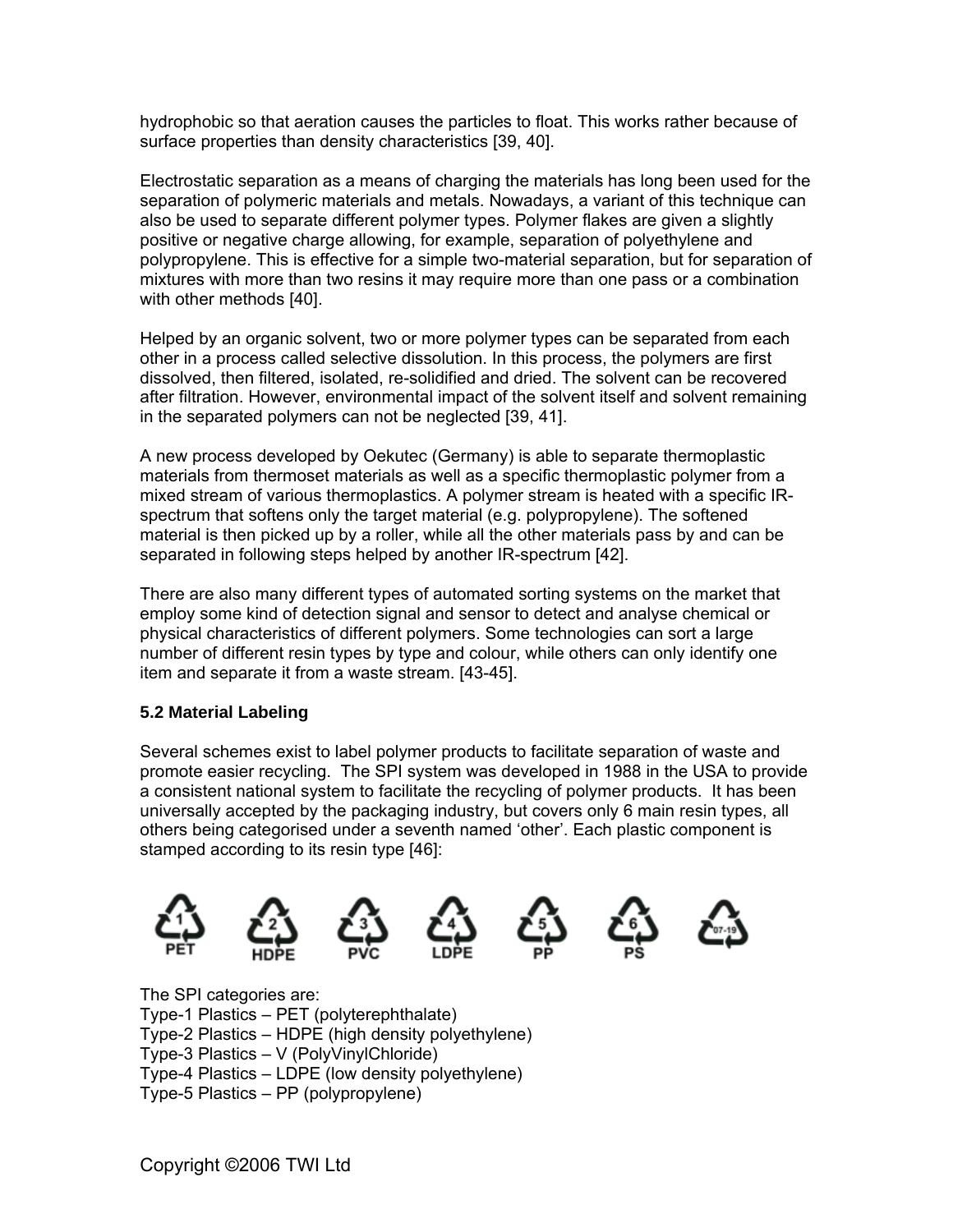Type-6 Plastics – PS (polystyrene) Type-7 Plastics – other (which commonly includes: Polycarbonate, ABS, Nylon, Acrylic or a composite of 2 or more resins)

In addition, the Publicly Available Specification 103 (PAS 103) [47,48] will help to reduce the amount of plastics packaging waste sent to landfill in the UK by enabling more material to be recycled. PAS 103 is a classification and grading system for the quality of collected waste plastics packaging intended for recycling. Through this system the value of the materials being bought and sold will increase, markets for the waste will expand and the trading process will be simplified through the adoption of a common language.

#### **5.3 The Universal Recycling Symbol**

The universal recycling symbol was invented by Gary Anderson in 1970 as part of a contest sponsored by a paper company. The design is based on a Mobius strip, i.e. an endless loop that has only one surface. It is used to indicate that a material is recyclable. For more on the history of this symbol and the paper recycling symbols that were derived from it, see http://www.afandpa.org/recycling/anders.pdf

#### **6. RECYCLING TECHNOLOGIES**

There are essentially four classes of recycling technique which apply to composite waste in general:

- Primary recycling conversion of waste into material having properties equivalent to those of the original material
- Secondary recycling conversion of waste into material having properties inferior to those of the original material
- Tertiary recycling conversion of waste into chemicals and fuel
- Quaternary recycling conversion of waste into energy.

Most tried techniques for primary and secondary recycling essentially involve mixing of some waste material with virgin raw material, which is then processed as if it were all virgin material. Whether the proper designation for the procedure is primary or secondary recycling is a matter of how successful it is. Tertiary recycling refers to chemical decomposition of the polymer, i.e. depolymerisation, into useful chemical substances and fuel, while quaternary recycling is synonymous with incineration with utilisation of the energy released. The technique of incineration without energy utilisation is not really recycling at all, merely a means of reducing waste volume.

From the point of view of material utilisation it is generally preferable to succeed with the highest possible level of recycling, e.g. secondary rather than quaternary recycling. However, from economical and overall resource utilisation perspectives this need not necessarily be the case, since for example secondary recycling may require excessive amounts of energy and other resources (facilities, man power, chemical additives etc.), while quaternary recycling is straightforward and does not require energy or specialised resources.

#### **6.1 Primary and Secondary Recycling**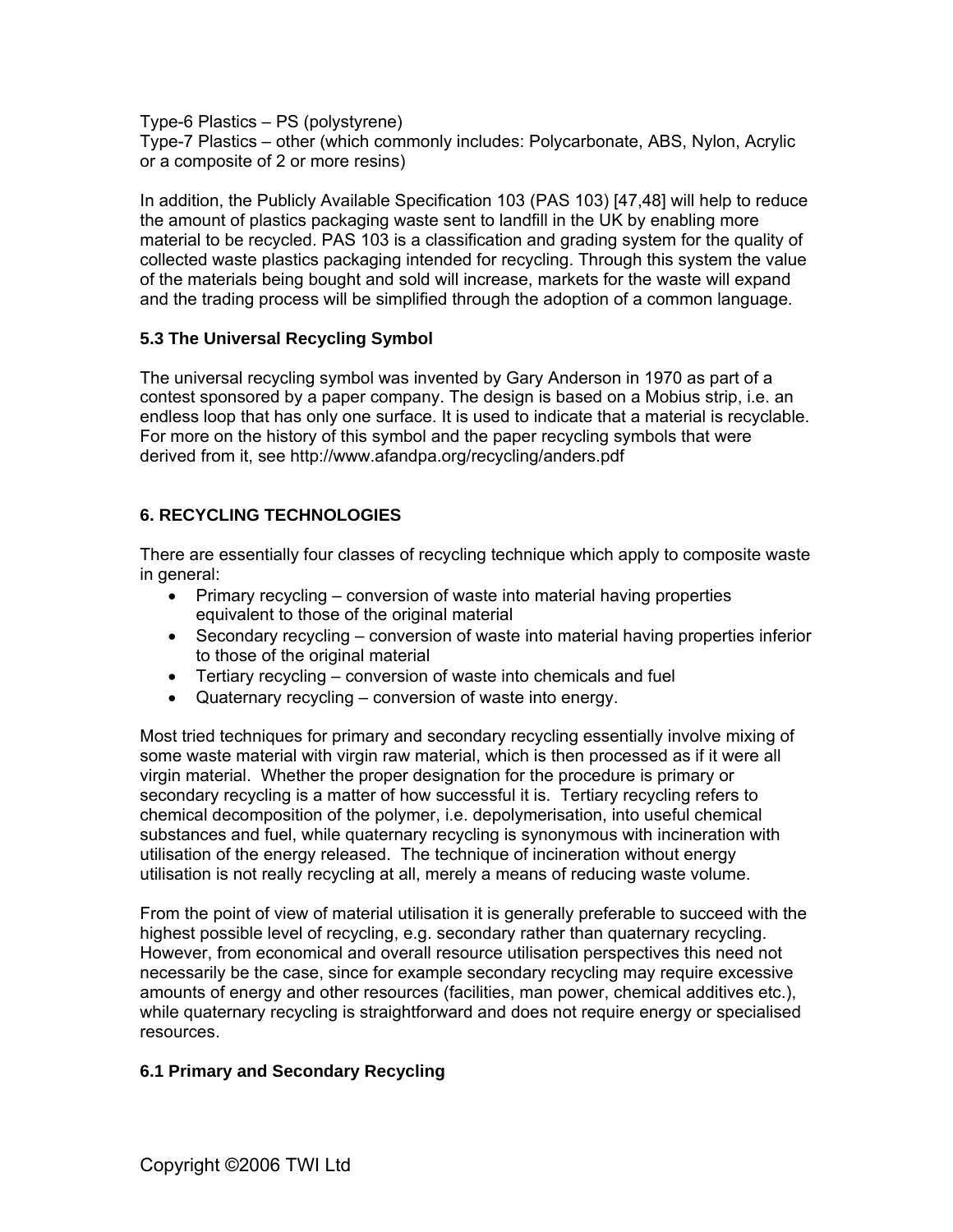The most attractive recycling option is to recycle waste into material with properties equivalent or at least comparable to those of the original material (as common with metals and glass) since it implies a possibility for an infinite number of recycling circuits. The division between primary and secondary is relative and a question of what extent of property degeneration that one is able to allow while still saying that the properties are equivalent. Common alternative names for primary and secondary recycling are material recovery or mechanical recycling.

#### *6.1.1 Recycling thermoset composites*

Although it may be conceptually less straightforward to recycle thermoset composites than thermoplastics, the common misconception that thermoset composites cannot be recycled, due to the presence of crosslinks, is a myth. Proven technologies for material recovery are based on shredded then ground or milled composites used as a filler or possibly as replacement for some of the reinforcement in composites that generally end up having properties inferior to those in the original material.

To enable material recovery of thermoset composites, the component to be recycled must first be reduced in size. With a large component the first step is generally to saw or break it into manageable pieces that can then be fed into a shredder to further reduce their size to the order of tens of centimetres. Prior to shredding all metal inserts and fastners must be removed. The shredded material is then ground to small pieces or milled to a powder, the final particle size may be anywhere between several millimetres to fractions of a millimetre. This regrind is separated by size using gradually courser meshes. In coarse regrind the reinforcement remains partially intact and thus the regrind may be used for reinforcing purposes, while the fine powder may only be used as a filler.

Ground composite waste can be recycled as secondary raw materials for SMC (sheet moulding compound) and BMC (bulk moulding compound), and also as filler or reinforcement. Only good quality composite waste with guaranteed formulation and no contamination is suitable for this, for example manufacturing waste. Using ground composite recyclate in SMC and BMC does not have a detrimental effect on the mechanical properties of the product as long as the recyclate is used under certain ratios (no more than 20% for SMC and 30% for BMC). However, the low-value use of recyclate in this way means that it is difficult to recover the cost of the recycling process [49, 50].

An example of the cost implication has been demonstrated in a study using recyclate in the form of granulates from SMC used parts and production scrap to manufacture sandwich structures. Recycled contents of between 10 and 20% of total laminate weight were obtained, using the recyclate as a substitute core material. The overall cost increase for using recyclate was under 10%, but this did not take into account reduction of disposal costs and future costs for recycling after product life, which will have increasing importance in years to come [51].

There is concern that more complex composite products such as sandwich panels may be more difficult to recycle with separation of the components necessary. The outside skins must be easily separated from the core to enable recycling. A study in Spain [52] has shown that sandwich panels produced using unsaturated polyester composite resin transfer moulded (RTM) skins and PET foamed cores can be recycled. The sandwich panels were milled resulting in separation of the skins and cores. Water flotation was used to sort the foam from the skin, since the foam floats to the top because of its low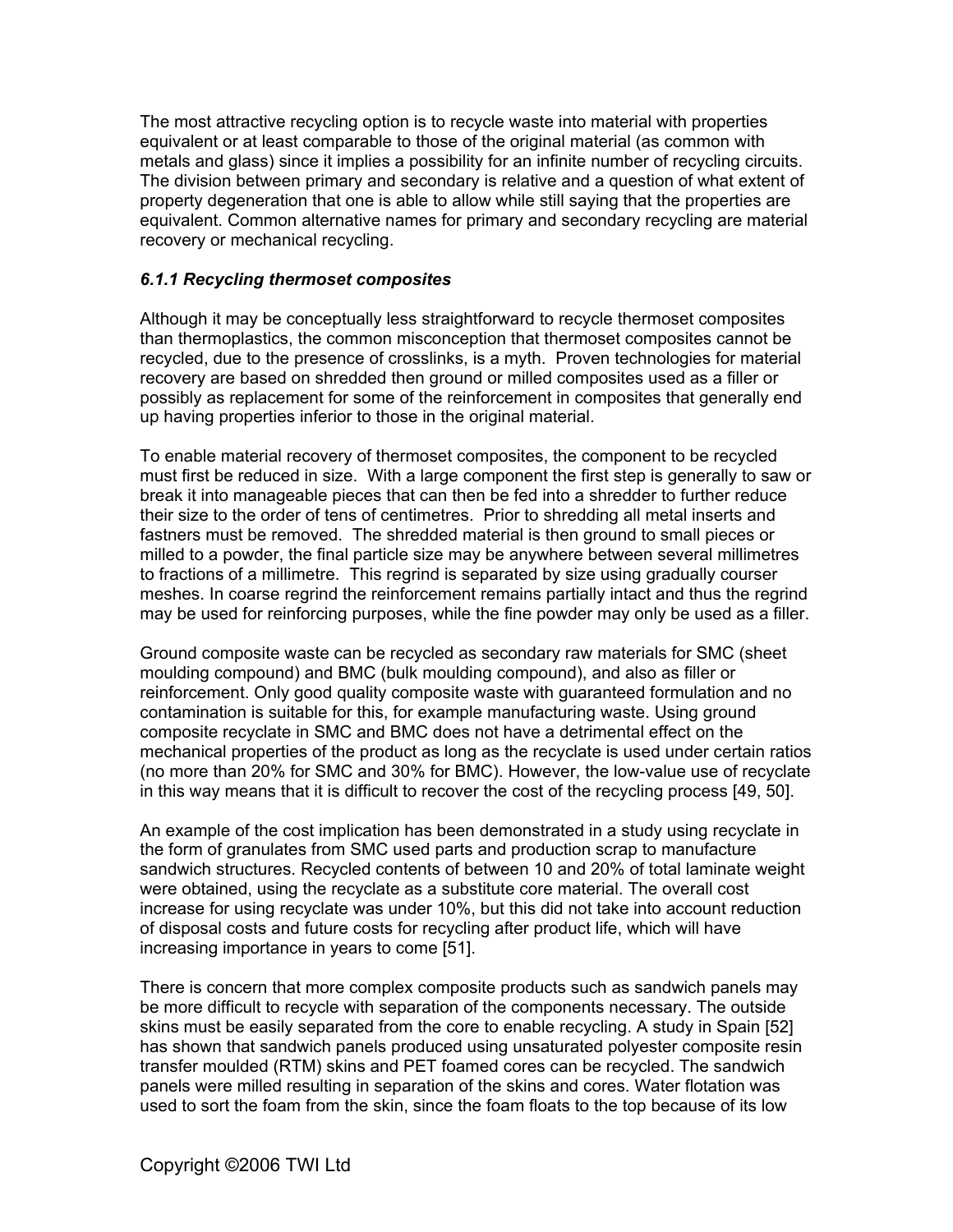density. The separated parts were dried and further milled. The resulting powder from laminate skins was used in BMC trials and other processes as a filler, and the PET powder was recycled [52].

In the UK, the **RRECOM** project (1994-97) focused on strategies and technology for the re-use of suitably comminuted (ground) thermoset recyclate as a functional filler for polymers leading to products with added value [53]. An integrated continuous compounding process was developed which included comminution, drying and volatile extraction, combination of reinforcement with the matrix, optimum mixing, and die forming of the material. The recyclate was combined with the polymer matrix ensuring that effective dispersion and wet-out occurred. A range of polymer compositions were created containing fibre reinforced polyester and phenolic recyclate derived from industrial scrap. The thermoset recyclate fillers were successfully incorporated into polypropylene and an enhancement in mechanical properties relative to the unfilled polymer were achieved. Reinforced phenolic recyclate was successfully incorporated into polyester resin and improvements in fire performance (reduction of smoke emission) relative to unfilled polyester resin were obtained. The study suggested that integrated compounding technology provides a cost-effective route for realising value from reinforcing thermoset recyclate fillers.

#### *6.1.1.1 Issues to consider for use of ground recyclate*

The major factor shaping the future of thermoset composite recycling is economics. One way to improve the economics of recycling is to use the recyclate in applications that create a higher value. The economics of recycling thermoset composites for use as replacement filler is a breakeven situation for the consumer [50].

The inclusion of composite waste into new material may change the properties, colour and fire resistance. Addition of the recyclate to a resin may result in increased stiffness, possible decrease in strength, and increase in density and damping. The importance of these changes will depend on the application of the new material. Recycling is feasible but not necessarily cost-saving. Environmental benefits must be offset against the costs of the recycling process. Political and environmental pressures may force manufacturers to consider recycling composite materials more in the coming years [15].

There are several issues associated with use of ground thermoset composite [15]. These will determine whether this is an economically viable option for disposal.

• Common filler materials (sand, calcium carbonate, glass) are inexpensive and so this may not be an economical option.

● The grinding machines themselves represent a considerable investment and are subject to heavy wear because of the abrasive nature of the material. Grinding plants also require energy to operate. Utilisation of ground composite merely as a nonstructural filler thus represents a waste of a commodity with reasonably high energy value (around 36 MJ/kg), as well as a loss of the reinforcement properties of the glass fibres.

● Transport of composite waste to a distant recycling plant rather than a local landfill will add to traffic pollution and road congestion.

• Composite material may itself be combined with other materials to make a 'composite' from which it is difficult or impossible to recover the polymer composite element

● Waste material has to be sorted and stored.

● Fragmented composite material can constitute some hazard due to the glass fibre content.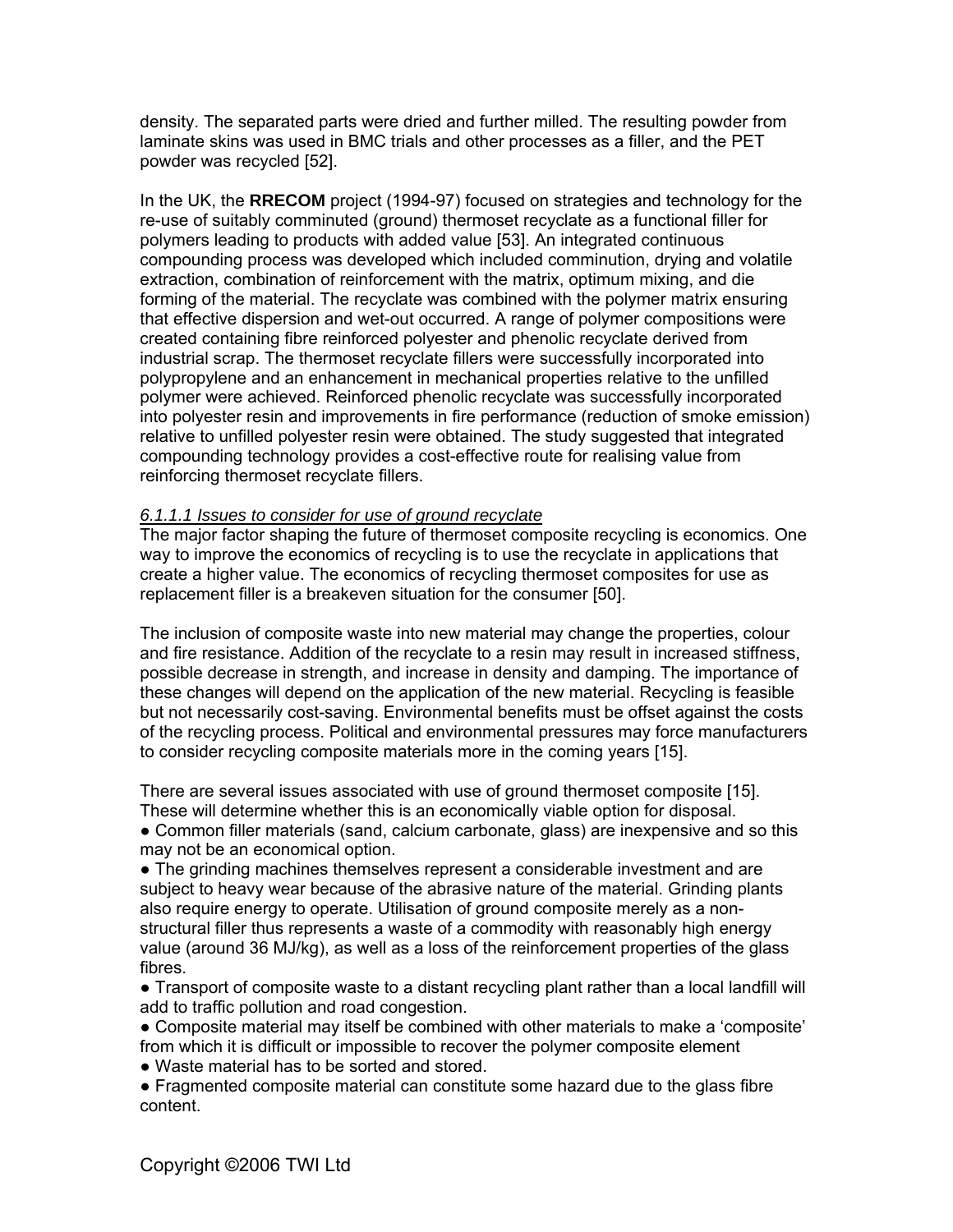#### *6.1.2 Recycling thermoplastic composites*

Since thermoplastics can in theory be melted and cooled to solidify an infinite number of times, recycling of thermoplastic composites through material recovery should be easier than for thermosets. While this is generally the case, studies have shown that repeated recycling processes often induce degradation of polymeric materials in the form of chain scission (shortening) and narrowing of molecular weight distribution. This affects viscosity and mechanical properties. This is mainly due to mechanical shear and grinding, although it seems that incorrect processing parameters (e.g. temperature too high) cause more damage than repeated processing at suitable temperatures. However, these studies show that in a lot of cases recycling is possible without having to accept significant loss in properties. Characteristics of recyclates will always depend on the specific input material as well as on contamination and processing history. Properties can be improved by addition of compatibilisers or blending with virgin material [37, 38, 54-56].

Several studies have proven the feasibility of using GMT (glass-mat thermoplastic) materials by grinding and use, possibly with virgin material, in injection moulding [57]. An intermediate alternative is to extrude GMT scrap, with or without virgin material, and use the extrudate in compression moulding. This process is economically viable and many compression moulders manage to sell their GMT scrap to injection moulders.

Thermoplastic composites also offer the opportunity of reshaping one component into another. For example, a scrapped component of moderate curvature may be used as a blank in a compression moulding operation (possibly with intermediate reconsolidation into a flat blank). This amounts to true primary recycling without any property degeneration; properties may indeed be improved due to enhanced impregnation resulting from repeated melting and consolidation [58, 59].

SMC (Sheet Moulding Compound) from automotive applications is already successfully recycled nowadays. For example Southfield (US) reprocesses SMC into composite filler, used to substitute calcium carbonate, as well as into milled and chopped-strand glass fibre, used in injection moulding, BMC and other applications. Using the composite filler weight of a SMC component could be reduced up to 10% [60].

Materials such as natural fibre reinforced composites (NFRC) or self-reinforced PP (sePP) can be a significant advantage in terms of recycling. The main advantage of NFRCs is that if incinerated they don't form residues [61]. The benefits of srPP are based on the single material composition, making it easier to reprocess the material and allowing combination with other PP waste streams for mechanical recycling [62].

Ground thermoplastic composite material could be used, for example, to reinforce resin systems such as additives for sealants and adhesives, that presently don't use reinforced fibres [63]. Theoretically, inert particles from finely ground composite materials can also substitute fillers such as silica or calcium carbonate. However, in this case the recyclate cannot compete with the low cost virgin material because of added cost due to grinding of the composite material [61, 63]. In another case it has been shown that when using ground composite material to reinforce rigid polyurethane foam or for compression moulding compounds based on epoxy resin, strength of the resin systems can be significantly improved, even if only relatively small fractions of the recyclate are added. In this application there appears to be some market potential due to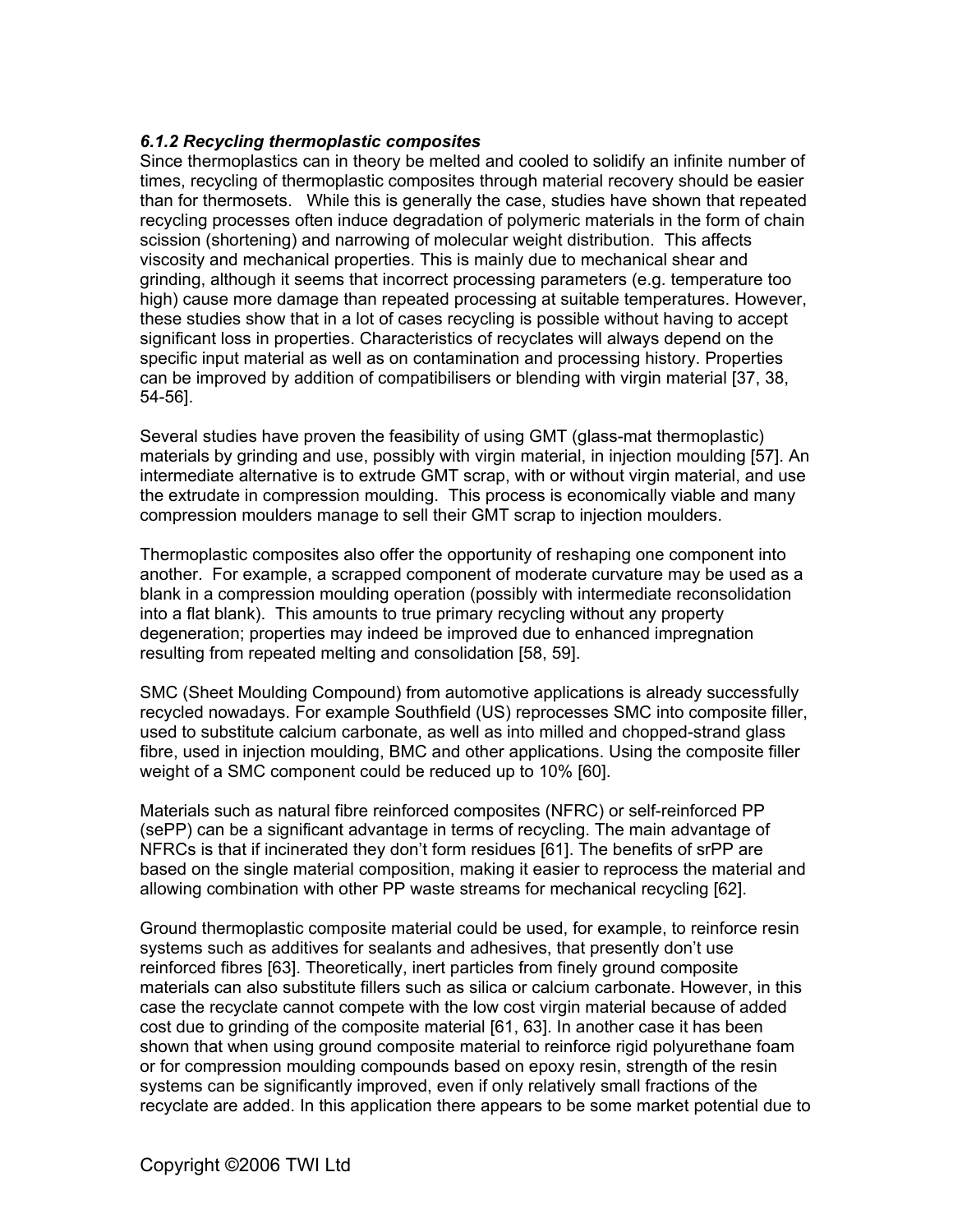high cost of the substituted virgin material. These results also indicate potential for other resin systems, both from a technological as well as economical point of view [63].

#### **6.2 Conversion of waste into chemicals and fuel – tertiary recycling**

#### *6.2.1 Pyrolysis*

Pyrolysis is the heating of waste in the absence of air (oxygen) and is used to separate composite material into its original constituents. The process breaks composites down into gas, oil, fibre and a small amount of carbon. The oil and fibre obtained can both be reprocessed into composites. Again, the operating temperature must be tailored to the type of composite being processed in order to minimise thermal degradation of the fibres recovered.

Many people view pyrolysis as a means of recycling composite waste and many trials have been successfully conducted. However, the European Commission does not consider pyrolysis to be a recycling process [15].

The evolving technology of pyrolysis is thought to offer a route for the recovery and reuse of both the hydrocarbon and inorganic content of composites, producing recovered streams in the optimum condition for re-use. In particular, the process temperature and subsequent separation stage can be tailored to liberate the component materials whilst minimising thermal degradation. It is expected that the pyrolysis-based recycle route will be applicable to all composite wastes. The materials recovered will be optimised and their recycling and re-use fully evaluated to achieve viable and sustainable recycling routes with the potential for commercial uptake. A cost-effective recycling process is an essential step towards sustainable manufacturing. It will be particularly important for the automotive industry as it prepares to meet the requirements of the European end-of-life Vehicle Directive. For plastics manufacturers, the process could have a major impact in overcoming resistance to composites for new applications in an increasing range of advanced, lightweight components

#### *6.2.2 Supercritical water processing*

Supercritical water processing can hydrolyse and decompose composites effectively and cleanly without charring. The process involves heating waste composite in steam at 300 to 500 °C resulting in the material being decomposed and partially hydrolysed to phthalic acid, styrene, glass fibre and oil. A supercritical water system for recycling composite waste can be considered if its economics are reasonable. Such a system should also be able to take all types of composite, including those with epoxy or phenolic resins for example [53].

In Japan, a supercritical water processing system has been developed with a generating unit fuelled by mixed waste plastics which are thermally decomposed to generate gas which is in turn used as a fuel to produce supercritical water and electricity [64]. Using this system, it is feasible to recycle both composite waste and general plastics waste without any pre-treatment such as washing and sorting. It is thought that such a process can be economically viable as the system generates electricity which can be sold, creating considerable income, and also handling fees can be charged for the acceptance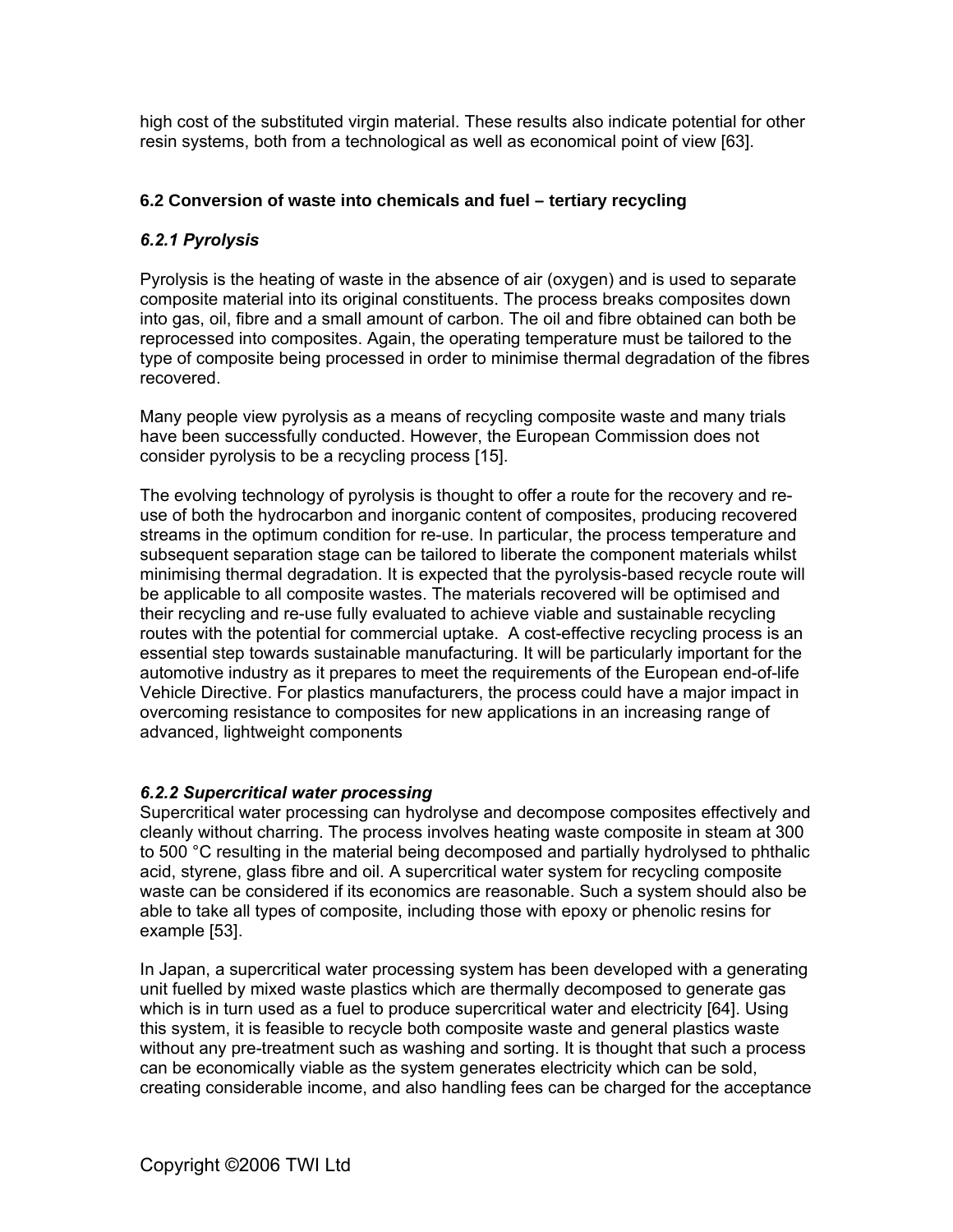of waste plastics for thermal treatment. Little residue is produced by the system meaning only a small amount needs to be landfilled [64].

#### *6.2.3 Fluidised-bed processing*

A number of studies have looked at the use of fluidised-bed thermal processing techniques for recycling composites resulting in materials and energy recovery. A fluidised bed is a chamber containing sand which acts like a fluid when suspended in an airstream. The chamber is heated to between 450 and 500 °C, too low and the fibres will not be fully cleaned, any higher and the fibres suffer a reduction in strength. Chopped-up composite material is placed in the bed. The resin is evaporated and the fibre is blown by the airstream to a collection point for recovery [65]. Gas enters a secondary combustion chamber for heat recovery leading to clean flue gas and recovered energy.

A phase of the RRECOM project focused on the use of fluidised-bed thermal processing techniques to recover energy and fibres from composite waste in a form suitable for recycling into high-value products. In this study, initial investigations were conducted using a typical industrial sheet moulding compound (glass fibre reinforced polyester). The fluidised-bed process effectively cleaned the fibres of the polymer matrix leaving fibres of good quality with little surface contamination. The recovered short fibres had the same stiffness but 50% of the strength of virgin glass fibres.

Two high-value opportunities for re-use of the recovered glass were demonstrated:

• in the production of a glass veil product, and

• as a direct substitute for virgin glass fibre in a thermoset moulding compound.

A key aim of the project was to demonstrate that the fluidised-bed process was capable of recycling end-of-life components especially those of large volumes such as from the automotive industry which may be contaminated and mixed in nature. A painted car boot lid made from a double-skin glass reinforced polyester with a polyurethane foam core and metal inserts was processed in the fluidised bed. The recovered glass fibres were no different in quality from fibres recovered when pure composites were processed [53].

An economic analysis of the fluidised-bed recycling process showed that an operation recycling in excess of 10 000 tonnes of glass fibre composite material per year would be commercially viable. These are quantities that do not exist in the UK at present [53].

Further studies have been conducted by the University of Nottingham regarding the recycling of carbon fibre reinforced composites which are potentially a source of more valuable fibre for re-use. Prepreg offcuts currently provide the greatest source of carbon fibre reinforced polymer scrap. Carbon fibre composites generally do not contain fillers, only fibres and resin. These composites usually require the fluidised bed to be operated at a higher temperature (450 to 550  $^{\circ}$ C) as the epoxy resins they use are broken down at a higher temperature. Results have shown that the tensile strength of carbon fibres recovered is reduced by 20% at operating temperatures of 450 °C.

Potential applications for the re-use of recycled carbon fibre include thermoplastic moulding compounds, tissue products (non-woven), and lower-grade prepreg. In order to achieve high-value uses, research needs to be concentrated on improving fibre length, developing fibre alignment, high strength and modulus, and producing recyclate in suitable physical form for reprocessing.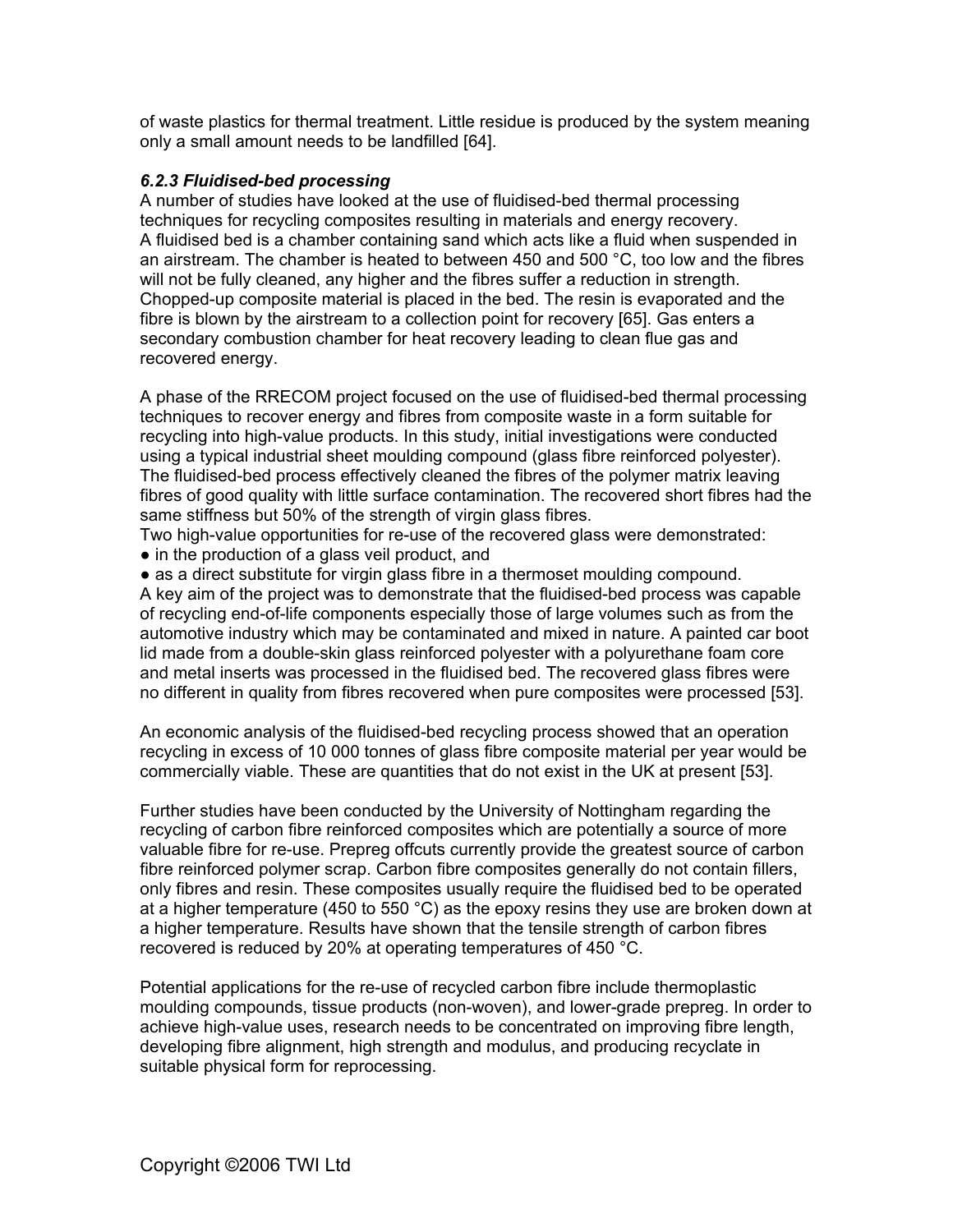A carbon fibre recycling plant has the potential to be viable at much lower annual throughputs than one for glass fibre composites, and may show a more favourable prospect of being viable in the short term. Most existing manufacturing technology has been designed for the use of long strands of fibre, so for the recovered fibres obtained from fluidised-bed processing to be used effectively, new manufacturing processes need to be developed which can use short fibres [65].

#### **6.3 Incineration - quaternary recycling**

When composites are combusted with energy recovery, the calorific value will depend on the inorganic content. Although the combustion of composite waste is thought to be cleaner than that of coal, there is still a bulky ash residue. For example, in a typical GRP product 40% is glass, 30% inorganic filler and 30% resin. The glass and the filler do not burn, leaving 70% of the composite as a residue after incineration. It has also been suggested that incinerating composite material with energy recovery results in energy loss (in the region of –400 kJ/kg). Together, these mean that incinerating GRP is not a long-term solution for dealing with this waste stream. Natural-fibre reinforced polymers are thought to be the best type of composites for incineration with energy recovery, as the natural fibres and fillers should burn easily leaving no residue and resulting in no energy losses [66].

Co-incineration of GRP in cement kilns is thought to be a slightly better option as this offers combined material and energy recovery and therefore utilises the material more effectively. The resin is burnt for energy recovery, and the glass fibres and fillers become part of the cement resulting in material recovery [67]. The cement kiln process means that no residue is left at the end. Companies wishing to use composite waste in cement kilns should ensure that their emissions meet the necessary regulations.

One problem with cement companies taking composite for raw material is that it can generate dust including glass fibre. For use in cement kilns, fragments of composite waste must be of a designated size, contain low concentrations of toxic materials and heavy metals, contain no foreign material (such as metal), have a specific calorific value, and must not generate dust such as glass fibres [68].

During trials in Japan, the shredded composite material was found to have a lower than expected calorific value as some of the resin was lost during the shredding process. This meant that the waste had to be mixed with another material to reach the necessary calorific value for use as a fuel by the cement industry [68].

The need for the composite waste to be shredded before use increases overall costs, and the production of a large amount of dust has to be controlled. It has been suggested that the fuel substitution with GRP is limited to around 10% (due to the boron in the Eglass fibres) [69]. There is the question of whether the unburnt filler and glass incorporated into the cement produced, change the specifications of the product. The cement industry charges a fee for using the composite material. It is estimated to cost 1 Euro per kg to send composite material to the cement industry for processing. It has also been suggested that the potential saving of substituting fuel with composite waste is around £20 per tonne of GRP used.

In addition to co-incineration in cement kilns, composite waste can be co-combusted with coal in a fluidised bed. When limestone-filled composites are used in this way,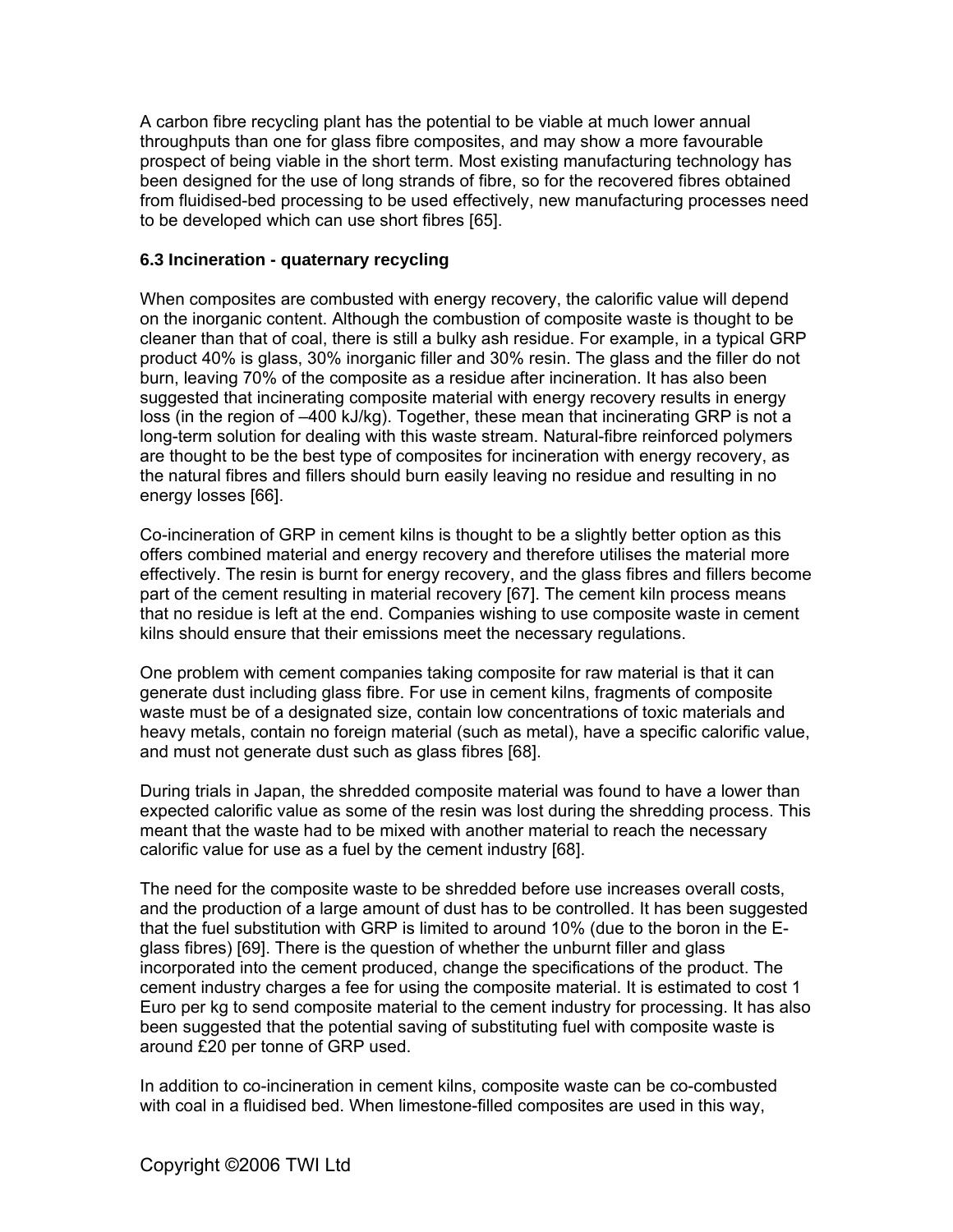energy is recovered from the polymers, and the limestone filler absorbs oxides of sulphur from the coal, making the process cleaner.

Flame retardants are additives widely used in consumer electronics products to ensure safety. However, some brominated compounds used as flame retardants generate brominated dioxins when incinerated at low temperatures. For this reason, plastics containing such compounds are currently sent to landfill or incinerated at temperatures high enough not to generate brominated dioxins [70].

All incineration processes must comply with the European incineration directive [71] which aims to prevent or limit the negative effect on the environment and human health from the incineration and co-incineration of waste.

There are no specific limits or conditions for the incineration of FRP except for: ● Composites containing more than 1% halogenated organic substances (for example, this may affect fibre reinforced PVC, materials with >1% brominated flame retardants, sandwich structures with CFC foam)

● Composites polluted during use (for example, GRP tanks used for storage of loaded gasoline or PAH-containing products).

These particular types of waste may be classed as hazardous and their incineration would have to comply with operation conditions. With regard to co-incinerating waste in cement kilns, it is thought that this is still possible after the introduction of the directive, but careful attention would have to be paid to Annex II.

Discussions have taken place as to whether a tax on incineration should be implemented in the UK. It was suggested that introducing a tax on incineration would ensure that waste management did not simply shift from being a landfill-dominated system to an incineration-centred one [72]. The incineration tax would be set up similar to the landfill tax, with revenues from both contributing to developing UK waste management systems aiming to encourage re-use and recycling of waste where possible before incineration or landfill. The decision to create an incineration tax has been deferred until after the government publishes its study of the environmental health effects of all waste disposal and management methods [72, 73].

#### **6.4 Use of composite recyclate**

Several potential uses for ground composite recyclate exist and much research is being carried out to develop high value end market applications.

Artificial woods have been manufactured using powder from pulverised composite waste. The artificial woods were autoclaved from cementitious compositions with various other contents including carbon fibre. The material can be nailed and sawn like natural wood [74].

Other research has investigated the use of scrap graphite/epoxy prepreg waste as a high-performance reinforcement for recycled HDPE plastics obtained from the municipal solid waste stream [75]. Flexural properties increased dramatically with increasing prepreg content and creep resistance was enhanced. It is thought that the product may find a niche in the plastics lumber market owing to the improved modulus, strength and creep resistance compared with current commercial recycled plastics lumber [75,76].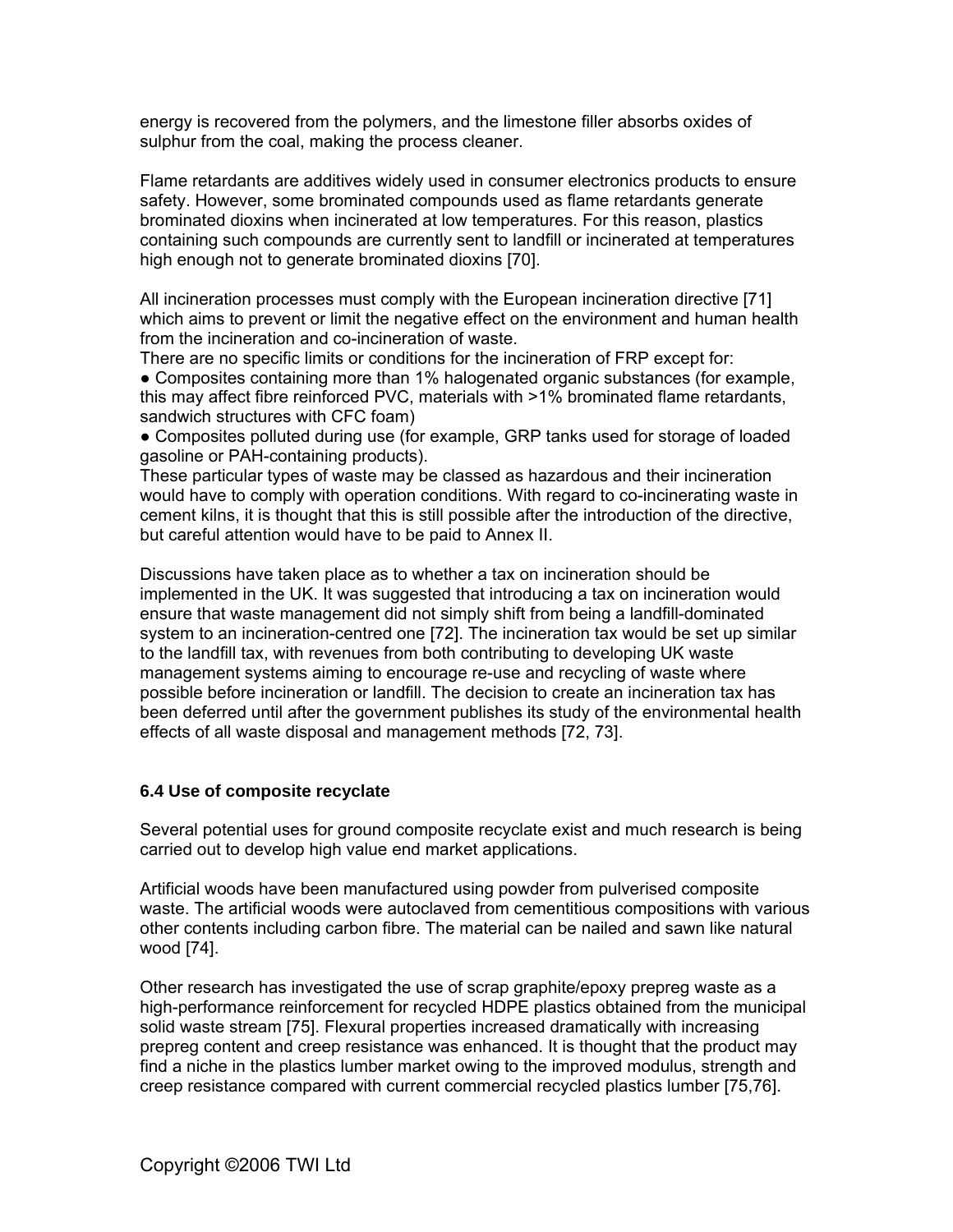The UK highway engineering industry shows a willingness to adopt alternative sources of material for use in road construction and thereby promote sustainable development. As road construction consumes vast quantities of natural materials, it has the potential to provide a suitable end-use for composite waste. A joint RMCEF project [77] is aiming to improve the recyclabilty of composite building products by incorporating GRP waste composites into highway materials and conducting tests to ascertain whether they have a detrimental effect on the material performance. Preliminary findings have shown that the addition of shredded GRP off-cuts at 1% has had minimal effect on the performance properties of 20 mm dense bitumen macadam [77]. The research is continuing using higher proportions of shredded composite material. Current research at BRE involves collation of information on types, quantities and location of composite waste-streams and selection of samples for laboratory evaluation [78]. Testing will include determination of aggregate equivalent properties, modification of bitumen properties, optimisation of percentage addition to wearing course and base course bituminous mixtures, determination of mixture properties using gyratory compaction, and determination of stiffness, fatigue, creep and permanent deformation. Road trials will evaluate perfomance of base course and wearing course mixtures following guidelines laid down by HAPAS.

The University of Nottingham is currently undertaking a DTI-funded project HIgh value composite materials from REcycled CARbon fibre (HIRECAR) [79]. This project aims to deliver a low-cost high specific stiffness/strength composite material obtained from recycled carbon fibres. This will offer sustainable manufacture and recycling at all volume levels, particularly in automotive production, and will enable a step-change in design and performance of vehicle structures. Carbon based polymer composites can deliver weight reductions of over 40% when used to replace steel in vehicle structure, but applications are limited by End-of-Life directives. The project brings together industrial partners from the automotive supply chain to deliver a high-grade low-cost recycled carbon composite material. Reclaimed short carbon fibres will be mixed with novel polymer matrices to produce bulk and sheet moulding compounds and preformed parts suitable for exterior body panels, structural components and for co-moulding with carbon fibre textiles - thus, representing all body in white (BIW) technologies. The resulting structure can itself be subsequently recycled. The proposal is viable at existing UK prepreg waste levels. Therefore the project delivers a route for immediate implementation that can be expanded as usage of carbon fibre increases to the proposed steady-state level of over 50% content of recycled carbon fibre in production of vehicle BIW.

In developing end uses for composite recyclate, the products should utilise properties given by the recyclate, particularly where these give added value [11], such as:

- Chemical and physical properties (e.g. phenolic composites for greater fire resistance)
- Where recyclate can give special surface effects and designs
- For noise absorption (wall panels or in roads)
- Use of fluffy material for high thermal insulation or for non-woven materials
- For viscosity modification of polymer mixes
- Use of coarse-grade material as a permeable flow layer in reinforcement for vacuum injection
- Low-cost core material (in boats or in wood substitute products)
- As reinforcement
- Milled fibres
- Asphalt reinforcement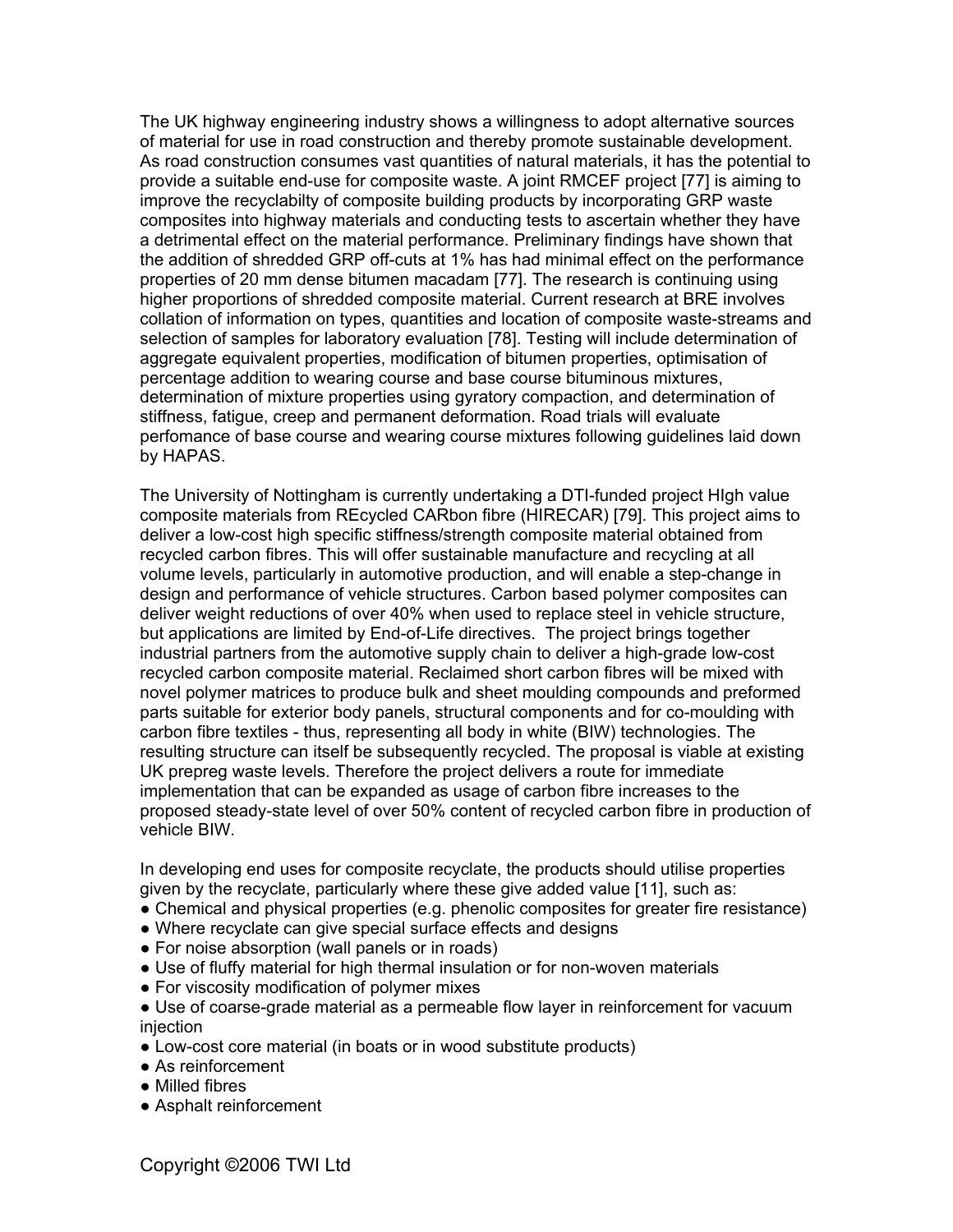● For concrete repair (concrete is prone to cracking in the first 2 days of drying, use of glass avoids crack formation, there is a few thousand tonne market in Europe for this application)

● In white lines for road markings (abrasive resistance)

The development of new, high-grade markets is a high priority for the development of composites recycling.

#### **6.5 Composite recycling facilities**

There are no composites recycling facilities in the UK at present [15]. Trials have been conducted in the UK to assess methods for material and energy recovery from composites, including fluidised-bed processing, pyrolysis, grinding, and incineration/coincineration. However, there are currently no facilities set up to conduct this on a large scale. There are processes in development that can use mixed polymer waste as raw material. These processes could also utilise composite waste, for example, Plascrete [80] which uses mixed waste polymer as an aggregate in a cementitious composite and can use glass reinforced polymer. This is in trial production in the UK at present.

Facilities exist in other European countries, including Germany (ERCOM), France (MCR) and Norway (Miljotek), which grind composite waste for re-use. However, these facilities are not greatly used and have little output. They also have difficulties in finding markets for their recyclate.

The feasibility of mechanical recycling has been proven on an industrial scale, but low utilisation levels mean that these ventures are currently uneconomical. Therefore, an imbalance remains between the collectable waste and the potential end markets for recyclate. In order to meet these challenges, the key suppliers in the chain together with the European composite trade association, the EuCIA, and associated bodies are introducing the 'European composite recycling concept' [81]. This will help to fund the high investment needed to develop, validate and promote new recycling, re-use and end-of-life solutions for composite waste.

A European composite waste management company is currently being set up via the Green FRP Recycling Label [82] which will co-ordinate the recycling of all European composite waste. This pan-European approach developed by the EuCIA aims to address the waste management problems currently associated with composites by dealing with European waste in the most cost-effective way whilst respecting environmental and other obligations imposed by Europe, national and local legislation. It also aims to develop new, economically viable markets for composite recyclate so that industry can meet the recycling targets imposed by specific European legislation [58].

European waste legislation will force a move away from traditional waste management through landfill and incineration, to re-use and recycling. This is likely to result in significant increases in the cost of waste management for the composites industry. Under the Green FRP Recycling Label, license fees are paid by the industry for the use of the label, which in turn finances the waste management services. Products with the Green FRP Recycling Label are guaranteed to possess a recycling concept according to the latest European waste directives. Recycling is free of charge for products that have the label, whereas a charge will be made for recycling products without the label. It has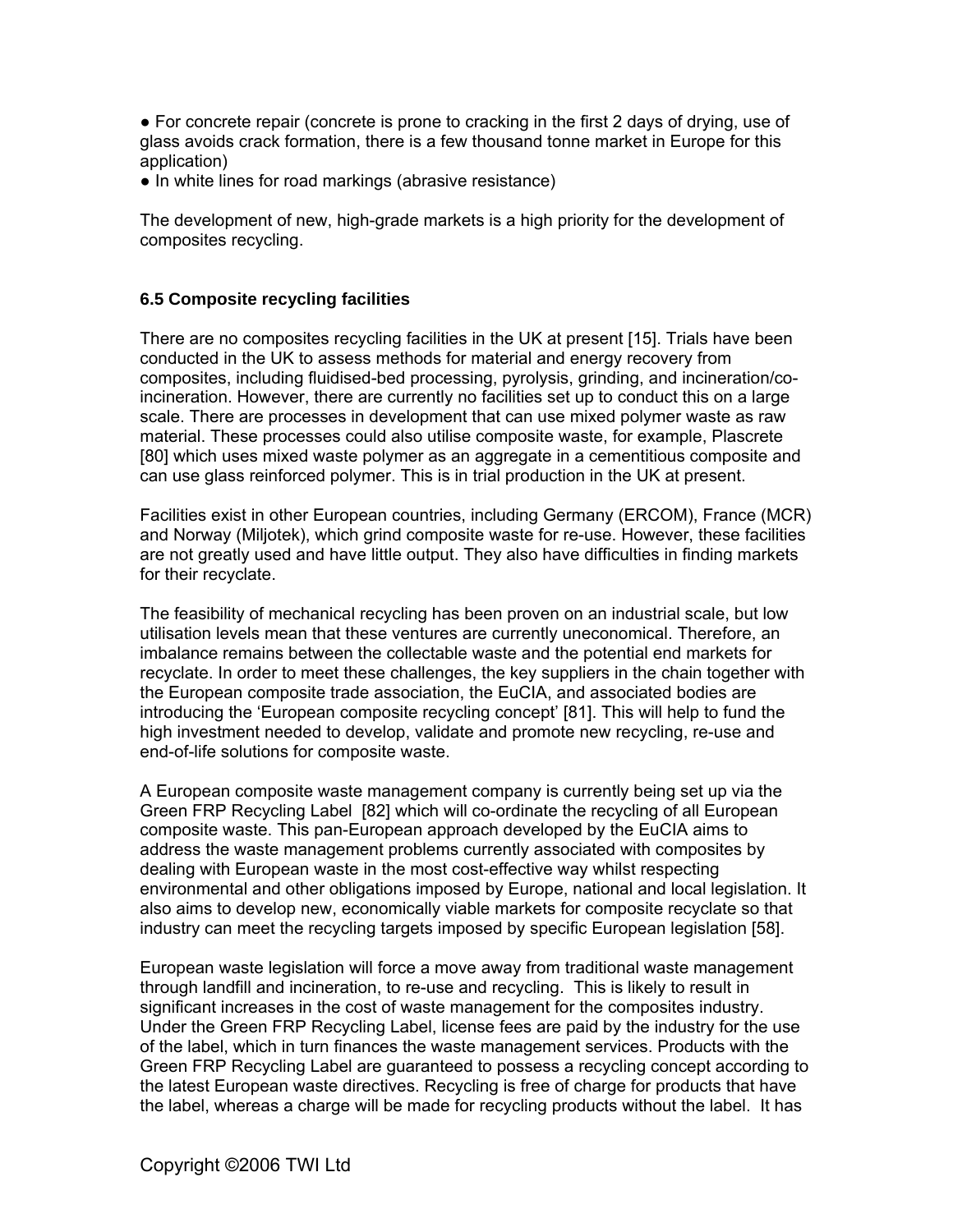been suggested that the Green FRP Recycling Label could lead to cost reductions for composites waste management in the region of 40%. The recycling label will promote waste management in order to increase the volume of compsoites waste collected for recycling. It will also finance the development of new technologies and markets for composite recyclate. Two fees make up the licence fee for the Green FRP Recycling Label:

- The recycling fee covers the recycling of parts and is based on the 'producer' pays' principle and takes into account the weight of the part, the complexity of recycling (pushing for designing for recycling), and bonuses for using recyclate (to encourage and achieve recycling). The recycling fee should be added to the part price, the amount of which is variable and should be revised annually, but is around 0.06 Euro (£0.05) per kg of end product.
- The system fee finances closing the loop, is paid by all parties involved within the composites industry, and is approximately 30 000 Euro (£22 556) per company per year. The system fee covers the cost of the Green FRP Recycling Label system, waste management services, research and development of new and improved recycling technology, and market development activities.

There are concerns that the EU regulation on the shipment of waste within, into and out of the European Community (259/93/EEC) may have an impact on the transport of composite waste across borders to countries in which a composites recycling plant exists. The GPRMC [81,82] are endeavouring to ensure composite and polymer concrete waste is classified Green in the Green–Amber–Red list of this regulation in order to facilitate the transport of waste to existing composite recycling plants. Composite waste for recycling is not yet listed in the Green–Amber–Red list. Therefore, if composite waste is transported between countries, it must follow the same procedure as for material on the Red list. This means that certain procedures must be followed and there is a need for notification of transport of the material, a sample for analysis before the composite can be ground, and agreement from the origin country and all others it will be travelling through. The GPRMC argue that the individual components of composites are on the Green list, therefore the waste should be on the Green list.

#### *6.5.1 ERCOM recycling facility, Germany*

The ERCOM recycling process is based upon the shredding of material. The pilot plant has a capacity of 4000 tonnes per year. The process uses a mobile shredder with a value of around 200 000 Euro (£150 375). This mobile unit is moved from plant to plant eliminating the need for expensive shredding equipment at each small moulding shop. Therefore the material can be efficiently transported to the ERCOM plant [4]. At the plant, a hammer mill is used to pulverise the composite into powdered resin and filler with individual glass pieces throughout. The mill can grind 2 to 3 tonnes of composite per hour. The material obtained is classified into three powder products depending on the size of the granules, and three fibre products depending on the average length of the fibre. The longer the fibre, the better the chance of obtaining additional value from the recyclate product, as a higher price can be asked for fibre recyclate to be used as reinforcements rather than just a filler. There is plenty of input material, but the problem arises with what to do with output material. Recyclate was landfilled for a while when no application was found.

Currently the total amount of collected composite waste is around 400 tonnes per year, of which 300 tonnes is used in BMC/SMC for non-visible automotive applications, and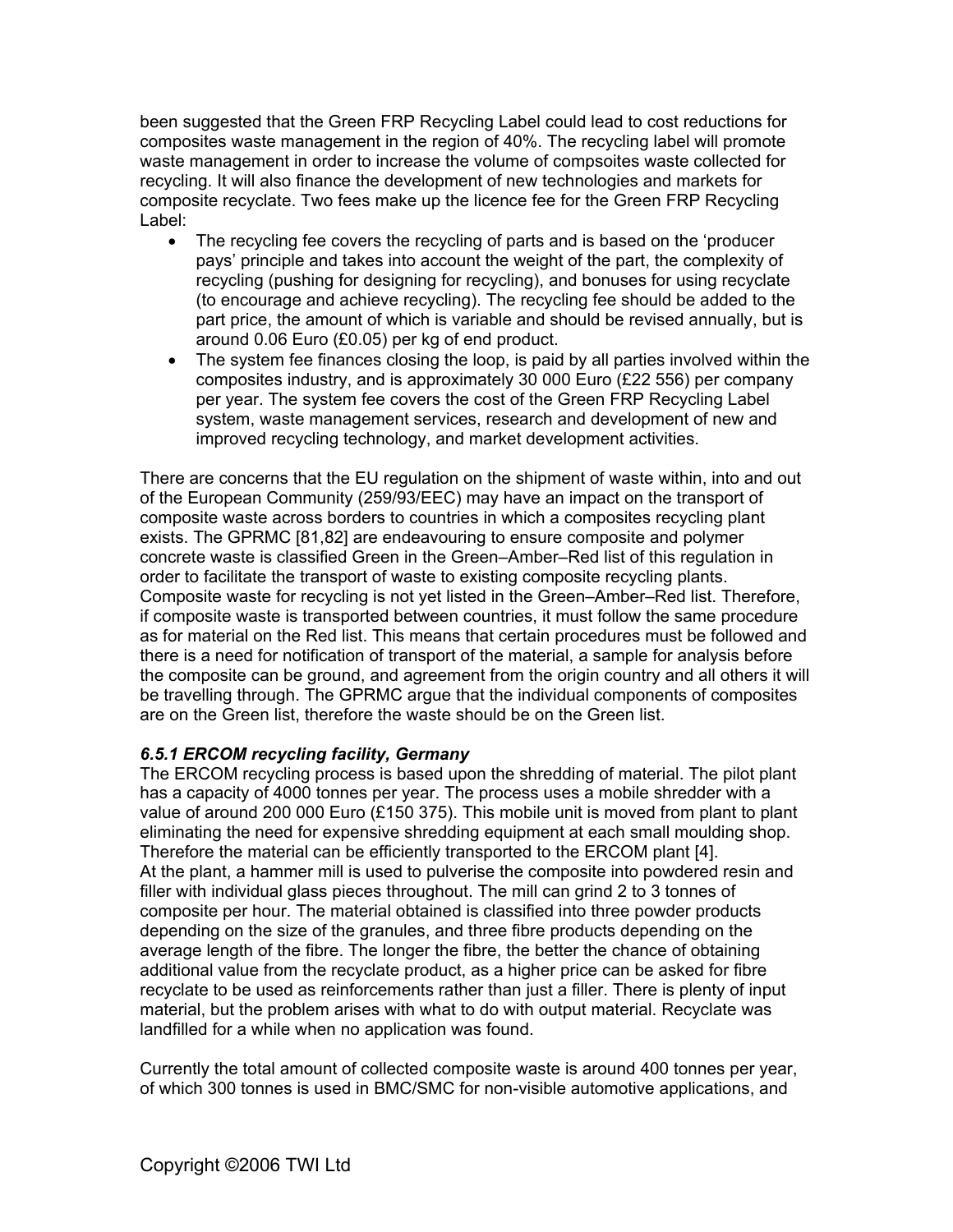100 tonnes is used as an additive in concrete to avoid crack formation during the drying of the concrete [4].

Around 5000 tonnes of ERCOM recyclate has been used to date. Some products can utilise 25% recyclate, although this is rare. The use of recyclate in products does, however, change the viscosity because it absorbs styrene. The minimum quantity of recyclate that can be used is ideally 3 to 5%. The bumper used on the BMW 5 series car incorporates 5 to 6% composite recyclate [4].

#### *6.5.2 Mecelec composites recycling facility, France*

#### (Mecelec composites et recyclage, MCR)

The Tournon recycling plant in France was created in 1993. The plant currently operates at 400 to 600 tonnes per year, although it has a theoretical processing capacity of 3000 tonnes per year. MCR believes that waste should be thought of as a material to be upgraded instead of something to be disposed of in the cheapest possible way. The plant recycles MCR's own composite waste stream.

Large parts are shredded into small pieces, which are then put into a hammer mill where the glass fibres are separated from the polymer. Approximately 50% of the output is long fibres (10 mm), with the rest being short fibres (1 mm) and powder. The process is more complicated when the composite material has metal inserts. The production line currently processes about 30 tonnes of product a month [64]. The powder is recyclable as filler, although it is more expensive than traditional fillers such as calcium carbonate. It can also be used in certain types of concrete. The mechanical properties of the glass fibres are slightly degraded. The short fibres can be used in thermoplastics, and the long fibres have a number of possibilities in applications where surface finish or mechanical behaviour is not paramount. The price advantage of recovered long fibres is considerable. The largest potential is in road surfacing applications, where fibre slows down the deterioration of roads by crack formation.

Fibres are also used in concrete slabs for anti-cracking properties. However, it is thought that the use of fibres in this way is still too costly and therefore its use is not widespread [64].

#### *6.5.3 Transportation implications of recycling composite waste*

Distance from source of the waste to recycling facilities should always be considered. The cost of transporting composite waste will depend on the distance involved as well as the form of the composite. Products tend to be bulky, so unless they are reduced in size before transportation, volume rather than weight will be transported owing to the amount of void space (air). Size reduction of the material before transportation will improve the efficiency of journey. This process would, however, add cost before the material starts its journey to recycling facilities.

Machinery is available in the UK to shred and grind composite parts. The machinery is relatively expensive and so on a small scale the process is not economic. However, if it is possible to set up a shredding service within a particular region this may be cost effective.

There are other problems associated with shredding waste such as:

- Dust created from the process
- Wear and tear on equipment (due to the tough and abrasive nature of the composite)
- Storage of material (to ensure large enough quantities for transportation)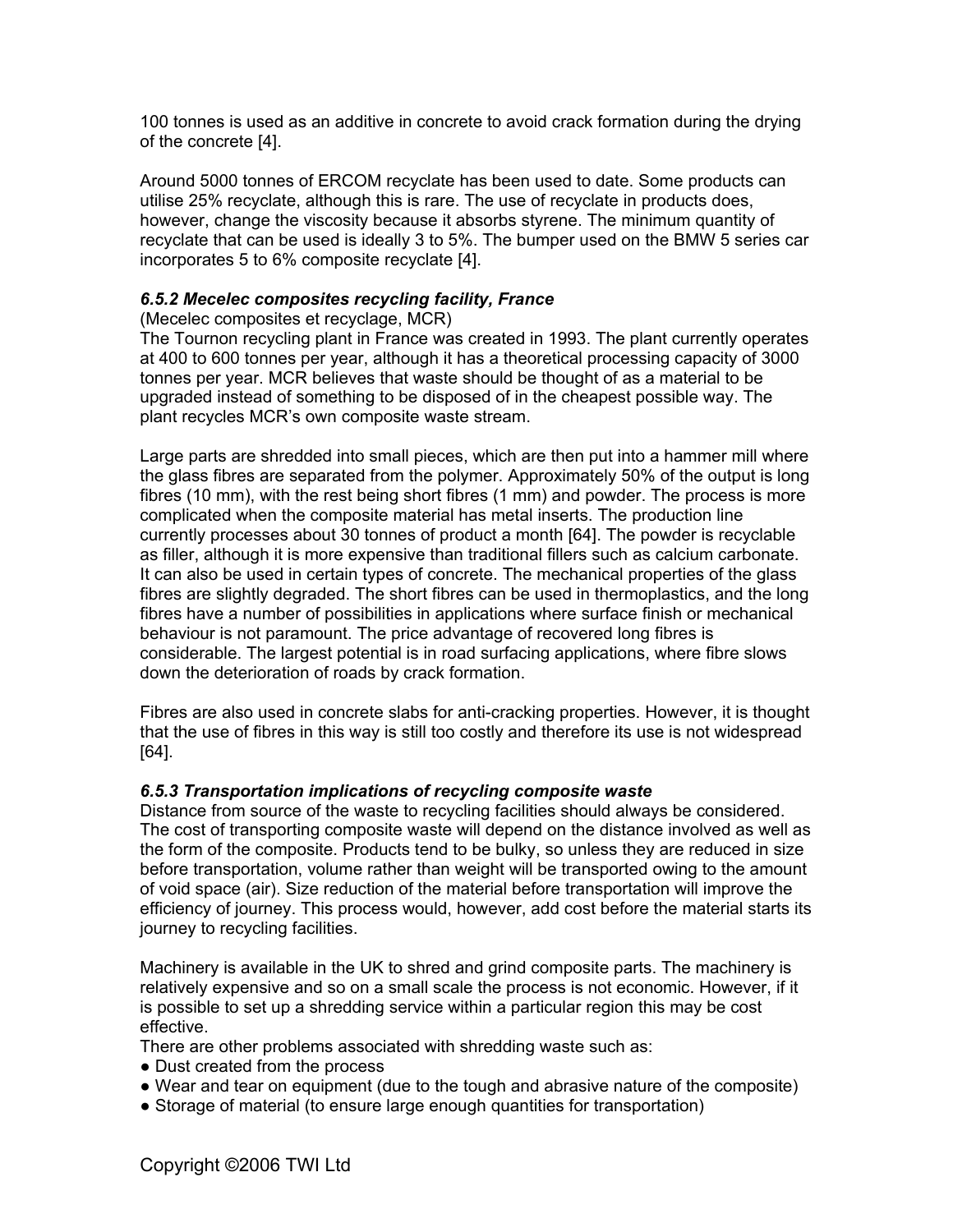● Process scrap must be fully cured before it can be shredded (otherwise it will jam the machinery)

• Fire risk (due to storage of material and possible residual catalyst and reactivity)

Transportation any type of waste to European composite recycling facilities will have an environmental impact. Impacts will include:

- Use of fossil fuels
- Traffic congestion on roads
- Air pollution
- Cost of transporting material these distances

There are concerns that the EU regulation on the shipment of waste within, into and out of the European Community (259/93/EEC) may have an impact on the transport of waste across borders to countries in which a composites recycling plant exists.

Clearly, the treatment and disposal of waste as near to the source as possible depends on the quantities and types of waste arising on a regional and local level, and on the location of the facilities. Therefore, the application of the principle will vary according to the waste concerned, the volume and the potential environmental impact of the method of waste disposal and the mode of transport. There also has to be a balance between the proximity principle and economies of scale. In some cases, economies of scale may mean that some specialist recovery or disposal operations may be located far from the point where the waste arises.

#### *6.5.4 Logistical implications of recycling composite waste*

Manufacturers all over the UK generate small amounts of composite waste during production. Many manufacturers have problems relating to storage of waste on their sites including space restrictions, health and safety implications, and hazards such as fire. Therefore, centralised collection for composite waste facilities may be beneficial. This would enable larger volumes of material and economies of scale for sorting and transportation to European recycling plants.

Another consideration is whether there are enough end markets for recyclate from all the UK waste composite material if it were to be recycled. There is no point in developing an infrastructure for collection of the waste for recycling by European facilities if there were not enough uses for the recyclate produced. This is where the European composite waste management company suggested by GPRMC could be of benefit if they invest in developing further end markets for recyclate in order to promote and encourage composite recycling.

#### **7. DISPOSAL**

The most common disposal method for composite waste is landfill as this is the easiest and currently the most cost efficient option. However, there is increasing pressure from the EU and UK governments to reduce the landfilling of all types of waste. Space in landfill sites is decreasing and it is thought that there are many other better uses for much of the waste that is currently sent to landfill. Legislation has been introduced to encourage diversion of waste from landfill, including the EU landfill directive [10] and the UK landfill tax [11].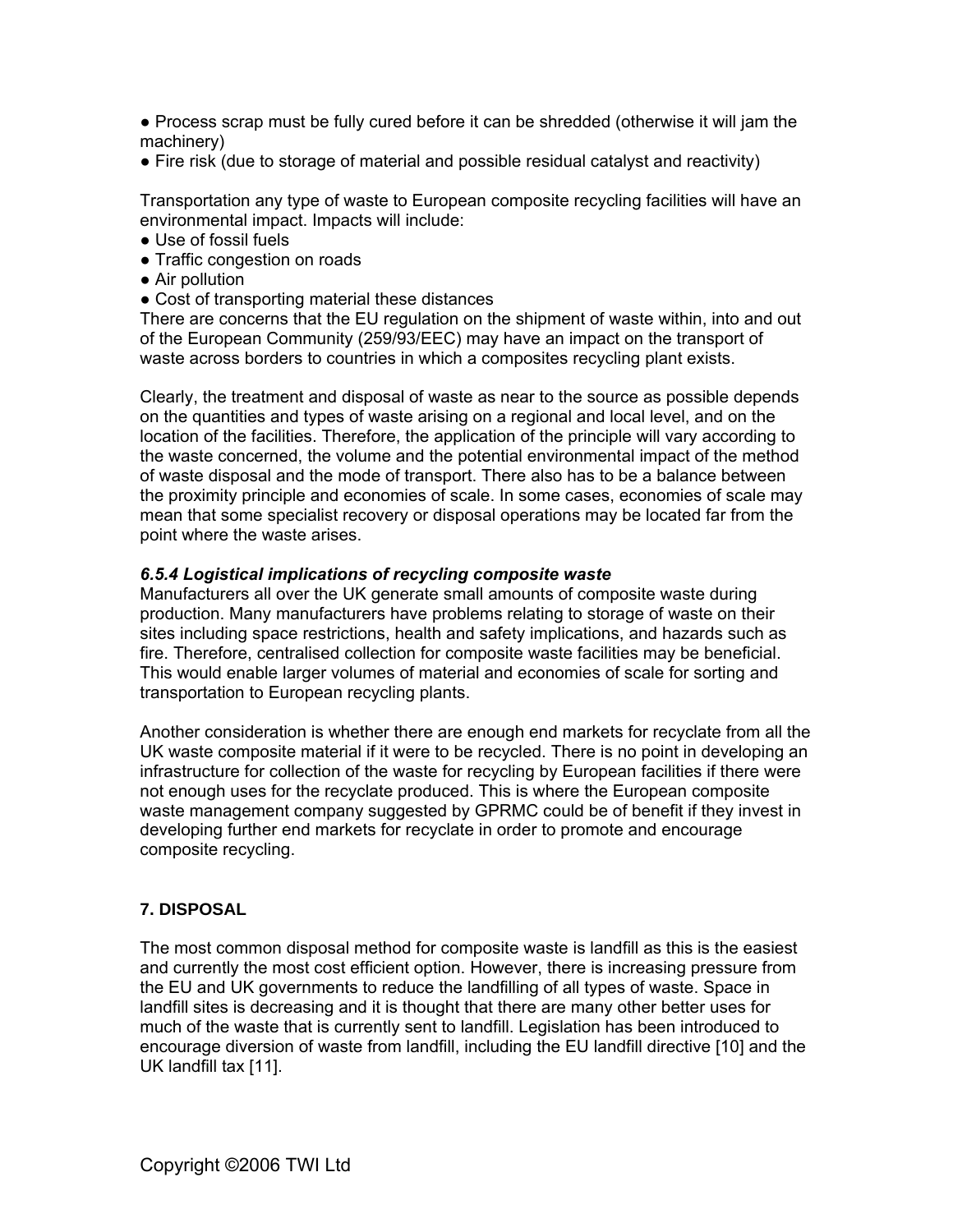The European landfill directive means that the cost of disposing of waste in landfill will increase in the near future. The directive focuses on diverting as much waste as possible away from landfill which means that the re-use, recycling and recovery of composite waste will be encouraged over landfill.

Under the directive, certain wastes are banned from being sent to landfill. These include liquid wastes, tyres and certain hazardous wastes. The volume of biodegradable waste going to landfill is also to be reduced. Polymers (resins) are 'organic materials' as they originate from oil. The interpretation of the legislation in most EU member states has resulted in composites being classed as organic. Therefore, the landfill of composite waste will soon be forbidden in most EU member states. The exception to this is the UK.

The UK landfill tax scheme [14] was introduced in 1996 and applies to all waste disposed of at licensed landfill sites. The aim of the tax is to ensure that the price of landfill fully reflects the impact that the landfilling of waste has upon the environment. It provides an incentive to reduce the quantity of waste sent to landfill and increase the amount of waste managed by processes higher up the waste hierarchy. The money raised from the landfill tax is used to encourage the use of more sustainable waste management practices and technologies. (Refer to section 2.3.1.1 of this guide for rates)

The cost of disposing of waste to landfill is predicted to rise significantly in the future. In addition pre-treatment of waste in order to comply with the landfill directive is likely to become necessary. Even though composite waste tends to be lightweight, these increasing pressures and costs will have some impact on the composites industry if it continues to rely on landfill as a disposal route its waste. Such significant increases in costs will drive the need to find alternative mechanisms of dealing with composite waste.

#### **8. FUTURE AND EMERGING TECHNOLOGIES**

#### **8.1 EcoComposites**

Ecocomposites are made by combining wood or other natural fibres, such as flax, hemp, jute or kenaf, with natural or synthetic polymers, including polyethylene, polypropylene or polyvinyl chloride [83]. They can be used to produce products for building, automotive, infrastructure and consumer applications. Ecocomposites are equally strong as usual polymeric composites, but are environmentally friendly. Natural fibres are also attractive because they have chemically reactive surfaces which make more complete fibre–matrix bonding possible.

Ecocomposites will become increasingly common as the price of wood continues to climb, environmental problems with plastics disposal increase, and agricultural fibres pose increasingly costly disposal problems. Most ecocomposite materials can be recycled (composted or digested) or burned without the residues that are left with glass and carbon fibre composites [84].

Composites based on natural and wood fibres are one of the fastest growing markets in the plastics industry, expected to achieve double-digit annual growth rates to 2010[83].

#### **8.2 Self-reinforced polymers**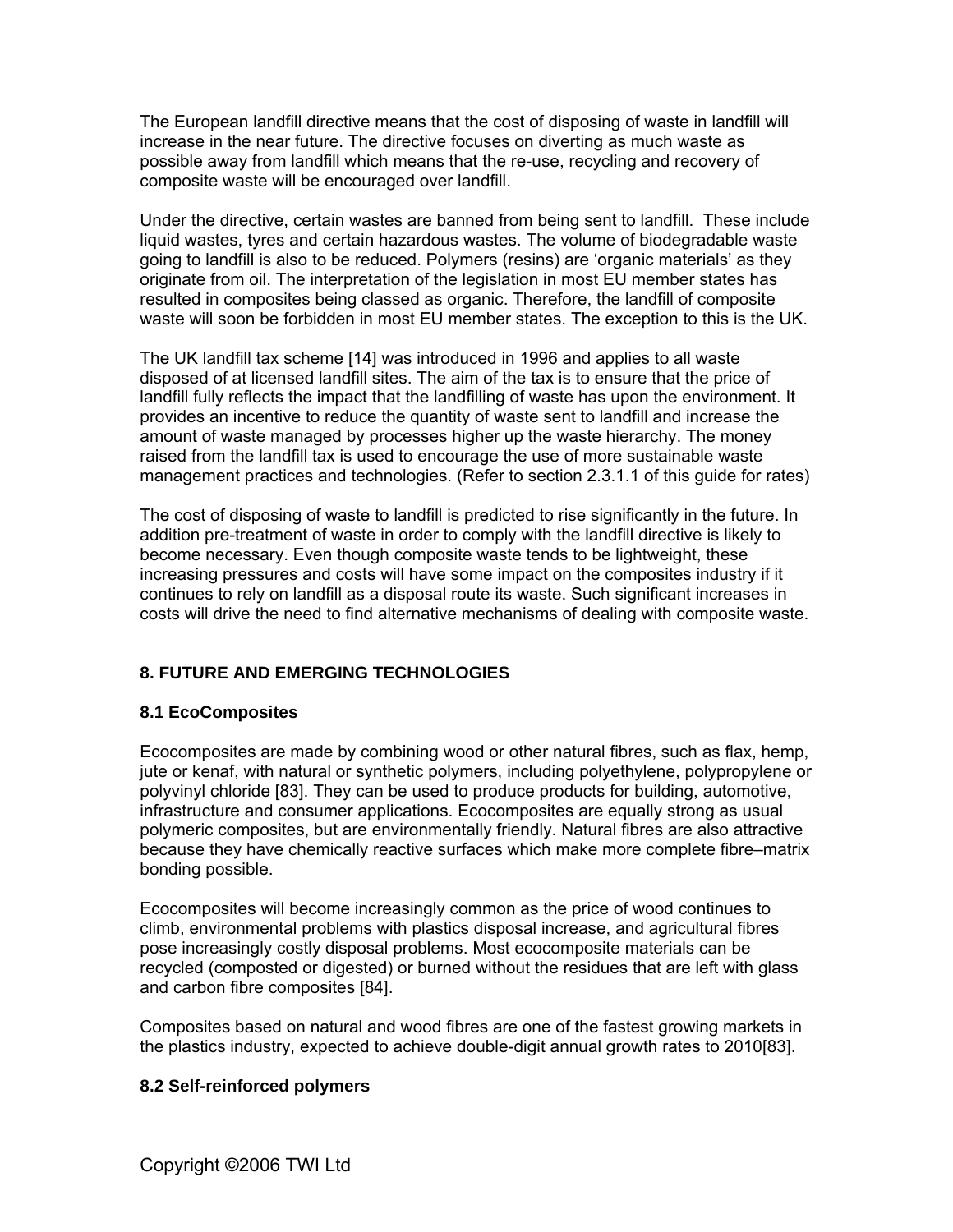In the automotive industry, polymers have made a major inroad in the past decades to make parts such as body panels, underbody structures, dashboards, seating components, front ends and bumpers. At this moment polypropylene (PP) is used for a large number of applications. It is cheap, can be reprocessed several times without significant losses of properties and can be easily modified to achieve specific requirements. In order to be able to compete with standard engineering plastics such as Polyamides in terms of the high demands on stiffness and strength, PP has to be reinforced and glass fibres are the major reinforcing elements used for this purpose. Although both polypropylene and glass are perfectly recyclable, when combined they are not all that easy to recycle.

One of the important rules in 'designing for recycling' is based on selecting the smallest possible number of different constituents in a material system or alternatively in the case of plastics, selecting compatible polymers, which in practise means the use of monomaterials. An obvious reinforcing element for polypropylene would therefore be the use of a high-performance polypropylene fibre [85, 86]. In that case, upon recycling, a polypropylene blend is obtained which can be re-used to make again all-PP composites, or alternatively, be used for other high value PP-based applications.

High-performance polypropylene fibres in combination with polypropylene matrices can lead to a fully recyclable 'all-PP' composite which gives major ecological advantages and is of interest to all industries. Besides recyclability the use of PP fibres has a number of other ecological and technological advantages over glass fibres. PP fibres are nonabrasive to processing equipment, can at the end of their lifetime be thermally recycled for energy recovery (they have a calorific value similar to oil) and have a very low density, which can potentially lead to lightweight parts, which again may lead to lighter vehicles and thus lower fuel consumption and gas emissions. Another advantage of the use of a more flexible and ductile fibre will be its safer crash behaviour. All-PP composites will not splinter, but will fail in a more ductile manner. Such 'soft' crash behaviour is of significant interest for various inner-trim parts as well as for external panels, bumper bars etc. since it will lead to safer cars.

#### **8.3 Design for easier re-use and recycling**

Designers need to find out what is happening to the products now to provide directions for the future. Examination of the current methods of disposal can reveal opportunities for increasing the product's recycling potential and decreasing the end-of-life costs. Typical questions are:

- Is the product typically disposed of to landfill? This can give rise to environmental impacts through the production of leachate and landfill gas and will be subject to increased costs in the future.
- Can the product be re-used or recycled instead of being sent to landfill?
- If products with only minor faults are typically discarded, is it possible to salvage some of the parts or components for reuse or remanufacture?
- Is there potential for re-using modules or parts of the product at the end of its useful life?
- Does the product contain materials or components that can be easily recovered and recycled to reduce costs?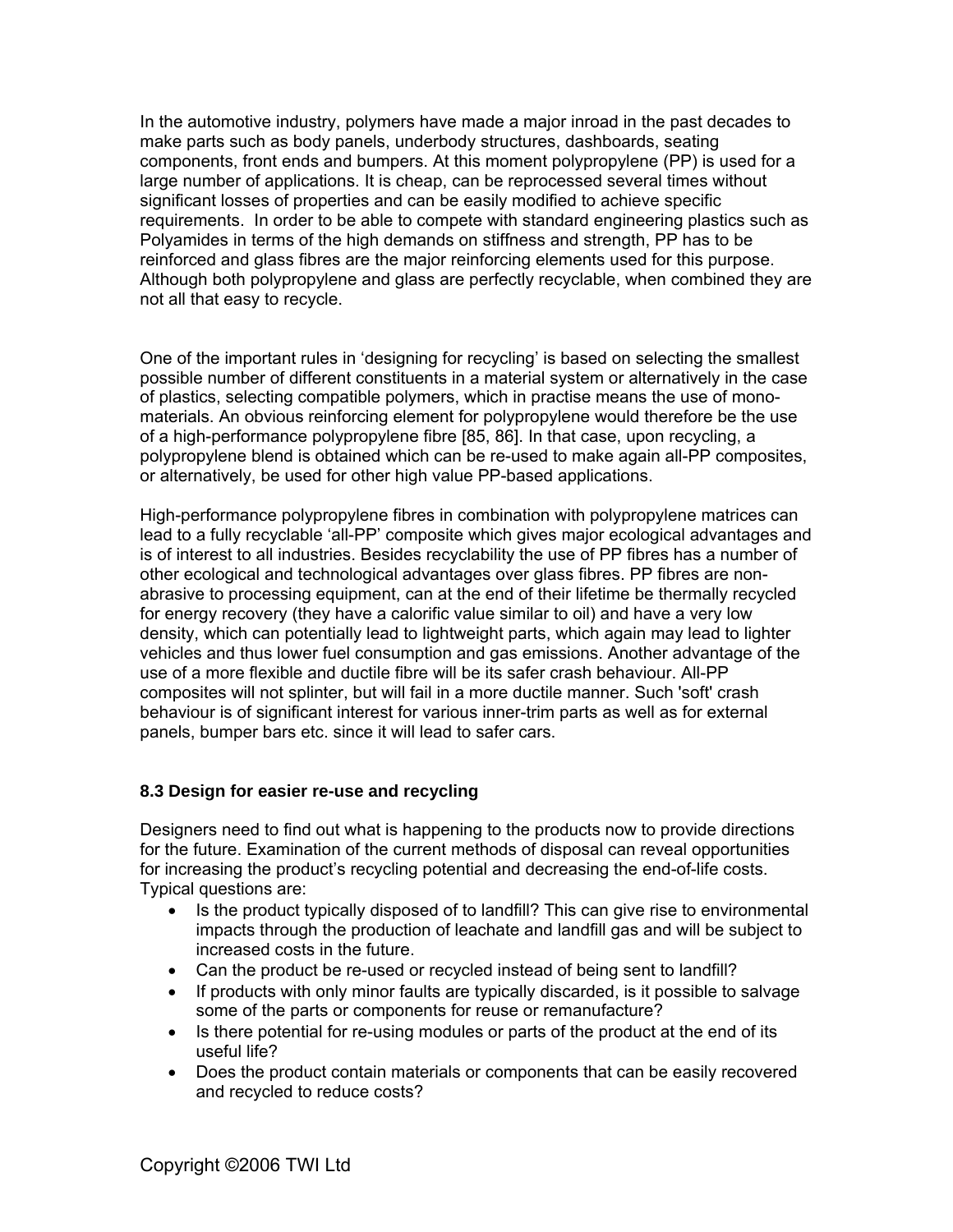- Can various modules or parts be stamped with labels indicating their recycling potential? This is particularly relevant for plastics where standard material designations and labels are available for common materials.
- Can the product and/or its modules be designed for service or maintenance to increase their life span?

• Can a product take-back service be developed to reduce 'producer pays' costs? Answering these questions will help to identify the existing options for product re-use, recycling or recovery. In the future these will need to be improved to minimise the total cost of the product and avoid end-of-life costs that were not accounted for in the 'first' cost of the product.

#### *8.3.1 Design considerations*

Designers need to consider the costs of the end-of-life stage of products now - if this is ignored then the eventual costs will be unduly high if legislation changes. Designers must:

- Make re-use, remanufacturing and recycling easier for all products re-using, remanufacturing or recycling all or part of the product will significantly reduce the eventual costs by reducing raw material use and diverting material away from limited landfill space.
- Design the product for re-use in its current form (i.e. without processing) this can extend the useful life of the product. Future product designs need to incorporate the requirements of subsequent uses, e.g. for packaging and containers, this may mean extra durability and the introduction of a re-use system suitable for the market.
- Design for product remanufacture or recycling this needs increased focus on the physical organisation of the product, i.e. the structure and the way in which components and materials are put together. Reducing the number of fastenings and making fastenings easier to undo will help to make the product easier to disassemble and recycle.
- Design to enable recycling by reducing the number of materials used single material products are much easier to recycle.
- Design to eliminate materials that can be hazardous during remanufacturing or make recycling difficult.

Cleaner design in the future will not be easy but the alternative high end-of-life costs are even less acceptable.

#### **8.4 Recycled products guide**

The Recycled Products Guide [87] is an information resource designed to help to buy recycled. It contains the details of over 1000 companies in the UK who can supply a range of products, from recycled aggregates to kitchenware. Buying recycled products helps 'close the loop', creating a demand for the materials recovered by recycling collection schemes. For recycling to work, there needs to be markets for the products made with recycled materials. Buying recycled helps keep reusable material in the economy, reduces waste needing to be landfilled and conserves resources, particularly energy.

#### **8.5 Pyrolysis**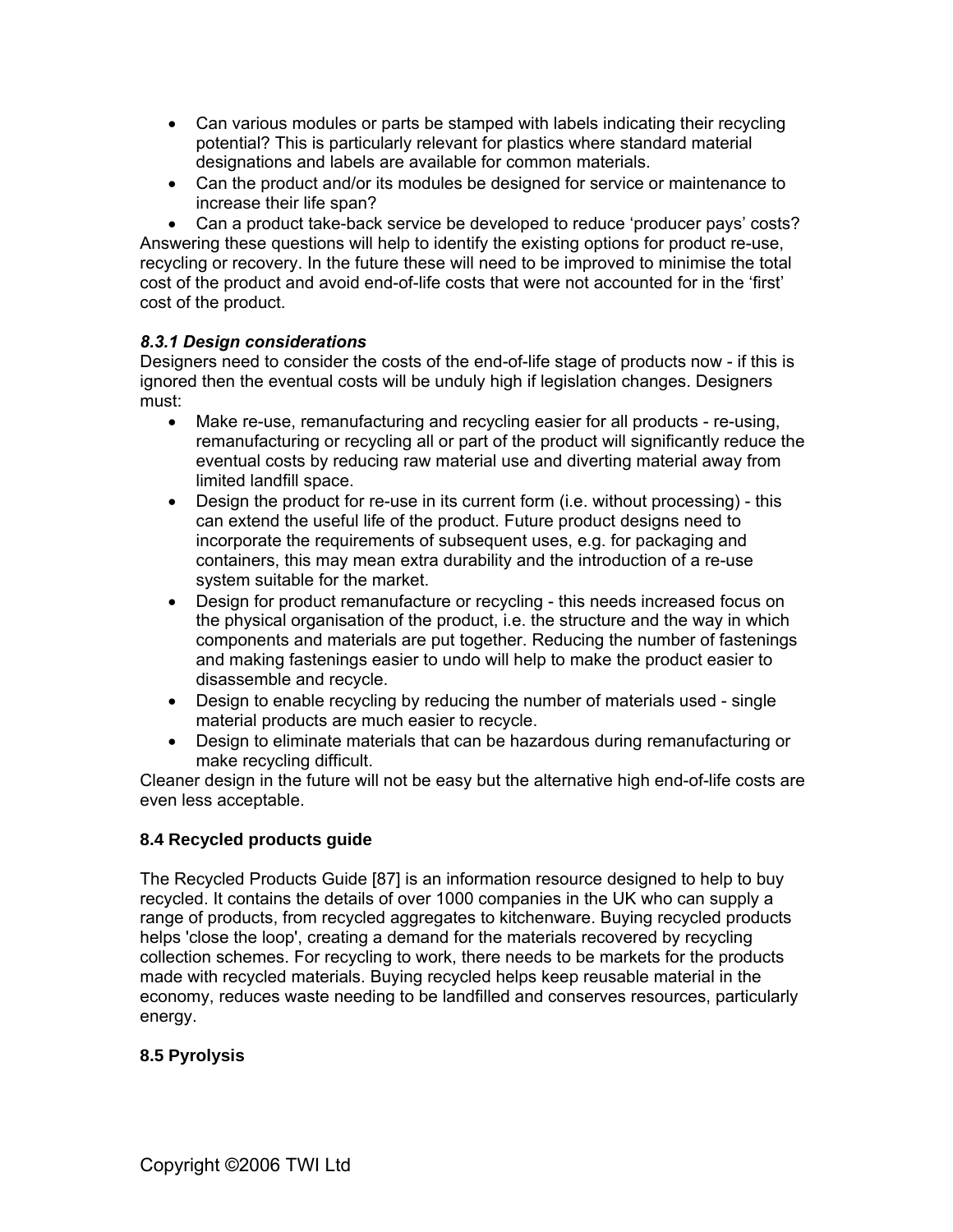There is considerable interest in pyrolysis as a cost-effective technique for converting composite waste into energy, and a potential solution to the composite waste challenge.

The **RECOMP** project lead by PERA Technology [88] aims to address the problem of composites recycling by developing a process combining pyrolysis to liberate the composite components, and physical separation processes to achieve recyclable materials in their optimum form. The materials produced will be fully assessed for re-use in a range of applications. The overall aim of the research is to develop a recycling process that will give a commercially viable route towards sustainable manufacture of composite products. The RECOMP project and resulting technology aim to raise the profile of composites as fully recyclable materials to enable them to continue to bring performance, cost and environmental benefits to a wide range of applications and products. The final benefit will be a substantial reduction in the quantity of composite waste being disposed of by landfill.

The University of Leeds under the **WMR3 LINK programme ('Waste minimisation through recycling, recovery and re-use in industry'**) has also been investigating the potential of pyrolysis combined with physical separation for the recycling of composites. The new recycling process combines pyrolysis and physical separation. Composites are broken down into gas, oil, a small amount of carbon and fibre. Recycled oil and fibre can both be reprocessed into composite plastics. The research shows that both the oil and the fibre can be processed back into composite plastic or re-used in other ways. Pyrolysis operates at a much lower temperature, around 500C, so recycled fibre retains its size and much of its strength. After cleaning, up to 25% of recycled fibre can be combined with 75% virgin fibre in new composite plastics without any deterioration in product quality. Results show that recycled fibre can be woven into cloth and sprayed with resin to build structures such as boat hulls [89]. Use in fibreboard is also being investigated.

In **Spain**, research has been carried out into the pyrolysis of SMC of unsaturated polyester and glass fibre. The most appropriate temperatures for recycling SMC by pyrolysis were found to be between 400 and 500 °C. The pyrolysis oils obtained were thought to be good liquid fuels as they have high calorific value and no contaminants. The gas obtained was also thought to be an appropriate fuel, providing enough energy to self-sustain the process. The inorganic components of the SMC (glass fibres and calcium carbonate filler) were left almost unaltered as a solid residue. They were recycled both together and individually in BMC of polyester and glass fibre. Recycled pyrolysed calcium carbonate filler replaced raw filler with no deterioration of BMC properties, while recycled pyrolysed glass fibre was deteriorated and worsened the properties of the BMC [90].

In **America**, the University of Missouri has worked on several projects to recover carbon fibre from composites by the application of pressure and heat which have shown that it is technologically possible, but expensive. Commercialisation of the process required carbon fibres to be recovered and sold at about 50% of the cost of virgin carbon fibres. It was also found that as a composite has more fillers the process economics of pyrolysis become worse [91].

In **Denmark**, there is a growing problem relating to disposal of the huge FRP blades on windmills at the end of their life. This equates to 8000 tonnes of composite waste currently going to landfill in Denmark [15]. This has lead to research into whether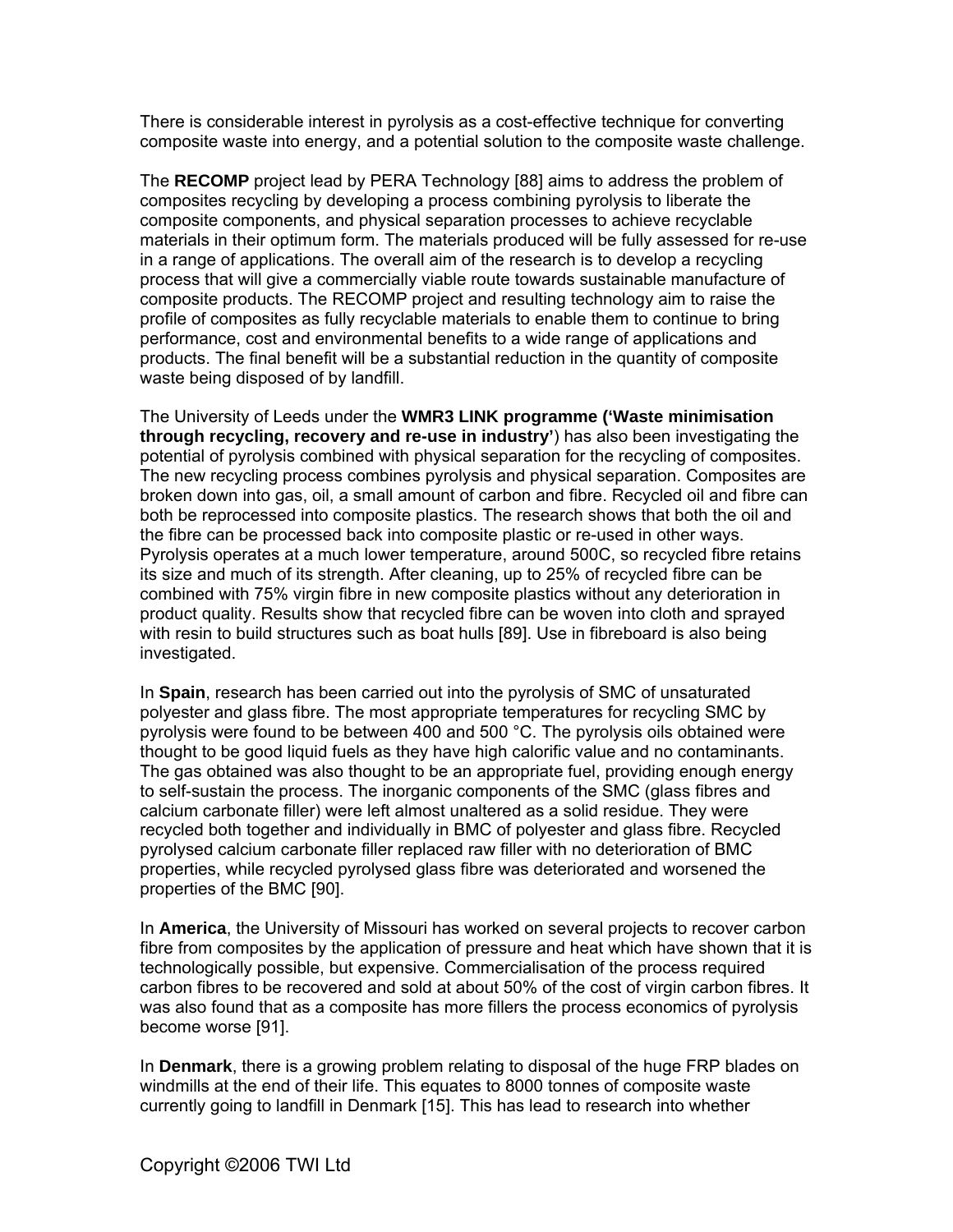pyrolysis can be used to recycle the blades. Operating temperatures of up to 600 °C were used in the pyrolysis chamber to help to degrade the epoxy resins as these have a greater resistance to heat than polyester resins do. Glass fibres, fillers and metal components were separated successfully and energy was recovered. There are plans for the construction of the first commercial pyrolysis plant in Denmark with a capacity of 5000 tonnes per year. It is expected that the plant will be able to recycle manufacturing waste as well as the windmill blades.

The aim of the Danish research was to use the glass fibres obtained as a functional filler or to recycle the glass. The metal elements could be recycled by the usual recycling routes. However, the recovered glass is not wanted by the glass industry for recycling as its properties have changed during the pyrolysis process. If the glass was ground to a powder (~20 micrometres) it would be ideal for use as millfibre which is a product specifically made to reinforce materials such as polyurethane. This material has a value of 1 to 1.5 Euros. Uses for larger fibres vary; those in the region of 2–3 mm long are not sought after but fibres of 4–6 mm in length are wanted for their reinforcement properties.

#### **8.6 Recycling Carbon Fibres**

In partnership with the French Environment and Energy Management Agency (ADEME), the Rhone-Alpes Materials Agency (ARAMM) and industrialists from the composites sector, Compositec launched the Recycarb project, which focuses on recycling carbon fibres from composite industry waste, at the beginning of October 2005 [92].

Most of the waste generated by the use and manufacture of carbon-based composites is currently disposed of in authorised landfill sites. European regulations now limit such landfilling and require that industrial companies consider recycling solutions. Carbon fibres contained in composites are valuable products that are worth recovering for other uses. Recycling processes have already been identified and tested within the scope of the Recycomp project, which aims at reusing thermosetting composite waste and more specifically fibreglass-based waste.

The Recycarb project intends to continue work initiated as part of the Recycomp project and help implement recycling schemes for carbon fibre produced by the composite sector. The project includes the following stages:

- Evaluation of the tonnage of carbon fibre-based waste produced by the composite industry on both a French and European level,

- State of the art of recycling solutions designed for such waste,

- Continuation of the tests launched during the Recycomp project for carbon fibre recycling processes.

Depending on the conclusions of the Recycarb project, additional work will be launched, in partnership with the industrialists concerned, on specific recycling solutions and outlets for recycled carbon fibres.

#### **9. SUMMARY**

Existing composite recycling plants such as ERCOM, MCR and Miljotek have proven that mechanical recycling of FRP is possible, but these plants are in need of profitable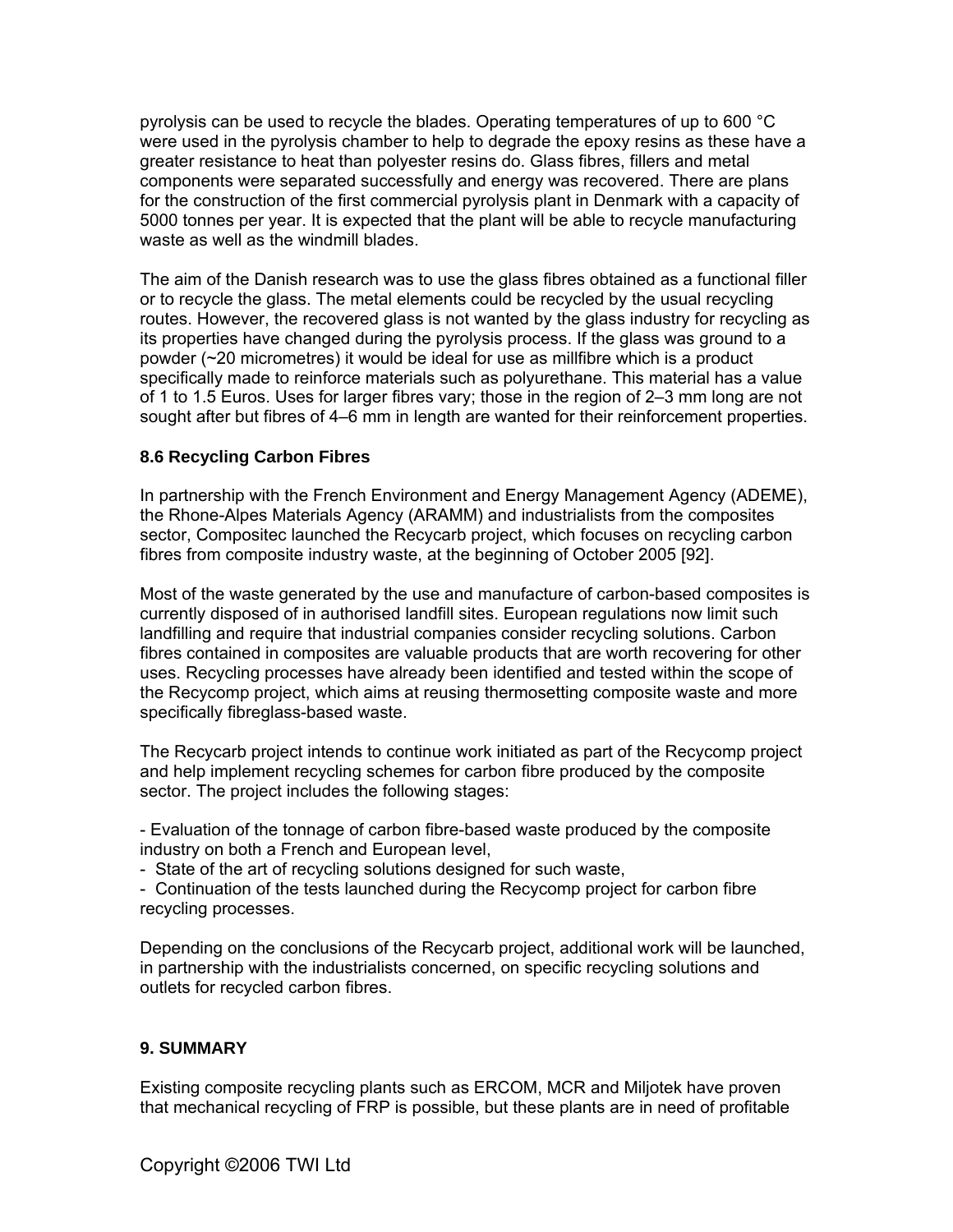markets for the recyclate generated. In order to solve the current waste management problems, research needs to be conducted to develop new applications, write recyclate standards and develop new high-value markets for composite recyclate. Other aspects that need addressing include reducing manufacturing waste, investigating the dismantling and collection of end-of life waste, and the construction of new recycling plants based on better technology.

The issues of recycling and sustainability continue to grow in importance in public and political spheres. Designers using composite materials today should consider the life cycle of the application and the end-of-use properties. The issues of re-use, recycling or safe disposal of materials should be considered at the design stage.

European legislation and its transposition into national legislation pushes industry towards re-use, mechanical or chemical recycling, puts limits on incineration with energy recovery and in many countries already forbids direct landfill of composite waste. Producers of materials which compete directly with composite are very active today in promoting their material as having a functioning recycling concept.

Re-use of composite material is possible, but is dependent on the nature of the materials used, how they are joined and fixed, and their condition. Recycling of composite waste is a viable option, but certification schemes need to be adapted to make it easier to test components containing recycled composite material.

There is currently no market value for waste composite in the UK as a recyclate. Other than a few firms which grind production waste and use it as filler, no recycling of this material takes place. Many manufacturers would like to be able to recycle their waste. However, cost appears to be the major factor determining whether this is viable.

Most production and post-service waste is currently placed in landfill. Waste disposal charges for producers remain low in comparison to the added value and cost–benefits of their products. Also, waste disposal charges are merely transferred to the end users. It appears that at present the environmental benefits of energy recovery by burning composites in a waste incinerator are likely to be outweighed by significant disadvantages. It is thought that opportunities for re-use of composite products will be limited. A number of examples have been found in which waste material has been successfully incorporated into a new product, but little is known about the costeffectiveness of these recycling practices.

The development of new, high-grade markets for composite recyclate is a high priority for the development of composites recycling. The Green FRP Recycling Label will contribute to the development of viable waste management routes for composites and high-value end uses for the recyclate produced.

To assist in the transition from disposal of composite waste in landfill to recycling, industry needs to consider designing components for easier disassembly, re-use and recycling at the end of the product life.

#### **10. REFERENCES**

1. GPRMC JEC 2003 Press Release 2003-2: The Green FRP Label. http://www.gprmc.be/PressReleases.htm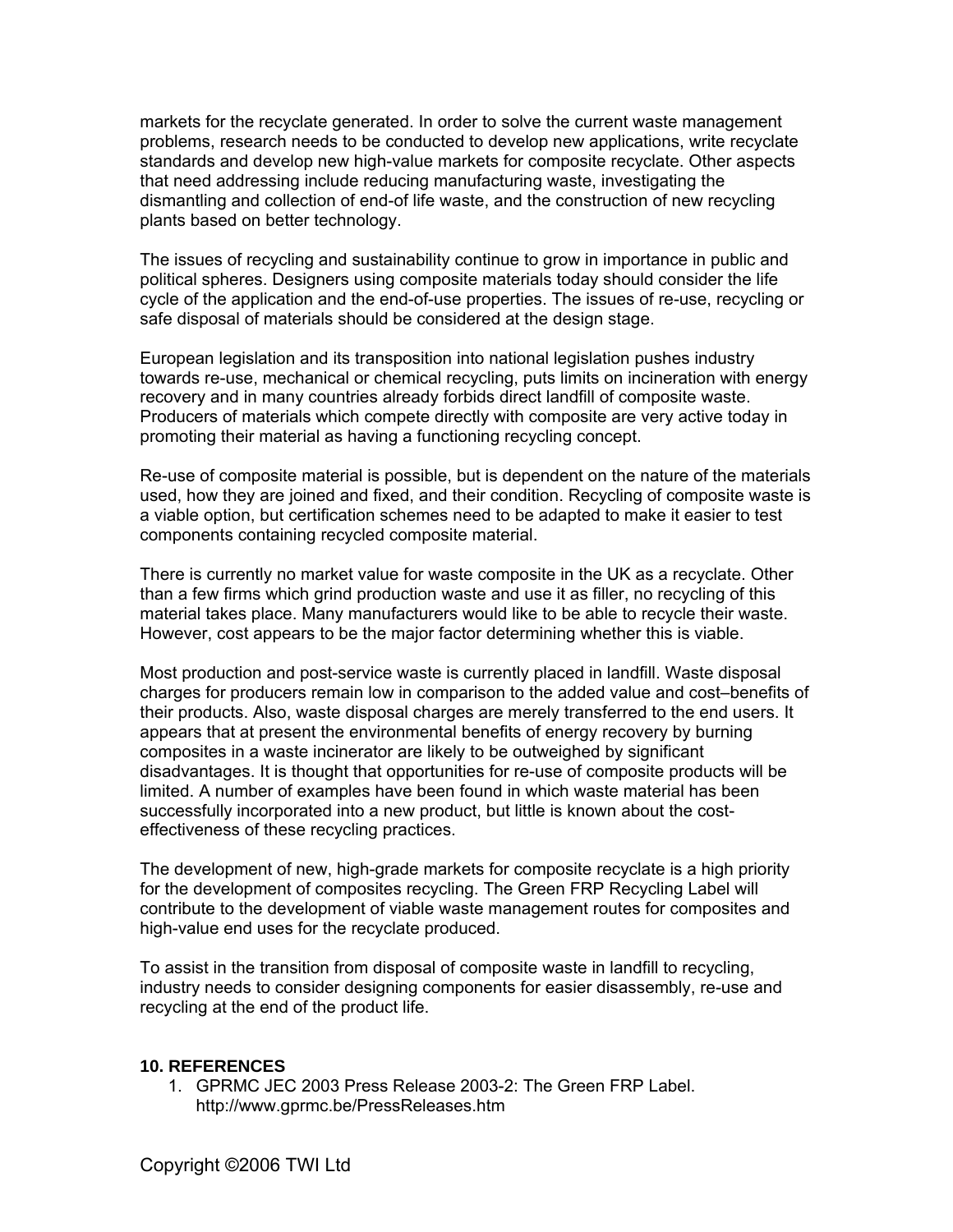- 2. Sims G and Bishop G. UK Polymer Composites Sector: Foresight Study and Competitive Analysis, NPL and NetComposites, 2001.
- 3. Harbers F. Green Recycling Label The Step Towards Closing the Loop,  $3<sup>rd</sup>$ Automotive seminar, France, November 2002.
- 4. Recycling of Composite Materials Seminar and Workshop, IFP SICOMP, Molindal, Sweden, May 2002
- 5. DEFRA website: http://www.defra.gov.uk/environment/waste/index.htm
- 6. EU waste legislation: [http://europa.eu.int/eur](http://europa.eu.int/eur-lex/en/consleg/pdf/1975/en_1975L0442_do_001.pdf)[lex/en/consleg/pdf/1975/en\\_1975L0442\\_do\\_001.pdf](http://europa.eu.int/eur-lex/en/consleg/pdf/1975/en_1975L0442_do_001.pdf)
- 7. EU waste consultation paper: <http://europa.eu.int/comm/environment/waste/strategy.htm>
- 8. DEFRA e-digest statistics on construction and demolition waste : <http://www.defra.gov.uk/environment/statistics/waste/wrconstruc.htm>
- 9. 'Waste not want not' report: <http://www.strategy.gov.uk/downloads/su/waste/report/index.html>
- 10. Electronic version of EU Landfill Directive: [http://europa.eu.int/servlet/portail/RenderServlet?search=DocNumber&lg=en&nb](http://europa.eu.int/servlet/portail/RenderServlet?search=DocNumber&lg=en&nb_docs=25&domain=Legislation&coll=&in_force=NO&an_doc=1999&nu_doc=31&type_doc=Directive) [\\_docs=25&domain=Legislation&coll=&in\\_force=NO&an\\_doc=1999&nu\\_doc=31&](http://europa.eu.int/servlet/portail/RenderServlet?search=DocNumber&lg=en&nb_docs=25&domain=Legislation&coll=&in_force=NO&an_doc=1999&nu_doc=31&type_doc=Directive) [type\\_doc=Directive](http://europa.eu.int/servlet/portail/RenderServlet?search=DocNumber&lg=en&nb_docs=25&domain=Legislation&coll=&in_force=NO&an_doc=1999&nu_doc=31&type_doc=Directive)
- 11. Landfill Directive Briefing Paper: <http://www.defra.gov.uk/environment/waste/topics/landfill-dir/pdf/landfilldir.pdf>
- 12. Hazardous Waste classification: <http://www.defra.gov.uk/environment/waste/topics/hazwaste/index.htm>
- 13. Landfill tax credit scheme [http://www.ltcs.org.uk](http://www.ltcs.org.uk/)
- 14. Landfill tax rates: [http://www.businesslink.gov.uk/bdotg/action/detail?type=RESOURCES&itemId=1](http://www.businesslink.gov.uk/bdotg/action/detail?type=RESOURCES&itemId=1074404201) [074404201](http://www.businesslink.gov.uk/bdotg/action/detail?type=RESOURCES&itemId=1074404201)
- 15. BRE Report BR467 Recycling fibre reinforced polymers in construction: a guide to best practicable environmental option, 2004, ISBN 1860816894.
- 16. Incineration directive: <http://www.defra.gov.uk/environment/ppc/wasteincin/index.htm>
- 17. Guidance for incineration pdf file: <http://www.defra.gov.uk/environment/ppc/wasteincin/pdf/wid-guidance.pdf>
- 18. DEFRA statistics: <http://www.defra.gov.uk/environment/waste/topics/elvehicledir.htm>
- 19. SMMT. Towards sustainability, Sixth Annual report, 2004. Downloadable file: http://lib.smmt.co.uk/articles/IndustryIssues/SMMTBriefing/2005%20Sustainabilit y%20Report%20(04%20data).pdf
- 20. ELV Directive: <http://www.defra.gov.uk/environment/waste/topics/elvehicledir.htm>
- 21. Guidance for authorized treatment facilities: Downloadable pdf file: <http://www.defra.gov.uk/environment/waste/topics/elv-authorisedtreatment.pdf>
- 22. Depollution guidance for ELV over 3.5 tonnes downloadable pdf file: <http://www.defra.gov.uk/environment/waste/topics/elv-depollution.pdf>
- 23. Residua. Electrical & electronic equipment information sheet, Warmer Bulletin, January 2002.
- 24. DTI. Waste from electrical and electronic equipment factsheet, April 2000.
- 25. Main requirements of the WEEE Directive: <http://www.defra.gov.uk/environment/waste/topics/electrical/requirements.htm>
- 26. DTI information on WEEE Directive: <http://www.dti.gov.uk/sustainability/weee/index.htm>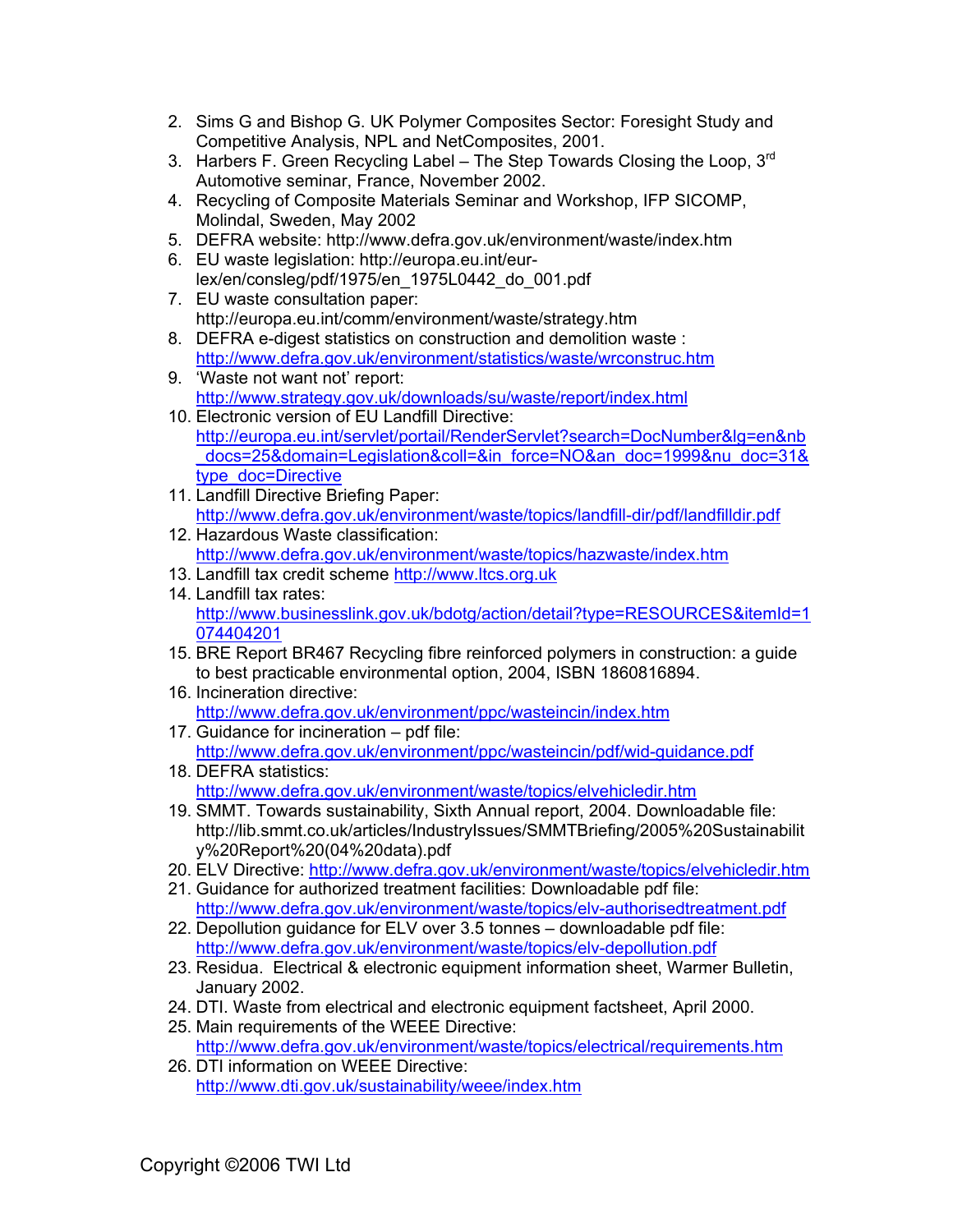27. RoHS Directive – pdf download: [http://www.opsi.gov.uk/si/si2005/uksi\\_20052748\\_en.pdf#xml=http://www.hmso.g](http://www.opsi.gov.uk/si/si2005/uksi_20052748_en.pdf#xml=http://www.hmso.gov.uk/cgi-bin/pdf_hl.pl?STEMMER=en&RGB=ff00ff&WORDS=2748+&DB=opsi&URL=http://www.opsi.gov.uk/si/si2005/uksi_20052748_en.pdf) [ov.uk/cgi-](http://www.opsi.gov.uk/si/si2005/uksi_20052748_en.pdf#xml=http://www.hmso.gov.uk/cgi-bin/pdf_hl.pl?STEMMER=en&RGB=ff00ff&WORDS=2748+&DB=opsi&URL=http://www.opsi.gov.uk/si/si2005/uksi_20052748_en.pdf)

[bin/pdf\\_hl.pl?STEMMER=en&RGB=ff00ff&WORDS=2748+&DB=opsi&URL=http:](http://www.opsi.gov.uk/si/si2005/uksi_20052748_en.pdf#xml=http://www.hmso.gov.uk/cgi-bin/pdf_hl.pl?STEMMER=en&RGB=ff00ff&WORDS=2748+&DB=opsi&URL=http://www.opsi.gov.uk/si/si2005/uksi_20052748_en.pdf) [//www.opsi.gov.uk/si/si2005/uksi\\_20052748\\_en.pdf](http://www.opsi.gov.uk/si/si2005/uksi_20052748_en.pdf#xml=http://www.hmso.gov.uk/cgi-bin/pdf_hl.pl?STEMMER=en&RGB=ff00ff&WORDS=2748+&DB=opsi&URL=http://www.opsi.gov.uk/si/si2005/uksi_20052748_en.pdf)

- 28. ENVIROWISE website: <http://www.envirowise.gov.uk/>
- 29. Government official response to 'Waste not want not' : <http://www.defra.gov.uk/environment/waste/review/index.htm>
- 30. ISO14000 series:<http://www.iso-14001.org.uk/iso-14040.htm>
- 31. Environment Agency: Waste minimization an environmental good practice guide for industry – downloadable pdf file: <http://www.wastecycle.co.uk/resourcefs/189.pdf>
- 32. Waste minimization act:<http://www.opsi.gov.uk/acts/acts1998/19980044.htm>
- 33. Waste minimization costs and procedures: [http://www.tangram.co.uk/TI-](http://www.tangram.co.uk/TI-Waste_Minimisation.html)Waste Minimisation.html
- 34. Waste minimization tools: [http://www.tangram.co.uk/TI-](http://www.tangram.co.uk/TI-Waste_Minimisation_(Plastics)-05.html)Waste Minimisation (Plastics)-05.html
- 35. Waste minimization Faraday: <http://www.mini-waste.com/>
- 36. A R Hutchinson, J G Broughton, S Frost, R J Lee, S Luke, N Farmer and I Smith, 'A performance-based qualification scheme for composite materials systems to be used in the civil infrastructure', Proc. Int. Conf. on Advanced Polymer composites for Structural Applications in Construction (ACIC), University of Surrey, April 2004.
- 37. Goodship,V (2001): Introduction to Plastic Recycling; published by Rapra Technology Limited.
- 38. Goodship, V.; Hulme, A. J.; Smith, G. F. (2000): Improving Processing and Material Characteristics of Contaminated End-of-Life Polypropylene by Compatibilization; in: Polymer Recycling, Vol. 5, No. 4, 2000; pp. 205-211.
- 39. Dehay, G. et. al. (2002): Technologies for plastics recycling; published by the Plastics in End-of-Life Vehicles European Network; [http://www.plastics-in](http://www.plastics-in-elv.org/pdfs/mat_rec_02.pdf)[elv.org/pdfs/mat\\_rec\\_02.pdf](http://www.plastics-in-elv.org/pdfs/mat_rec_02.pdf).
- 40. Schut, J. H. (2001): Commingled Plastic Waste: New Gold Mine for Automotive Processors; in: Plastics Technology 05/01; [http://www.plasticstechnology.com/articles/200105fa1.html.](http://www.plasticstechnology.com/articles/200105fa1.html)
- 41. The Association of Plastics Manufacturers (PlasticsEurope): Dealing with Waste; [http://www.apme.org/media/public\\_documents/20010827\\_163549/card6\\_uk.pdf](http://www.apme.org/media/public_documents/20010827_163549/card6_uk.pdf).
- 42. Oekutec: Thermoplastic Sorting tps; <http://www.oekutec.de/oekutec/tps.html>.
- 43. Clean Washington Centre: Automated Sorting Systems; [http://www.cwc.org/pet\\_bp/pbp3-0203.htm](http://www.cwc.org/pet_bp/pbp3-0203.htm).
- 44. Krummenacher, B. et. al. (2002): Automatic identification and sorting of plastics from different waste streams – Infrared Spectroccopy (IR) – a status report; published by the Plastics in End-of-Life Vehicles European Network; [http://www.plastics-in-elv.org/pdfs/mat\\_rec\\_04.pdf](http://www.plastics-in-elv.org/pdfs/mat_rec_04.pdf).
- 45. CORDIS RTD-Projects (2003): Development of multipurpose industrial units for recycling of plastic wastes by on-line pattern recognition of polymer features; [http://dbs.cordis.lu/cordis-cgi/srchidadb?ACTION=D&SESSION=250332000-7-](http://dbs.cordis.lu/cordis-cgi/srchidadb?ACTION=D&SESSION=250332000-7-14&DOC=2&TBL=EN_PROJ&RCN=EP_RCN:45801&CALLER=EN_UNIFIEDSRCH) [14&DOC=2&TBL=EN\\_PROJ&RCN=EP\\_RCN:45801&CALLER=EN\\_UNIFIEDSR](http://dbs.cordis.lu/cordis-cgi/srchidadb?ACTION=D&SESSION=250332000-7-14&DOC=2&TBL=EN_PROJ&RCN=EP_RCN:45801&CALLER=EN_UNIFIEDSRCH) [CH.](http://dbs.cordis.lu/cordis-cgi/srchidadb?ACTION=D&SESSION=250332000-7-14&DOC=2&TBL=EN_PROJ&RCN=EP_RCN:45801&CALLER=EN_UNIFIEDSRCH)
- 46. [http://www.recycleplastic.org.uk/recycleplastic/identifying\\_plastics/index.html](http://www.recycleplastic.org.uk/recycleplastic/identifying_plastics/index.html)
- 47. <http://www.wrap.org.uk/downloads/SummaryPAS103.a4482428.pdf>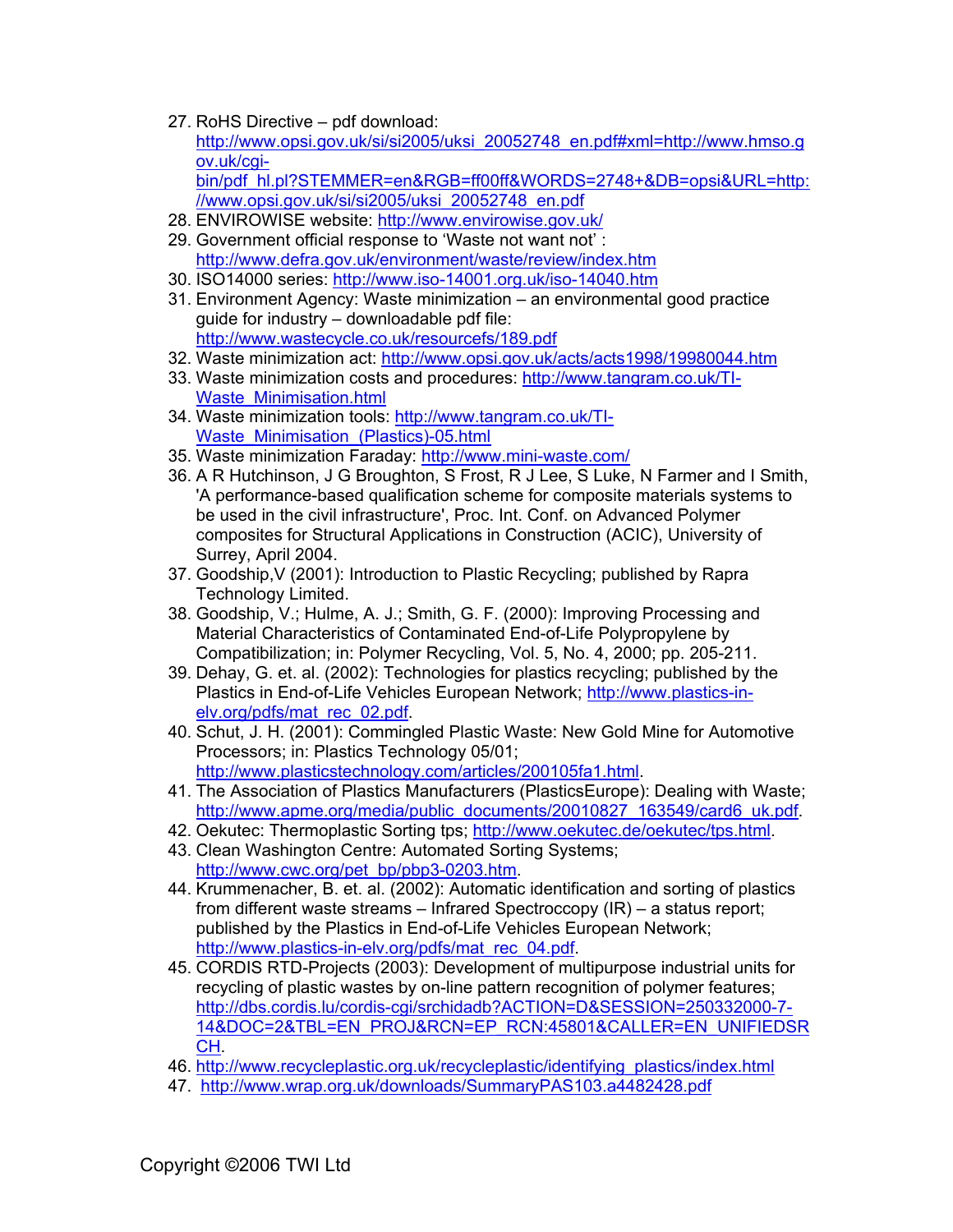- 48. ISO8604:1988: Plastics-prepregs-definitions of terms and symbols for designation
- 49. Hayashi S et al. An Energy Balance Study of a Newly Developed Recycling System for Waste Plastics, Papers of Ship Research Institute Vol. 35 No.3, 1998.
- 50. R J Marshal Company. Recycling Thermoset Composites
- 51. Adolph's G. New Approaches in Recycling Thermoset Composites, Composites 2001, CFA, October 2001, USA.
- 52. Gaiker J. Sandwich panels using recycled composites, Spain, website: [www.gaiker.es/web/ingles/plastico/plastic5.htm](http://www.gaiker.es/web/ingles/plastico/plastic5.htm) downloadable pdf file: [http://www.gaiker.es/document/gaiker/plasticos\\_c.pdf](http://www.gaiker.es/document/gaiker/plasticos_c.pdf)
- 53. RRECOM Project, Recycling and Recovery from CompositeMaterials, 1994-97. Bevis M J, Bream C, Hornsby P R, Tarverdi Kand Williams K. Comminution and Reuse of Thermosetting PlasticWaste, Wolfson Centre for Materials Processing, Brunel University,1996
- 54. Baquero, I. et. al.: Thermal and Mechanical Studies of Recycled HDPE, PP and PET from Blow-Extruded and Blow-Injected Bottles.
- 55. Incarnato, L. et. al. (1999): Structural Modifications Induced by Recycling of Polypropylene; in: Polymer Engineering and Science, September 1999, Vol. 39, No.9; pp. 1661-1666.
- 56. Incarnato, L.; Scarfato, P.; Acierno, D. (1999): Rheological and Mechanical Properties of Recycled Polypropylene; in: Polymer Engineering and Science, April 1999, Vol. 39, No.4; pp. 749-755.
- 57. Åström BT, Manufacturing of Polymer Composites; Chapter 7, Nelson Thornes Ltd, 2002, ISBN 0 7487 7076 3
- 58. Schinner G, Brandt J and Richter H, Recycling Carbon-fibre reinforced thermoplastic composites, Journal of Thermoplastic Composite Materials, Vol 9, 239-245, 1996.
- 59. Hamada H, Yamaguchi S, Shonaike GO, Kimura T and Maekawa Z, Recyclability of Long Glass Mat reinforced Thermoplastic Composite, SPI Composites Institute Annual Conference, Vol 49, 15-B, 1994.
- 60. Phillips, M. (1996): Plastics Growth in Autos Steadies; [http://www.recyclingtoday.com/articles/article.asp?ID=3817&CatID=6&SubCatID](http://www.recyclingtoday.com/articles/article.asp?ID=3817&CatID=6&SubCatID=16/)  $=16/$
- 61. COMPOSITN A Thematic Network Promoting Knowledge Transfer and Best Practice in the Use of Composite Materials within the Transport System: Recycling of Composite Materials in Transport; [http://www.compositn.net/Clusters/Cluster%20-%20Recycling%20-](http://www.compositn.net/Clusters/Cluster%20-%20Recycling%20-%20Future%20Research%20Requirements.htm) [%20Future%20Research%20Requirements.htm](http://www.compositn.net/Clusters/Cluster%20-%20Recycling%20-%20Future%20Research%20Requirements.htm)
- 62. BP Chemicals: Curv Advantage;<http://www.curvonline.com/products/index.html>
- 63. Molnar, A. (1995): Recycling Advanced Composites; prepared for Clean Washington Centre (CWC); <http://www.cwc.org/industry/ibp953.rpt.pdf>
- 64. Recycling takes off at MCR (Mecelec composites et recyclage), Composites International, No 48, Nov/Dec 2001
- 65. Global Composite Website: [www.globalcomposites.com/news,](http://www.globalcomposites.com/news) 21 March 2002
- 66. Joshi SV, Drzal LT, Mohanty AK, Arora S, Are natural fibre composites environmentally superior to glass fibre reinforced composites? Composites: Part A 35 (2004) 371–376

<http://www.msu.edu/user/satish/CompositsesA-final%20published.pdf>

- 67. Nomaguchi K. FRP Recycling in Japan
- 68. Nomaguchi K, Hayashi S and Abe Y. A Solution for Composites Recycling: Cement Process, Composites 2001, USA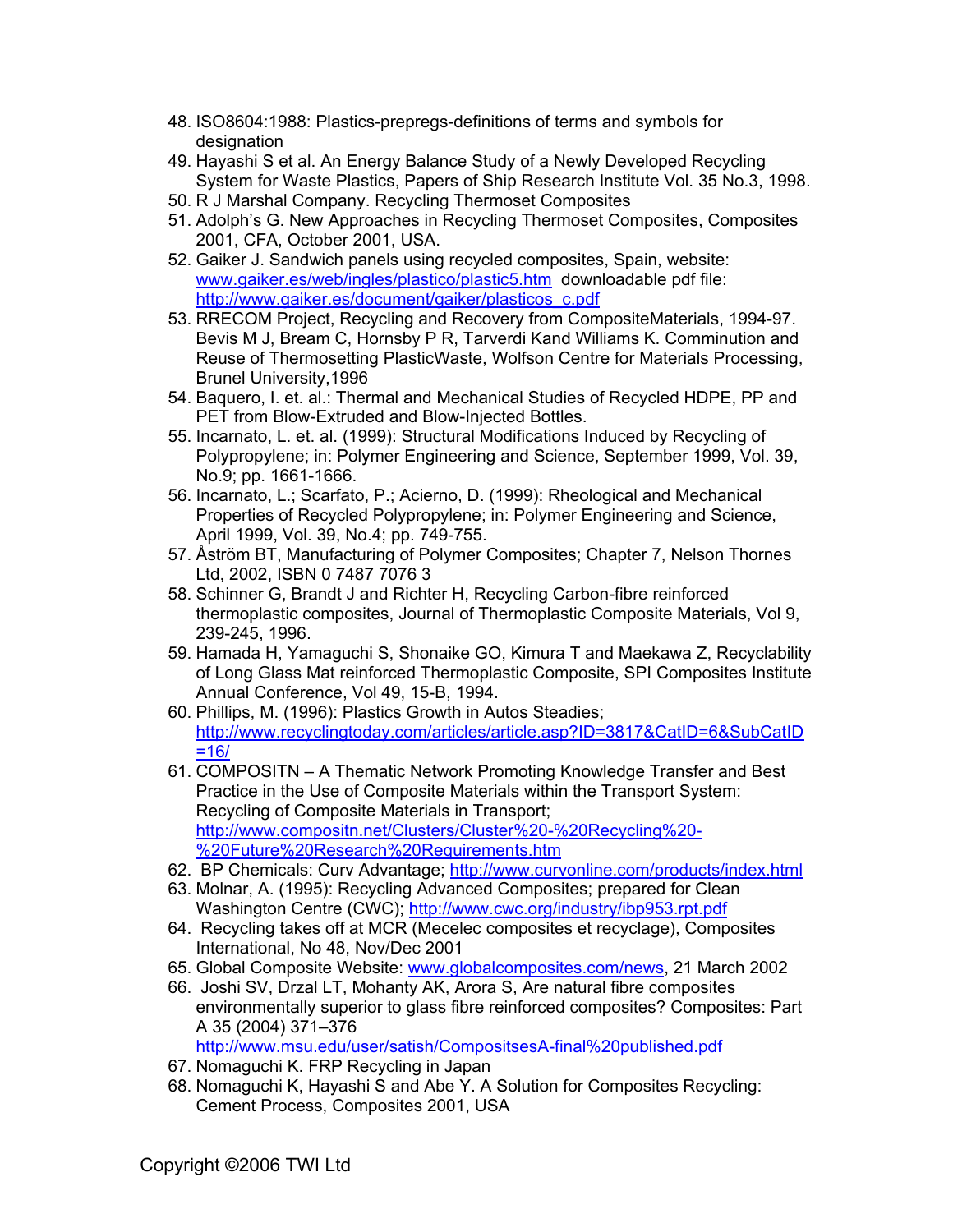- 69. SKRIFVARS M, NYSTRÖM B, SICOMP TR01-008, Material and energy recovery of composite waste by incineration <http://www.mtov.lth.se/vamp18/pdf/BN/SICOMP%20TR01-008.pdf>
- 70. Global Composites Website Environment, Plastics Recycling www.globalcomposites.com/news, December 2002
- 71. Guidance on: Directive 2000/76/EC on the Incineration of Waste [http://www.defra.gov.uk/environment/ppc/wasteincin/pdf/wid\\_guidance\\_pb8005.p](http://www.defra.gov.uk/environment/ppc/wasteincin/pdf/wid_guidance_pb8005.pdf) [df](http://www.defra.gov.uk/environment/ppc/wasteincin/pdf/wid_guidance_pb8005.pdf)
- 72. The committee on Environment, Transport & Regional Affairs, Fifth Report, March 2001
- 73. DEFRA: Strategy Unit Report 'Waste not, Want not' Recommendations Progress to January 2005 [http://www.defra.gov.uk/environment/waste/review/stratunit](http://www.defra.gov.uk/environment/waste/review/stratunit-updatejan05.pdf)[updatejan05.pdf](http://www.defra.gov.uk/environment/waste/review/stratunit-updatejan05.pdf)
- 74. Demura K, Ohama Y and Satoh T. Properties of Artificial Woods using FRP Powder, Disposal & Recycling of Organic & Polymeric Construction Materials, Proc Int Rilem Workshop, Tokyo, 26-28 March 1995
- 75. George S and Dillman S. Recycled fiberglass composite as a reinforcing filler in post-consumer recycled HDPE plastic lumber, ANTEC 2000 <http://www.sperecycling.org/papers/papers.htm>
- 76. Blizard K and Portway J. A wholly recycled structural plastic lumber incorporating scrap prepreg waste, Plastics in Building Construction, 1998, Vol 22, No 5, pp 8– 12
- 77. Woodside A R, Woodward W D H and Jellie J H. Highway engineering material tests at Ulter University, June 2003
- 78. Waste Fibre Reinforced Plastic as Road Material -044, <http://www.breweb.org.uk/project.jsp?id=84>
- 79. DTI website: [http://www.dti.gov.uk/technologyprogramme/manuf\\_tech.html#\\_Toc93199547](http://www.dti.gov.uk/technologyprogramme/manuf_tech.html#_Toc93199547)
- 80. Plascrete website:<http://www.plascrete.co.uk/index.htm>
- 81. EuCIA Waste Management Working Group web page: <http://www.gprmc.be/WorkGrCo.htm>
- 82. Green FRP recycling label presentation [http://www.smc](http://www.smc-alliance.com/harbers.pdf)[alliance.com/harbers.pdf](http://www.smc-alliance.com/harbers.pdf)
- 83. High growth for natural composites, Reinforced Plastics Website: [www.reinforcedplastics.com/WZ/Rplastics/news/industry\\_news/000055/show/](http://www.reinforcedplastics.com/WZ/Rplastics/news/industry_news/000055/show/) July 2003
- 84. Bainbridge D. Introduction to Ecocomposites [www.ecocomposite.org/ecocomposites/ecocomposites.htm](http://www.ecocomposite.org/ecocomposites/ecocomposites.htm)
- 85. Composites turn green! DPI Project 462. <http://www.iom3.org/divisions/automotive/lwv6/ses1pres5.pdf>
- 86. Recycle project. [http://www.netcomposites.com/about\\_us\\_details.asp?pid=1007&id=1039](http://www.netcomposites.com/about_us_details.asp?pid=1007&id=1039)
- 87. Recycled Products Guide,<http://www.recycledproducts.org.uk/buy-recycled/>
- 88. b. RECOMP Project, Development of a Novel Recycling Process for the Recovery of Plastic Composite Materials, BPF Seminar on Waste Management for the Composites Industry, London, 15 November 2001
- 89. Williams P T, Cunliffe A M and Jones N. Recovery of fibres, fuels and chemicals from the pyrolysis of fibre reinforced composite plastic waste, International Symposium, Scotland, UK, September 2003
- 90. Warmer Bulletin, New recycling technology for composite waste, May 2003